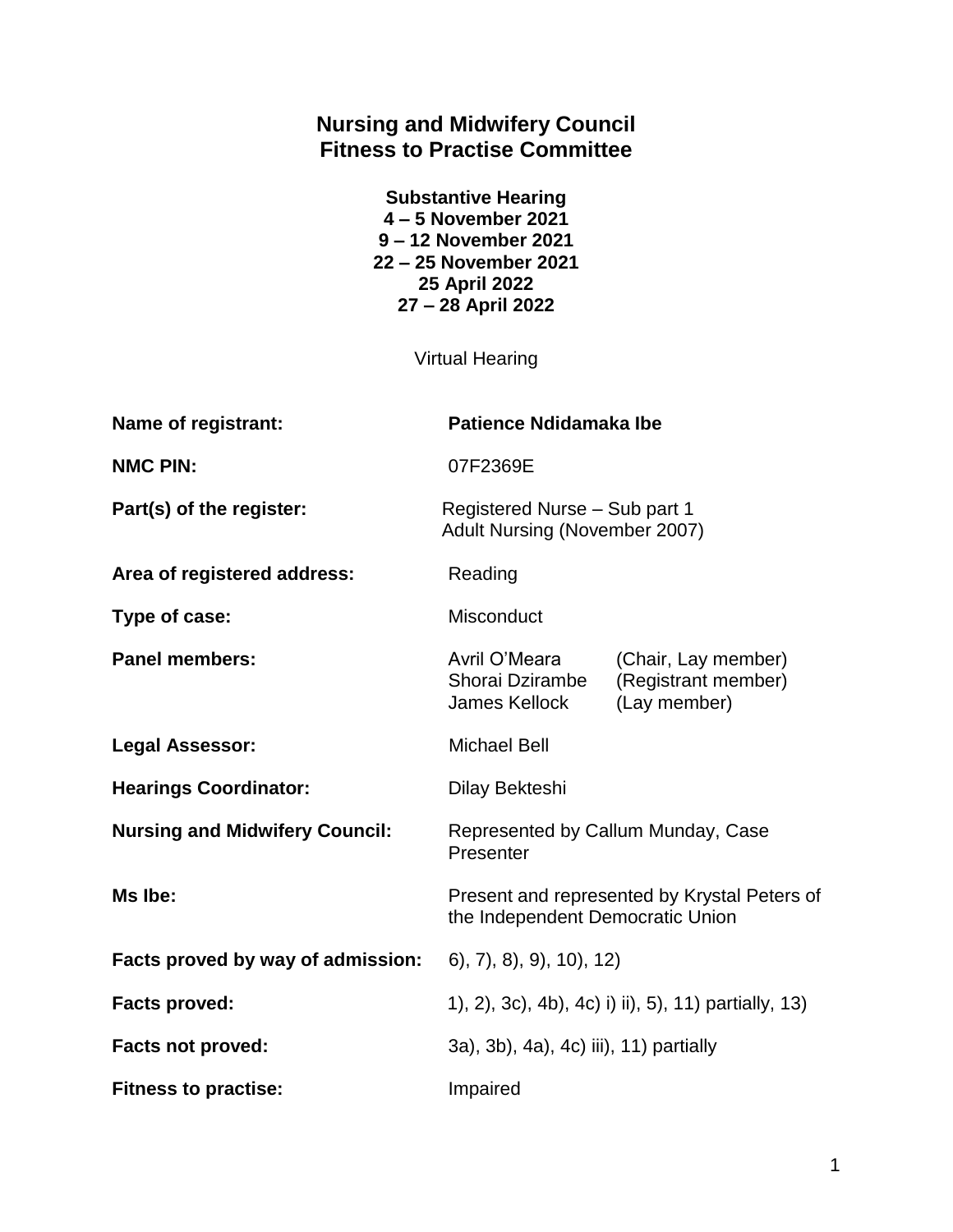Sanction: **Sanction:** Striking-off order

**Interim order:** Interim suspension order (18 months)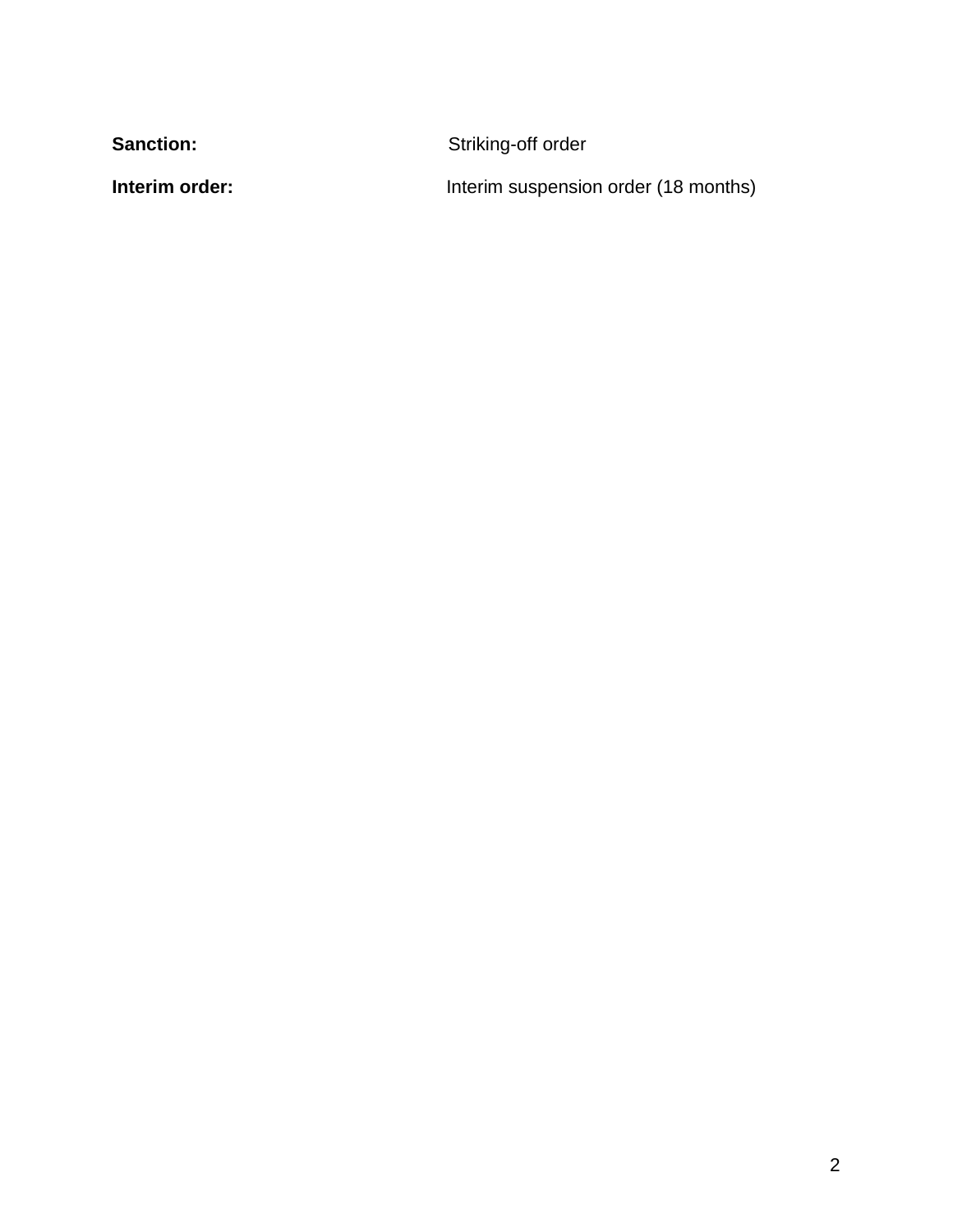## **Details of charge [as amended]**

That you, a registered nurse;

- 1) On 18 or 19 November 2017 handled an unknown patient roughly whilst taking blood pressure in that you grabbed her arm. **[FOUND PROVED]**
- 2) On 18 or 19 November 2017 failed to gain consent from an unknown patient before taking blood pressure. **[FOUND PROVED]**
- 3) Between 2 February 2018 and 4 February 2018 failed to promptly follow a doctor's instructions to;
	- a) Administer Oxygen to Patient C; **[NOT PROVED]**
	- b) Start an electrocardiogram for Patient C; **[NOT PROVED]**
	- c) Start a syringe driver for Patient C. **[FOUND PROVED]**
- 4) On 11 April 2019;
	- a) Failed to respond immediately on hearing concerns that Patient X was experiencing breathing difficulties; **[NOT PROVED]**
	- b) Failed to identify the cause of Patient X's breathing difficulties; **[FOUND PROVED]**
	- c) Did not remove a lantern drain correctly from Patient Z in that you;
		- i) Caused pain to patient Z; **[FOUND PROVED]**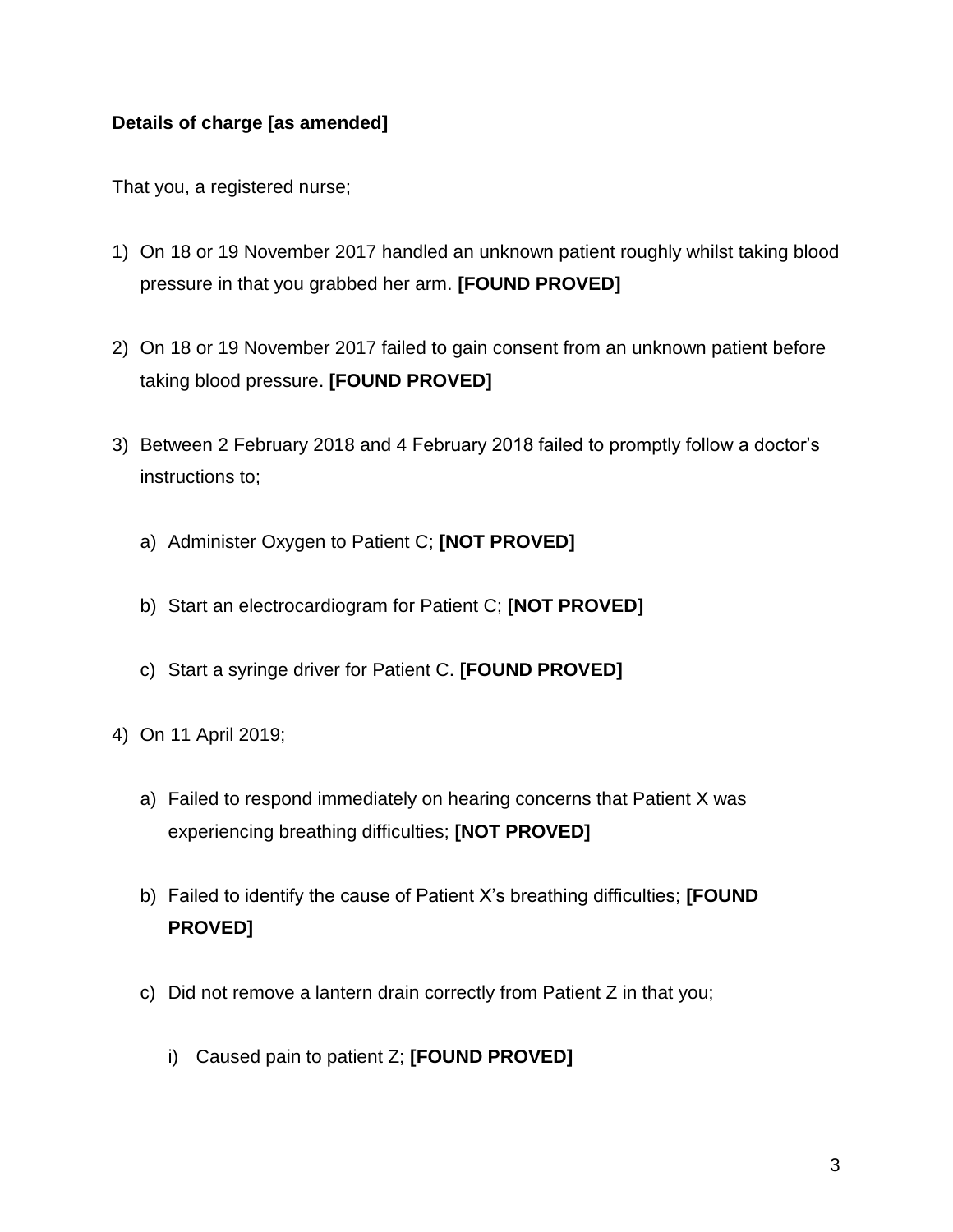- ii) Did not de-vac the drain; **[FOUND PROVED]**
- iii) Did not to use aseptic technique. **[FOUND NOT PROVED]**
- 5) Between 15 May 2019 and 4 July 2019 failed to inform KCare Nursing Agency that you were subject to an interim Conditions of Practice Order. **[FOUND PROVED]**
- 6) Between 15 May 2019 and 4 July 2019 failed to inform the NMC of your employment with KCare Nursing Agency. **[PROVED BY WAY OF ADMISSION]**
- 7) On or before 15 May 2019 failed to inform Spire Dunedin Hospital that you were subject to an Interim Conditions of Practice Order. **[PROVED BY WAY OF ADMISSION]**
- 8) On or before 21 May 2019 failed to inform West Berkshire Community Hospital that you were subject to an Interim Conditions of Practice Order. **[PROVED BY WAY OF ADMISSION]**
- 9) On or before 23 May 2019 failed to inform Wokingham Hospital that you were subject to an Interim Conditions of Practice Order. **[PROVED BY WAY OF ADMISSION]**
- 10)On or before 6 June 2019 failed to inform St Marks Hospital that you were subject to an Interim Conditions of Practice Order. **[PROVED BY WAY OF ADMISSION]**
- 11)Were dishonest in that your actions in charges 5, 6, 7, 8, 9 and/or 10 were intended to conceal the fact that you were subject to an Interim Conditions of Practice Order. **[PARTIALLY FOUND PROVED]**
- 12)On 5 July provided to a Committee of the Nursing and Midwifery Council a statement signed 5 July 2019 stating that due to the short nature of your employment you were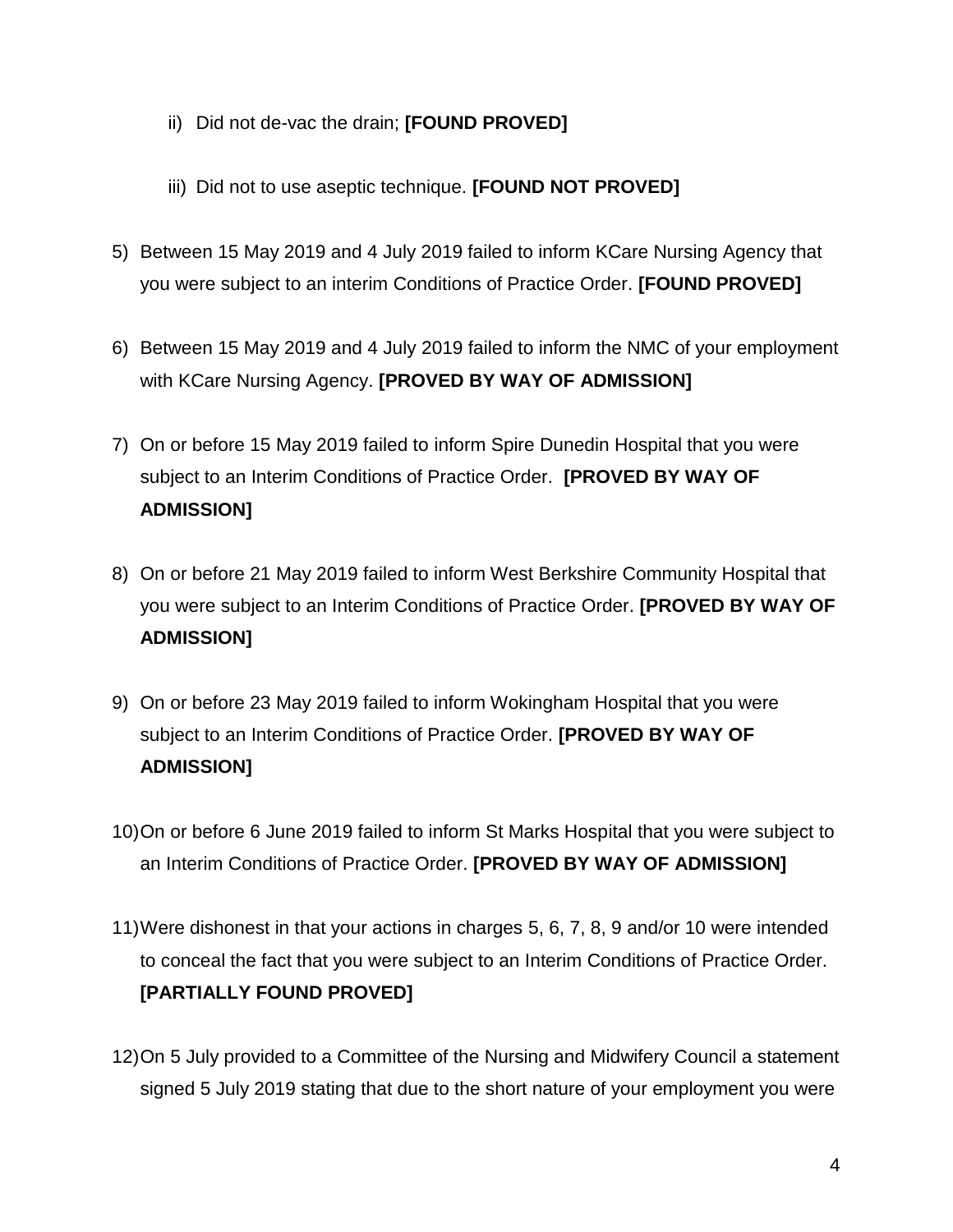# unable to provide a report from your employer. **[PROVED BY WAY OF ADMISSION]**

13)Were dishonest as you knew your statement in charge 12 to be untrue because you had not informed KCare Nursing Agency of NMC proceedings. **[FOUND PROVED]**

AND, in light of the above, your fitness to practise is impaired by reason of your misconduct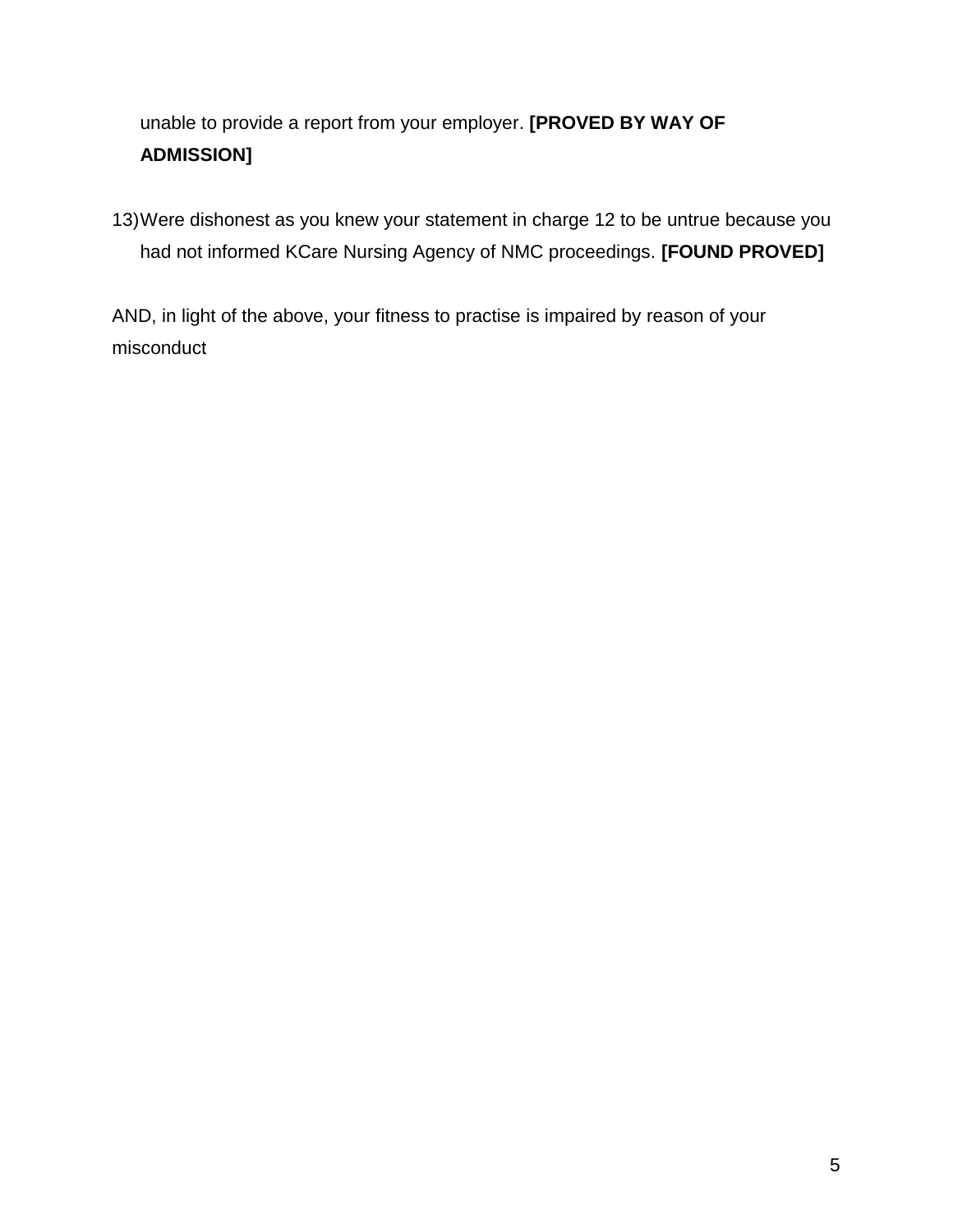## **Decision and reasons on application to amend charges 6 and 11**

At the outset of the hearing, Mr Munday on behalf of the Nursing and Midwifery Council (NMC) made an application to amend charges 6 and 11 under Rule 28 of the 'Nursing and Midwifery Council (Fitness to Practise) Rules 2004', as amended (the Rules). He invited the panel to amend Charge 6 to include the year '2019'. It was submitted by Mr Munday that the proposed amendment would provide clarity and more accurately reflect the evidence. Mr Munday further told the panel that the charges set out in Charge 11 are incorrect. He invited the panel to amend the numbered charges in Charge 11 to 5, 6, 7, 8, 9 and 10. He submitted there would be no injustice to either party by the proposed amendments being allowed.

Ms Peters, on your behalf, did not oppose this application.

# **Original Charge**

6) Between 15 May and 4 July failed to inform the NMC of your employment with KCare Nursing Agency.

…

11) Were dishonest in that your actions in charges 7, 8, 9, 10, 11 and/or 12 were intended to conceal the fact that you were subject to an Interim Conditions of Practice Order.

## **Proposed Charge**

6) Between 15 May **2019** and 4 July **2019** failed to inform the NMC of your employment with KCare Nursing Agency.

…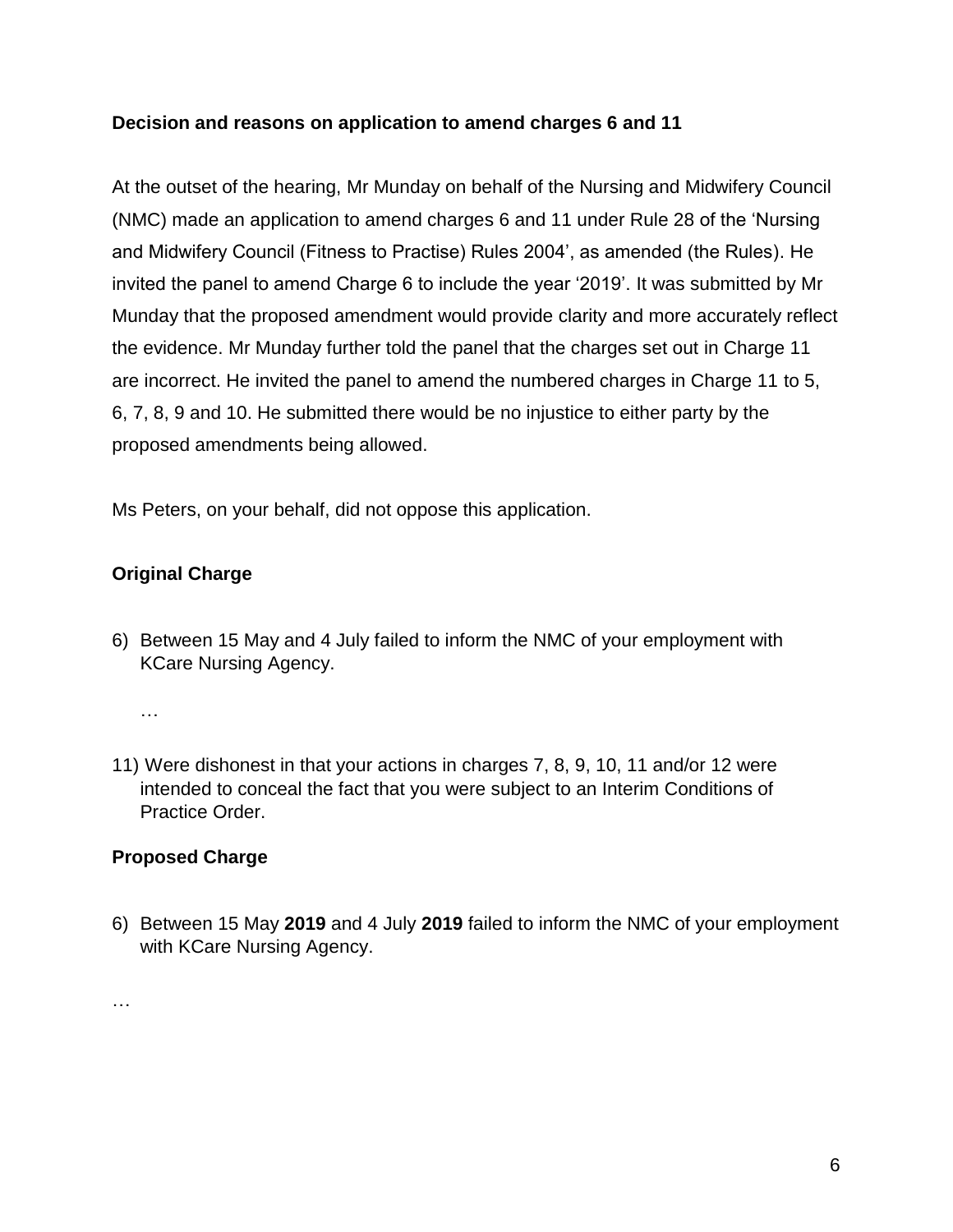11) Were dishonest in that your actions in charges 7, 8, 9, 10, 11 and/or 12 **5, 6, 7, 8, 9 and/or 10** were intended to conceal the fact that you were subject to an Interim Conditions of Practice Order.

The panel accepted the advice of the legal assessor that Rule 28 states:

- *'28. (1) At any stage before making its findings of fact, in accordance with rule 24(5) or (11), the Investigating Committee (where the allegation relates to a fraudulent or incorrect entry in the register) or the Fitness to Practise Committee, may amend*
	- *(a) the charge set out in the notice of hearing; or*
	- *(b) the facts set out in the charge, on which the allegation is based,*

*unless, having regard to the merits of the case and the fairness of the proceedings, the required amendment cannot be made without injustice.* 

*(2) Before making any amendment under paragraph (1), the Committee shall consider any representations from the parties on this issue.'*

The panel was of the view that such amendments, as applied for, were in the interest of justice. The panel was satisfied that there would be no prejudice to you and no injustice would be caused to either party by the proposed amendments being allowed. It was therefore appropriate to allow the amendments to Charges 6 and 11, as applied for, to ensure clarity and accuracy.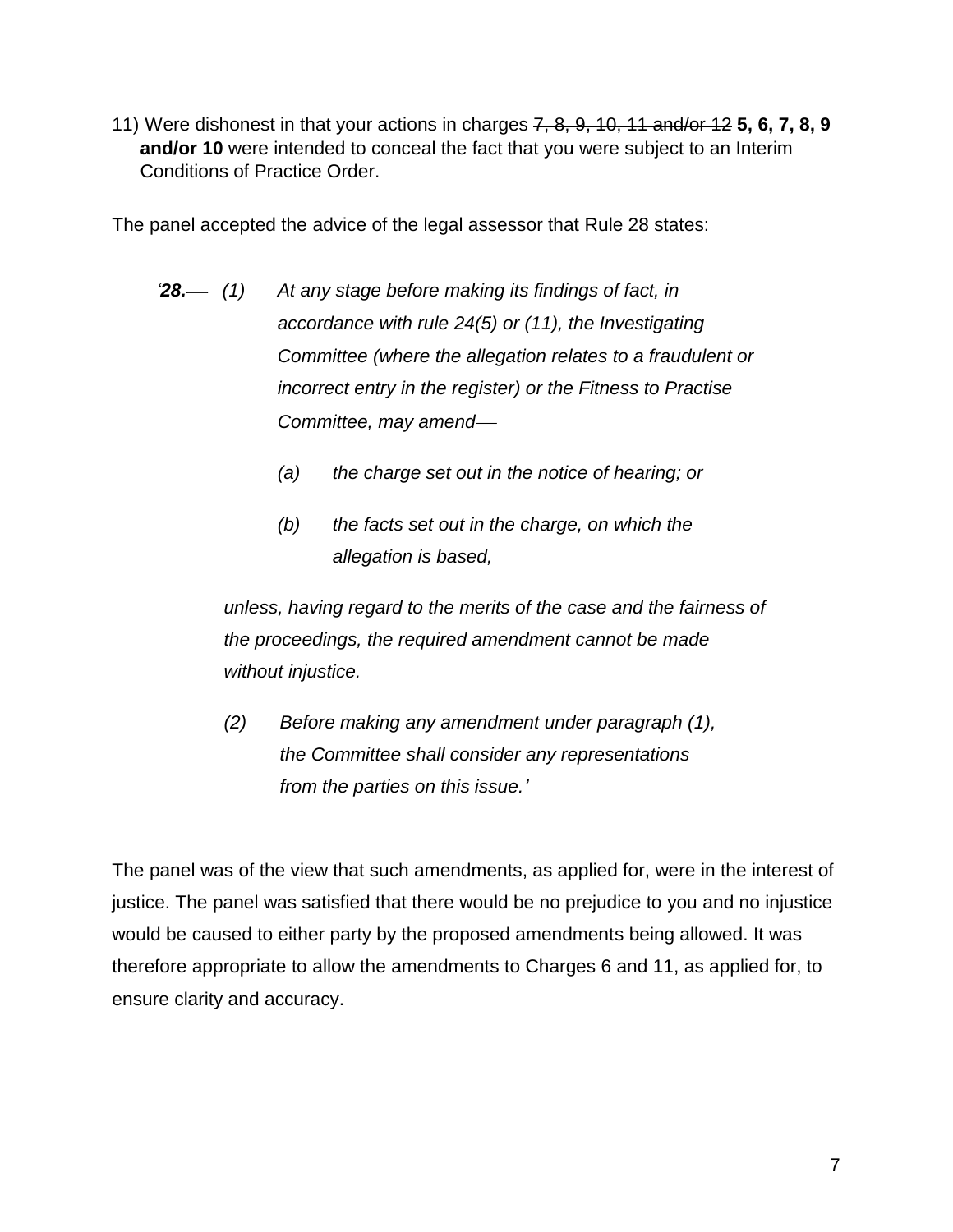#### **Decision and reasons on application for hearing to be held in private**

At the outset of the hearing, Ms Peters made a request that this case be held partly in private on the basis that proper exploration of your case involves health and personal family matters. The application was made pursuant to Rule 19 of the the Rules.

Mr Munday did not oppose this application.

The legal assessor reminded the panel that while Rule 19(1) provides, as a starting point, that hearings shall be conducted in public, Rule 19(3) states that the panel may hold hearings partly or wholly in private if it is satisfied that this is justified by the interests of any party or by the public interest.

Having heard that there will be reference to your health and personal family matters, the panel determined that your interests in that regard outweighed the public interest in proceeding in public. It therefore determined to hold those parts of the hearing that related to your health and personal circumstances in private.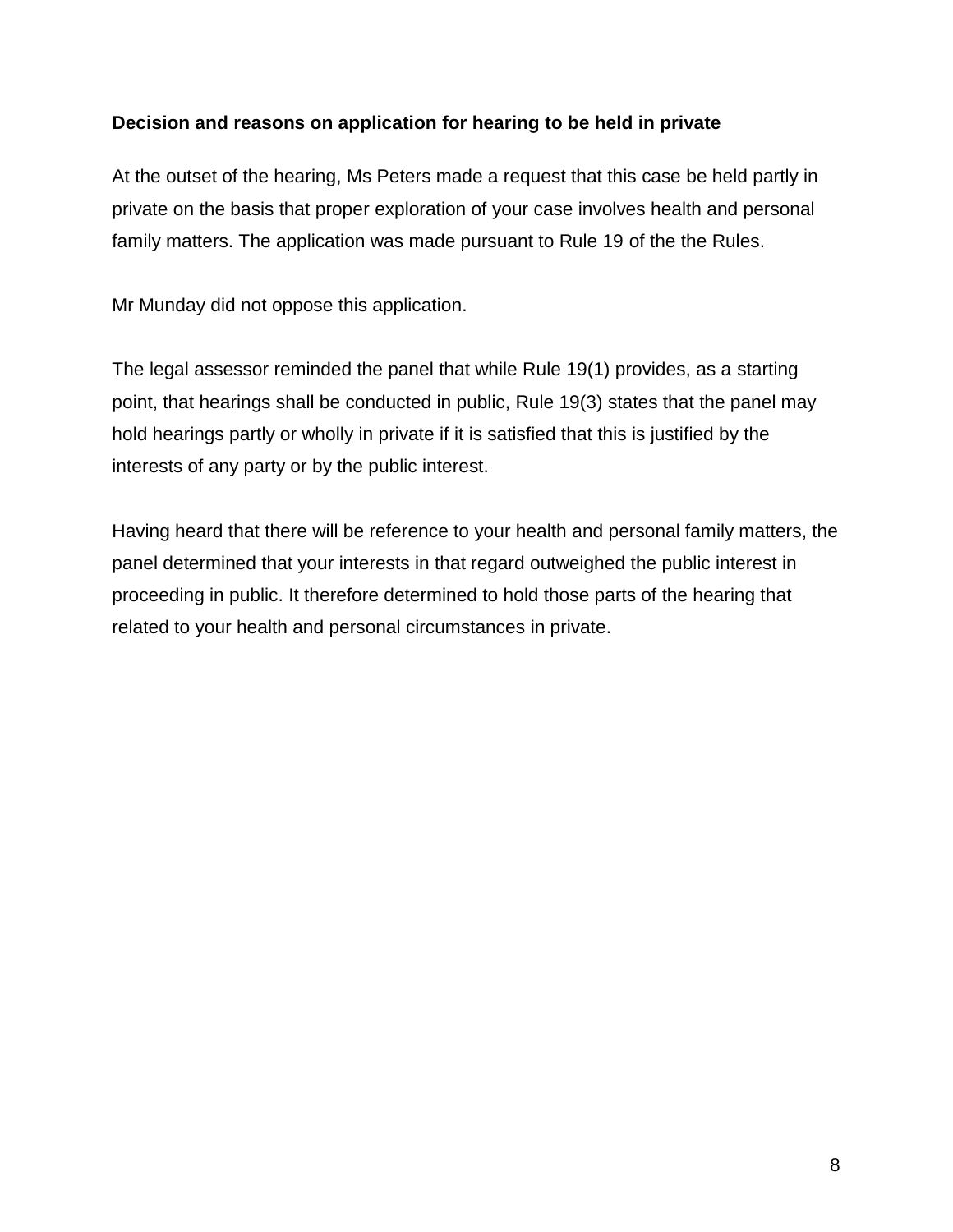#### **Decision and reasons on application to amend charge 3**

During the course of witness evidence, Mr Munday made an application under Rule 28 to amend the wording of Charge 3). He told the panel that there are differences in the written and oral evidence as to whether or not the incident happened on 3 February 2018 or 4 February 2018. He told the panel that the witnesses agree that the incident happened on a weekend, but it is not clear on which date this occurred. He therefore invited the panel to change the wording of Charge 3) to 'Between 2 February 2018 and 4 February 2018 failed to promptly follow a doctor's instructions to…' He submitted that there is no dispute that the incident in Charge 3) occurred and that it occurred around that time period.

Ms Peters did not oppose this application.

## **Original Charge**

3) On 3 February 2018 failed to promptly follow a doctor's instructions to;

## **Proposed Charge**

3) On 3 February 2018 **Between 2 February 2018 and 4 February 2018** failed to promptly follow a doctor's instructions to;

The panel accepted the advice of the legal assessor. He referred the panel to the statutory framework for substantive hearings and Rule 28 of the Rules.

The panel noted that under Rule 28 of the Rules, whilst there is no express power, there is an inherent power for the panel to amend the charges during a hearing.

The panel was satisfied at this stage of the proceeding that no unfairness or injustice would be occasioned to you by the proposed amendment being allowed. The panel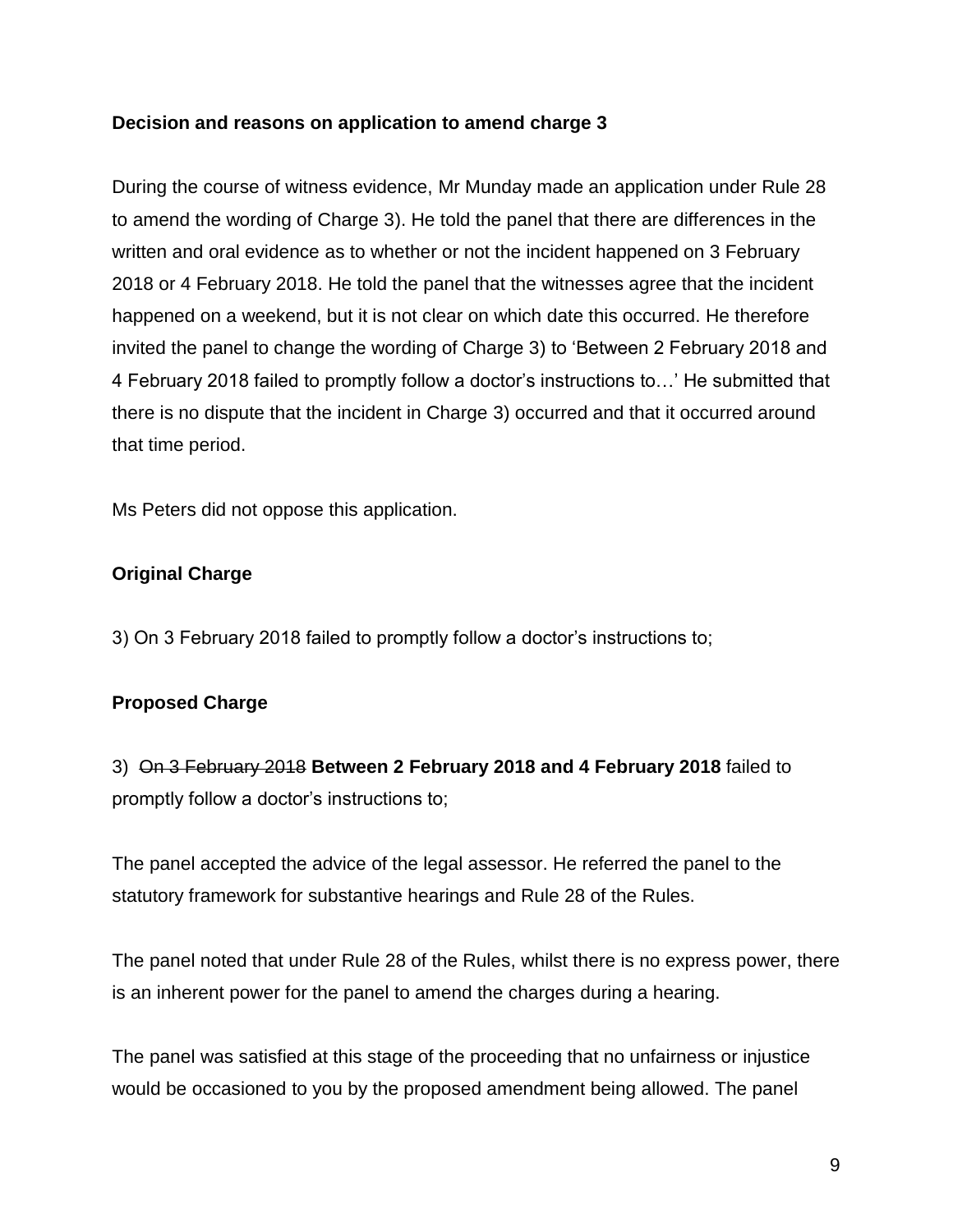decided to allow the amendment, as applied for, to provide clarity and reflect the NMC witness statements.

#### **Background**

The NMC received a referral into your nursing practice on 12 December 2018 from Hampshire Hospitals NHS Foundation Trust (the Trust), where you were employed as a Band 5 Staff Nurse from 4 September 2017 to 3 October 2018. From September 2017 to February 2018, you worked on an acute respiratory ward.

Between November 2017 and February 2018 there were a number of concerns raised about your practice which are reflected in charges 1 – 3. On 19 February 2018, you were suspended from the Trust over allegations relating to unsafe nursing practice including a failure to promptly follow doctor's instructions and your rough handling of a patient. Following an investigation into these incidents, you resigned from your post on 3 October 2018.

An interim order was sought and imposed on 22 January 2019 by an NMC Committee panel. The interim conditions of practice order imposed on you included a supervision requirement and a requirement to tell any employer about the conditions, and also to inform the NMC when you took up new employment. At this time, you were working for ID Medical, a nursing agency and you were also registered with KCare Nursing Agency (KCare) but had only worked one shift for them (on 31 July 2018).

On 11 April 2019, you were working as an Agency Nurse at BMI Healthcare Hampshire Clinic which is a private hospital in Basingstoke. During this shift a number of concerns were noted.

On 15 May 2019, you began working shifts with KCare again but did not declare this to the NMC and did not inform KCare of your interim conditions of practice order.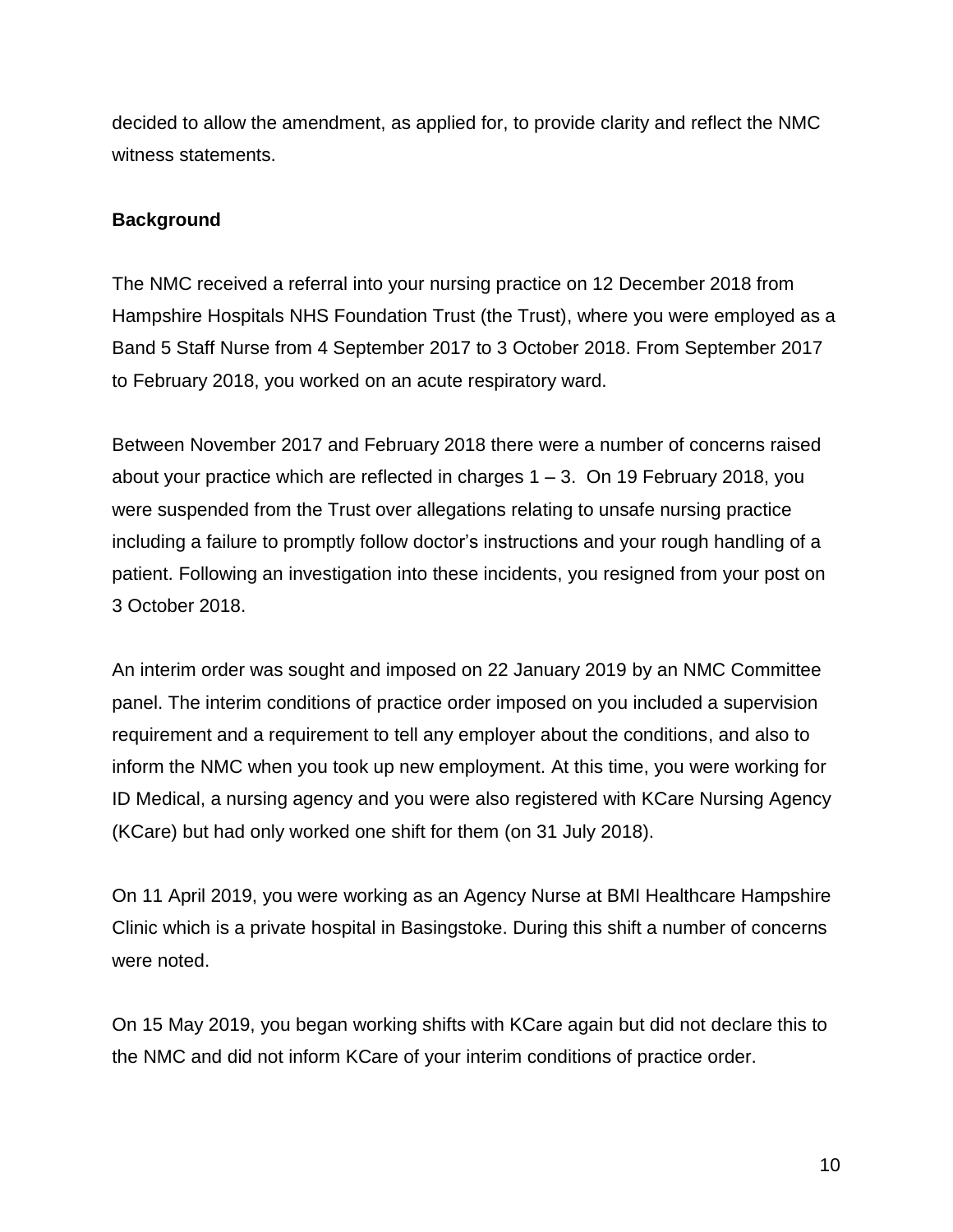On 5 July 2019, the interim conditions of practice order was reviewed, and you allegedly provided incorrect information to the panel by way of a signed statement. The panel were informed through your statement that you had only worked with KCare for 3 weeks and for this reason you could not provide a reference. However, it is alleged that you had not informed KCare of the NMC proceedings. At the review hearing on 5 July 2019, you were able to provide evidence of further training and positive testimonials from work colleagues and the panel revoked the interim conditions of practice order.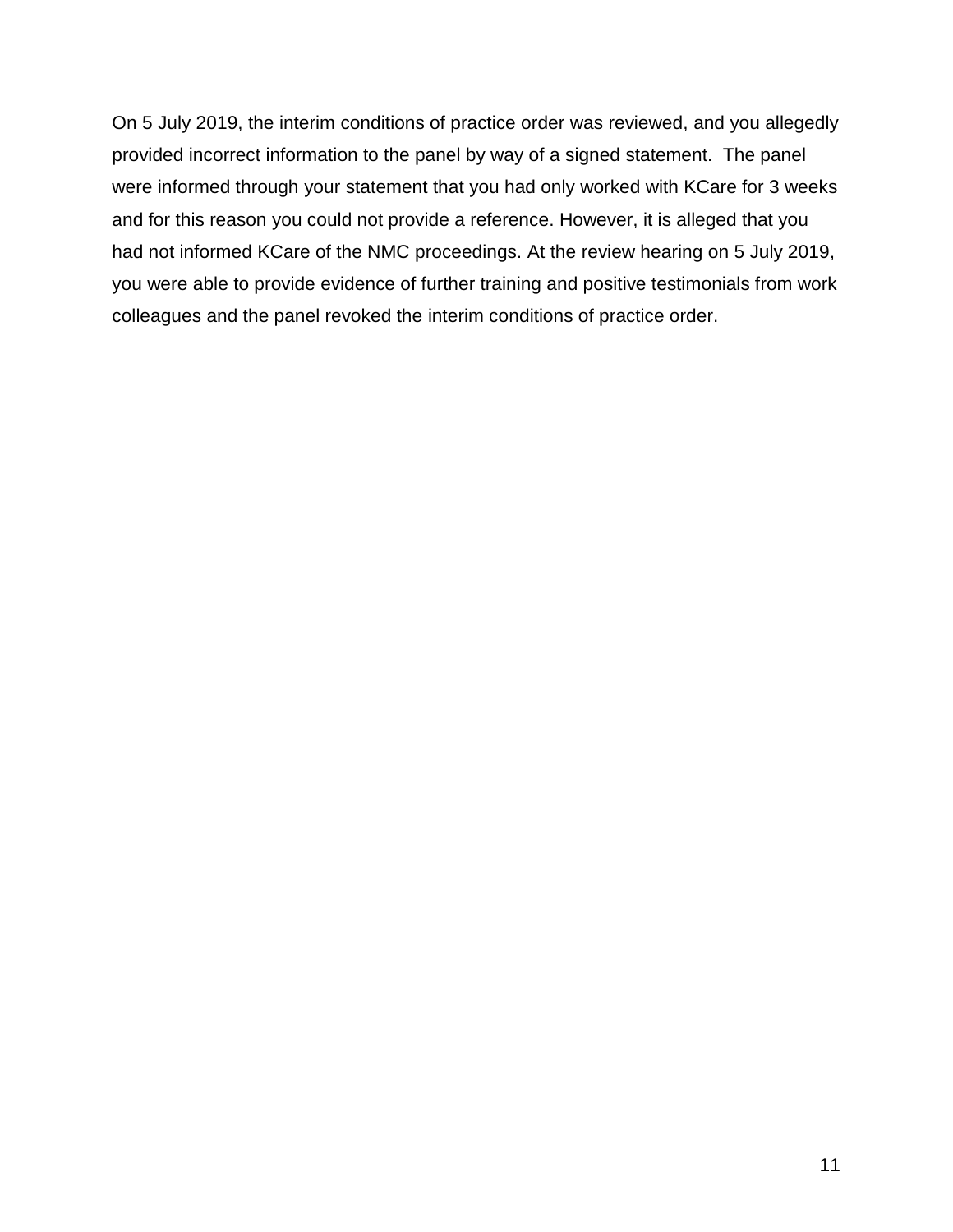## **Application to withdraw admission to Charges 5 and 13 under Rule 24(1)**

At the close of the NMC's case, Ms Peters on your behalf made an application under Rule 24(1) to withdraw your admission to charges 5 and 13. Ms Peters told the panel that your position has always been that you have accepted that you did not do enough to inform KCare Nursing Agency. However, she told the panel that you recall a telephone conversation with Mr 8, in which you informed him of the interim conditions of practice order during the period specified in Charge 5. She further told the panel that there cannot be an admission to charge 13 as it is predicated by the factual finding in charge 5).

Mr Munday submitted that is a matter for the panel to consider whether or not it would allow you to change your position on the charges. He did not suggest that this would cause him any difficulty and would not be seeking to reopen the NMC's case or recall any witnesses.

The panel heard and accepted the advice of the legal assessor.

The panel decided to grant the application and allow you to withdraw your admissions to charges 5 and 13. It noted that there has been some degree of consistency in your verbal and written evidence in respect of you informing Mr 8 of KCare of your interim conditions of practice order during a telephone conversation. It therefore concluded that there will be no prejudice or unfairness to either party to grant the application.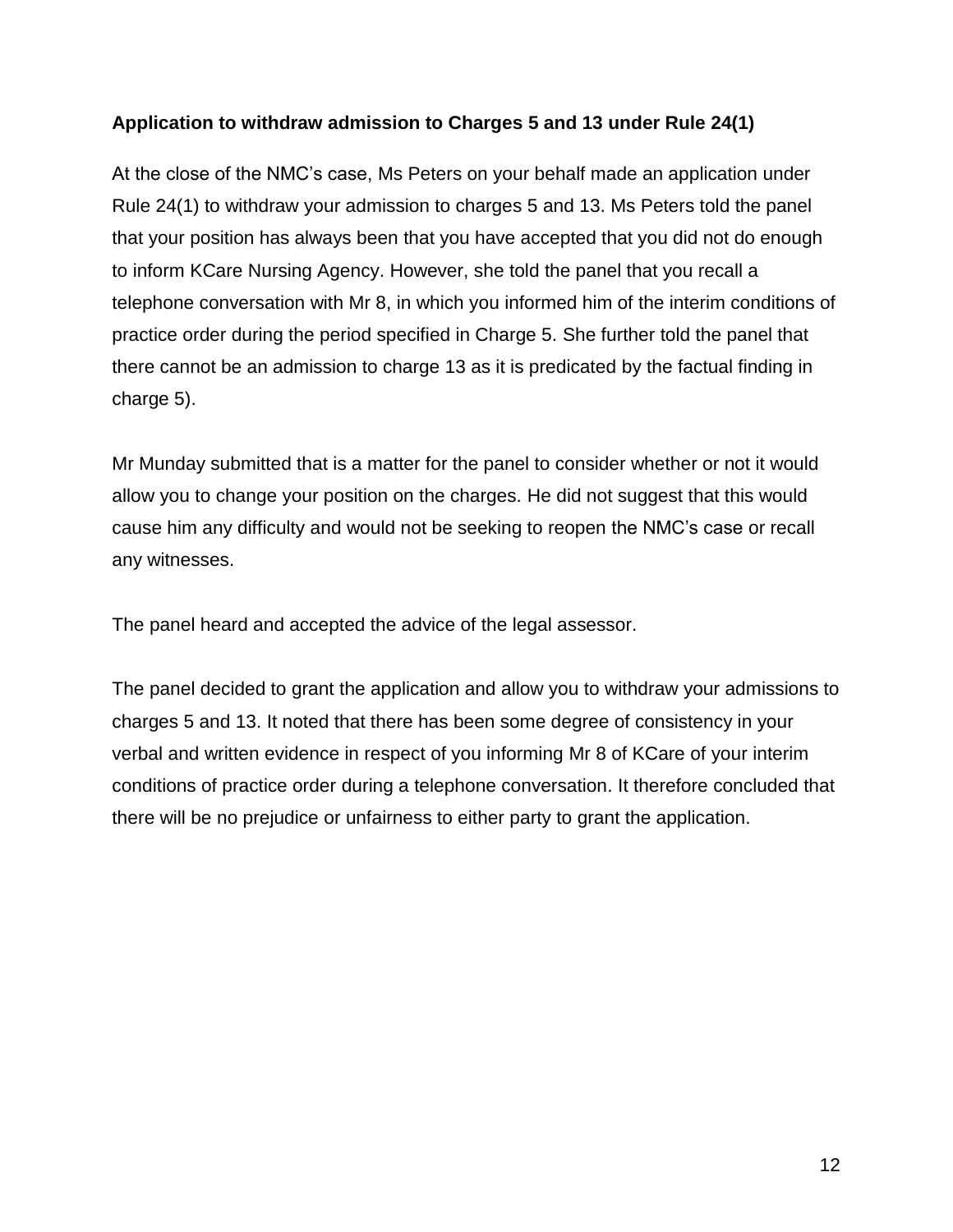#### **Submissions**

Mr Munday, on behalf of the NMC, submitted that the panel could be satisfied that all of the charges in this case are proved. He submitted that all of the NMC witnesses gave evidence clearly, consistently and credibly and that the panel can properly place a good deal of weight on the evidence that they gave. He told the panel that the patients involved in this case had no reason to be untruthful. He made reference to the fact that you had withdrawn your admissions to Charges 5) and 13). He further referred the panel to the relevant documentation including the contemporaneous evidence which supported the patients' and staff version of events and your reflective statement in which you accept you had been disingenuous and dishonest to the NMC Committee on 5 July 2019.

Ms Peters, on your behalf, submitted that apart from the charges you have admitted to, the remaining charges are denied. She told the panel that you deny handling the patient roughly as the patient was awake and you had asked for consent. She also told the panel that you fully intended to adhere to the doctor's instructions and that you deny failing to follow the instructions promptly. You also denied the charges relating to Patient X and Patient Z. She further told the panel that following the imposition of the interim conditions of practice order, you recall having a telephone conversation with Mr 8 of KCare about the order, but that you did not properly inform KCare of the details of the interim conditions of practice order in writing.

The panel heard and accepted the advice legal assessor. He referred the panel to the following cases: *Suddock v NMC* [2015] EWHC 3612 (Admin); *Dutta v GMC* 2020 EWHC 374 (Admin); *Khan v GMC* 2021 EWHC374 (Admin); *Ivey v Gentings Casinos* (UK) Ltd [2017] UKSC 67 and *Uddin v GMC* [2012] EWHC 2669 (Admin).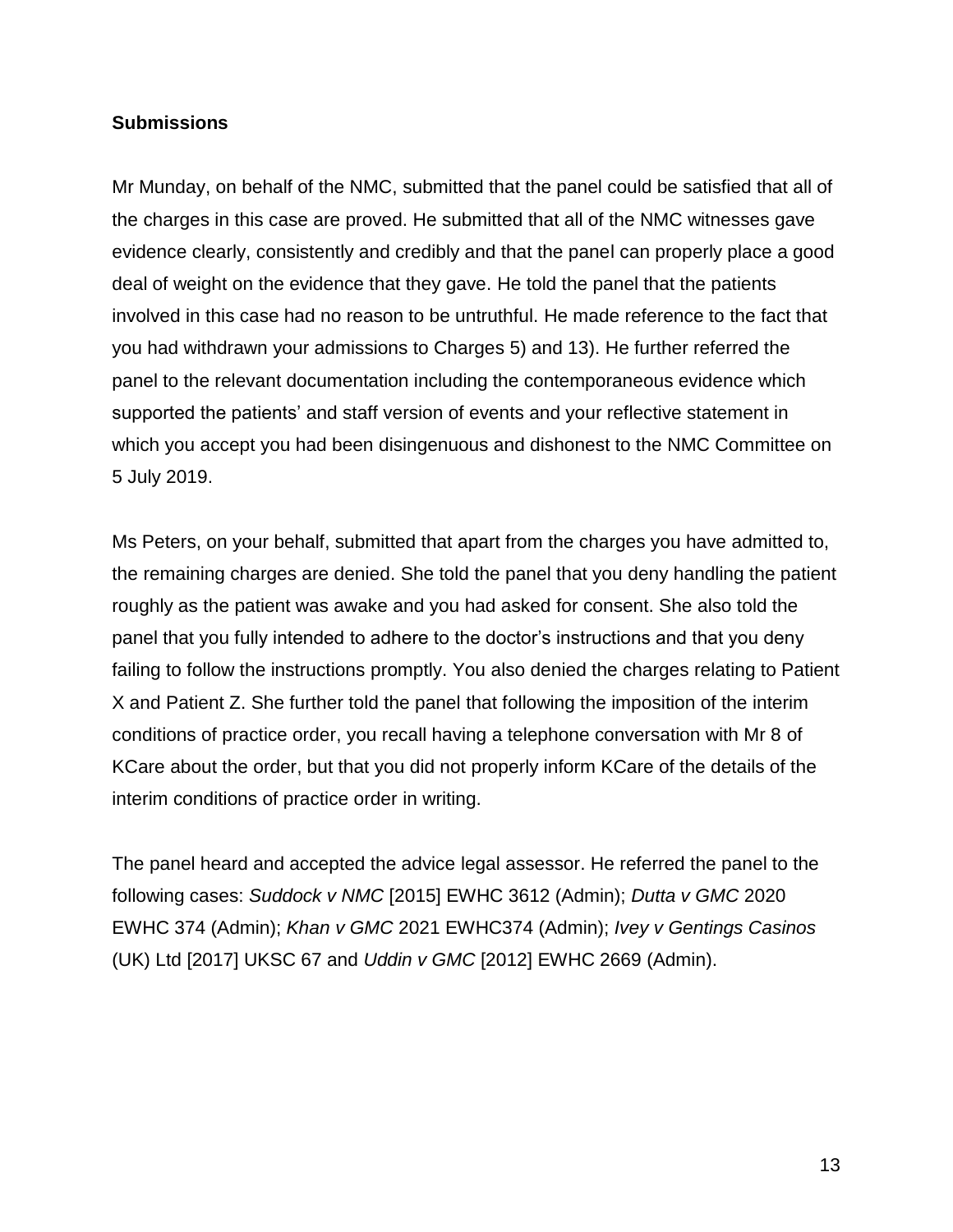# **Facts**

At the outset of the hearing, the panel heard from Ms Peters, who informed the panel that you made full admissions to charges 6, 7, 8, 9, 10 and 12. The panel placed no weight on your initial acceptance of charges 5 and 13 and you denied charges 1 – 4 and 11.

The panel therefore finds charges 6 to 10 and 12 proved in their entirety, by way of your admissions.

In reaching its decisions on the disputed facts, the panel took into account all the oral and documentary evidence in this case together with the submissions made by Mr Munday on behalf of the NMC and by Ms Peters on your behalf.

The panel was aware that the burden of proof rests on the NMC, and that the standard of proof is the civil standard, namely the balance of probabilities. This means that a fact will be proved if a panel is satisfied that it is more likely than not that the incident occurred as alleged.

The panel heard live evidence from the following witnesses called on behalf of the NMC:

- Dr 1: Registered Junior Doctor at Basingstoke Hospital
- Ms 2: Health Care Assistant (HCA) at BMI Hampshire Clinic
- Ms 3: Clinical Matron at Hampshire Hospitals NHS Foundation **Trust**
- Ms 4: Matron at the Hampshire Hospitals NHS Foundation Trust
- Ms 5: Registered Band 5 Nurse at Basingstoke Hospital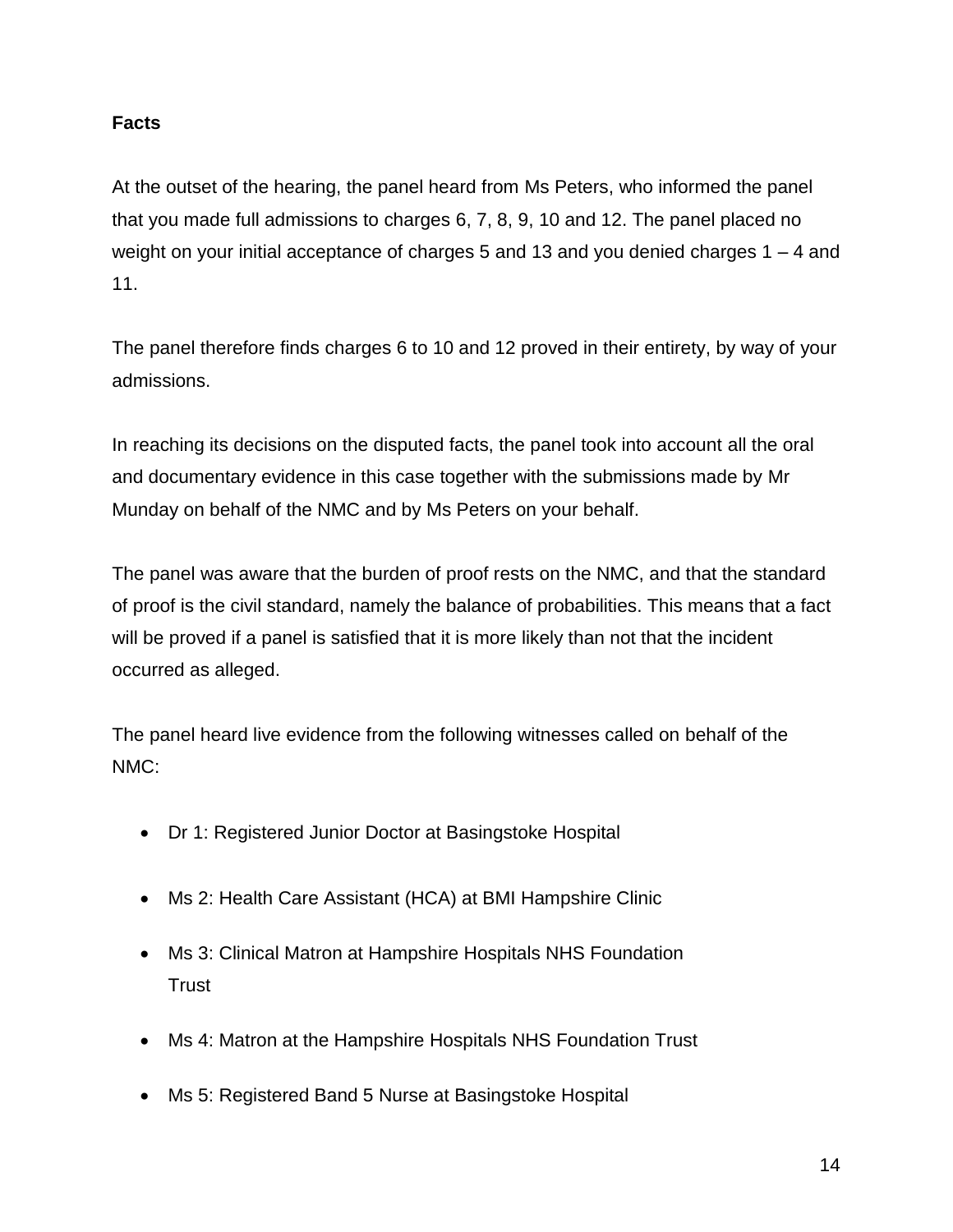- Ms 6: Ward Sister at BMI Hampshire Clinic
- Mr 7: Director of Operations at KCare
- Mr 8: Managing Director at KCare

The panel also heard evidence from you under affirmation.

Before making any findings on the facts, the panel heard and accepted the advice of the legal assessor. It considered the witnesses' and documentary evidence provided by both the NMC and Ms Peters on your behalf.

The panel considered each of the disputed charges and made the following findings.

# **Charge 1)**

1) On 18 or 19 November 2017 handled an unknown patient roughly whilst taking blood pressure in that you grabbed her arm.

## **This charge is found proved.**

In reaching this decision, the panel had regard to all the relevant evidence including your evidence, the evidence of Ms 3 and Ms 4, the Datix report of the incident and Ms 4's contemporaneous note.

The panel noted that in your oral evidence you said you would not treat patients roughly and it was impossible that this incident had happened. You told the panel that you had knocked on the patient's room, introduced yourself and asked if they were happy for you to do observations to which the patient responded, *"it's fine".* You told the panel that you had lifted the patient's arm and placed the blood pressure cuff *"gently"* and that throughout the time you were with the patient, they had not complained to you. You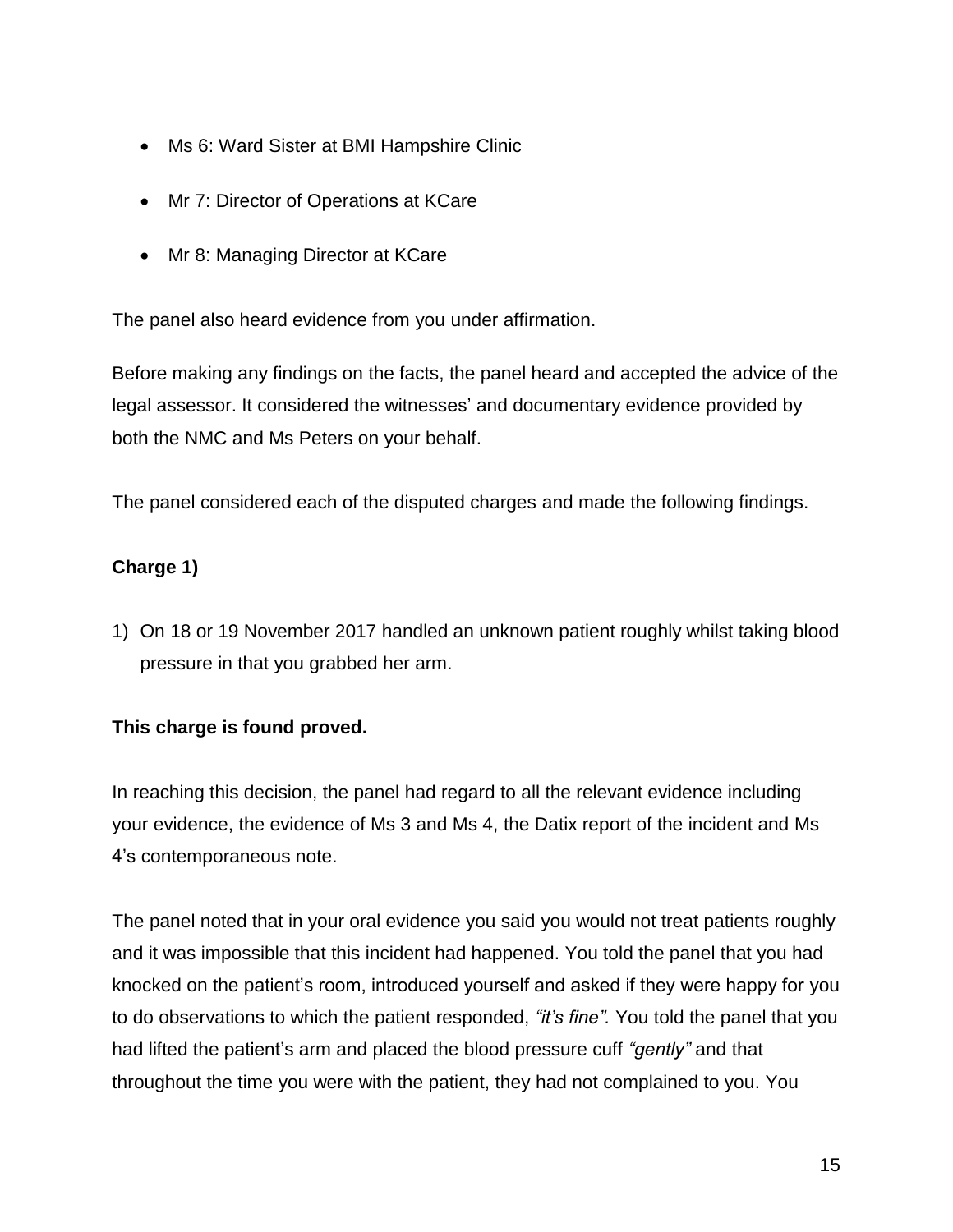accepted that later on in the shift you were told that the patient had complained about you, and you were told not to attend the patient again during the shift.

The panel accepted the Datix report which shows a contemporaneous account of the event. The panel noted that it is not the patient's direct testimony, but that it was a contemporaneous account of what was reported by the patient to staff following the incident. The Datix report states the following:

*'After being consoled by myself and HCA, the patient calmed herself down enough to be able to speak. She explained that she had been woken up abruptly when the nurse came to do her observations. She reported that she was sleeping on her side when the nurse pulled her arm out from under her and pulled it backwards. She reported that it was very painful and she felt 'abused'.* 

The panel noted that there was no direct evidence from the patient, the nurse or HCA who had attended the patient. The panel noted that you were new to this ward and that neither the staff nor patient had a personal grievance or issue with you. You accepted that you attended the patient to do observations, there is a contemporaneous report of the patient's complaint to the staff and the matter was raised with you during your shift. Therefore, the panel considered that it is more likely than not that you handled the patient roughly whilst taking blood pressure, and it is satisfied on the balance of probabilities that you did handle the patient roughly.

Accordingly, charge 1 is found proved.

## **Charge 2)**

2) On 18 or 19 November 2017 failed to gain consent from an unknown patient before taking blood pressure.

#### **This charge is found proved.**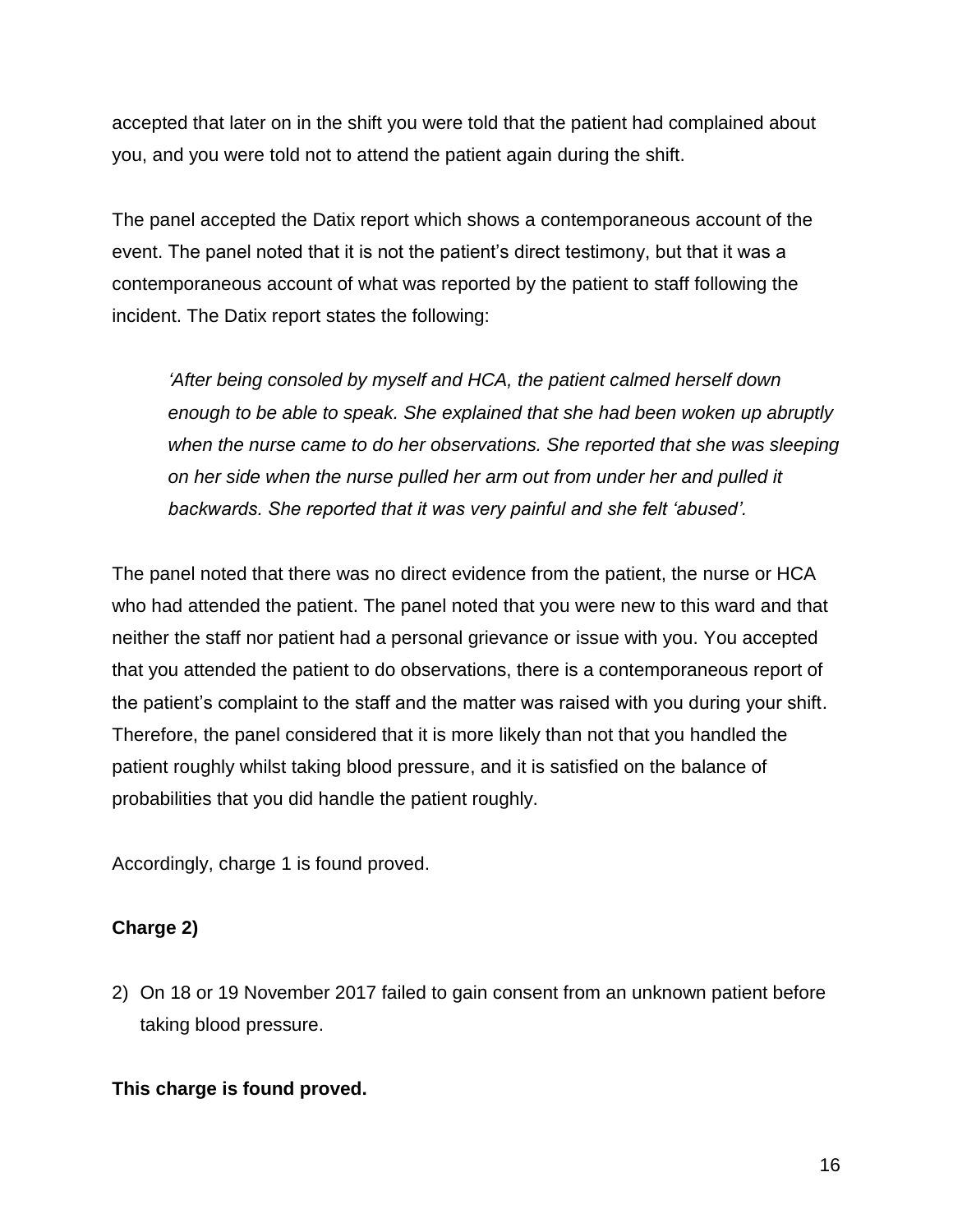In reaching this decision, the panel took into account all the relevant evidence including your oral and written evidence, the evidence of Ms 3 and Ms 4 and the Datix report. The panel noted that neither party disputed that you were required to obtain consent from the patient prior to taking their blood pressure.

The panel noted your account of the event and that you said that as part of your regular practice, you had introduced yourself to the patient and had explained what you would be doing. You told the panel that the patient was awake when you had entered the room and that you had obtained consent.

However, the panel accepted the account of events in the Datix report. It noted that it is not the patient's direct testimony, but that it was a contemporaneous account of what was said by the patient and reported to staff. The panel noted that you were new to this ward and that neither the staff nor patient had a personal grievance or issue with you. It accepted the Datix report which outlines the account of events experienced by the patient in question. It states the following: *'She reports that she was sleeping on her side when the nurse pulled her arm out from under her and pulled it backwards'*. The panel accepted that by implication, consent was not obtained by you.

Accordingly, Charge 2 is found proved.

## **Charge 3a) and b)**

- 3) Between 2 February 2018 and 4 February 2018 failed to promptly follow a doctor's instructions to;
	- a) Administer Oxygen to Patient C;
	- b) Start an electrocardiogram for Patient C;

## **These charges are found NOT proved.**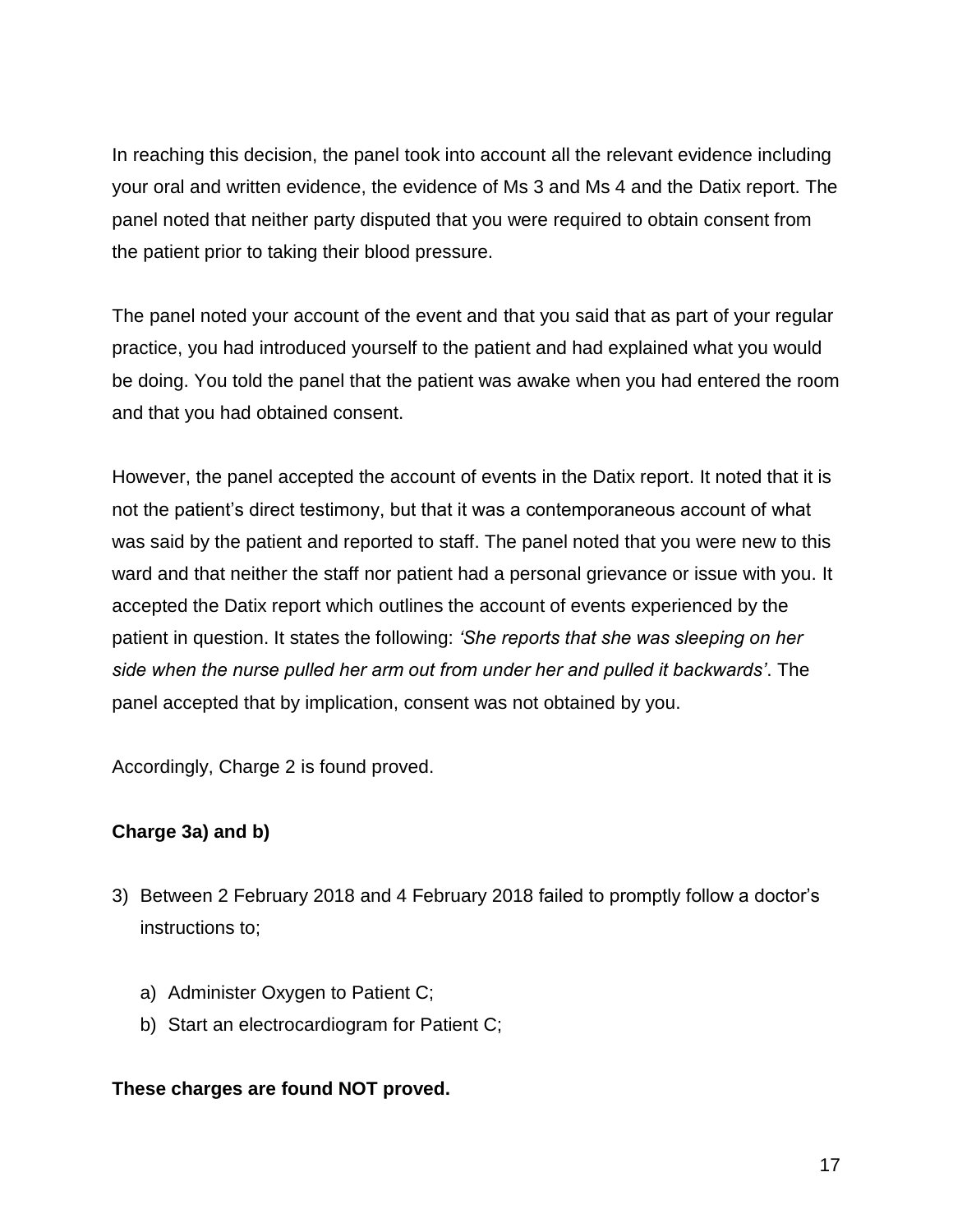In reaching this decision, the panel took into account all the relevant evidence including your evidence, Dr 1's evidence, Ms 5's evidence and Datix report dated 4 February 2018. The panel noted that neither party disputes that there was an obligation to follow the doctor's instructions promptly. The panel noted that the everyday meaning of promptly means *'with little or no delay*.'

The panel noted in your evidence that it was your intention to adhere to the doctor's instruction, but that you also tried to balance this with your duty to administer medication to a patient you said was "*confused and took their medication really slowly"*. It noted that you were not expressly told by the doctor to stop what you were doing nor of the urgency of the care required by Patient C. The panel also noted that you had not refused to follow the doctor's instructions. The panel also noted that it was accepted by Dr 1 and Ms 5 that it was not unreasonable for you to finish administering medication to the patient you were attending to and lock the trolley before attending to Patient C.

The account of the incident provided by you and Dr 1 suggest that there was a period of between 5 to 10 minutes between you initially receiving Dr 1's instructions and commencing the tasks requested of you. The panel is satisfied that in that time you were administering medication to the patient you were dealing with and locking the drug trolley. According to Dr 1, when she returned after a period of 5 to 10 minutes, you had started putting the tape for the electrocardiogram (ECG) on Patient C. The panel therefore decided that the NMC has not proved that you failed to act 'promptly'.

Accordingly, Charges 3a) and 3b) are not proved.

#### **Charge 3c)**

- 3) Between 2 February 2018 and 4 February 2018 failed to promptly follow a doctor's instructions to;
	- c) Start a syringe driver for Patient C.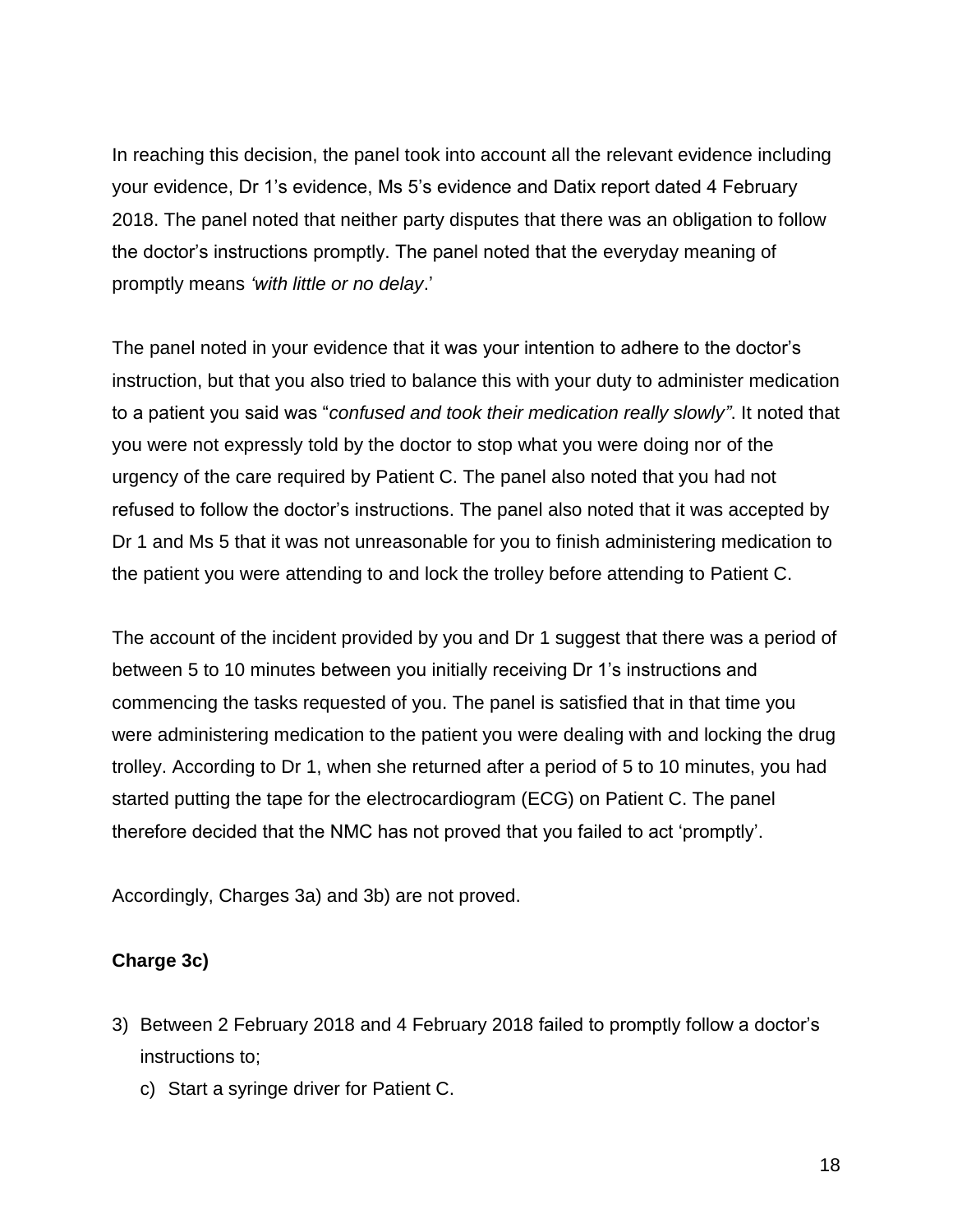## **This charge is found proved.**

In reaching this decision, the panel took into account all the relevant evidence including your evidence, Dr 1's evidence, Ms 5's evidence and the Datix entry dated 4 February 2018.

The panel took into account the evidence of Dr 1 who told the panel that the syringe driver was prescribed for Patient C at approximately 10:30 to start at 11:00 and that she told you this at 10:30. It noted Dr 1's witness statement which states the following:

*'The Registrant was aware of the urgency of the syringe driver being set up promptly; I told her very clearly at 10:30 that it had been prescribed to start at 11:00.'*

You told the panel that you accept that Dr 1 had requested you to start a syringe driver for Patient C and that you went looking for a syringe driver "*within one hour"* of getting the instruction. You told the panel that you had checked in the treatment room, on the shelf where the syringe driver was usually kept, but could not find one. You also told the panel that at around 11:30, you told the nurse in charge (Ms 5) that you could not locate a syringe driver on the ward or any other wards that you had asked. You told the panel that you had asked the nurse in charge and a new nurse to help you find a syringe driver, but with no success. You had also told Dr 1 between 12:00 and 13:00 that you could not find a syringe driver and the doctor also made attempts to find one.

The panel noted the Datix dated 4 February 2018 authored by Dr 1 which states the following:

'*Syringe driver prescribed at 10:30… Reviewed patient at 16:00, no syringe driver in place.'*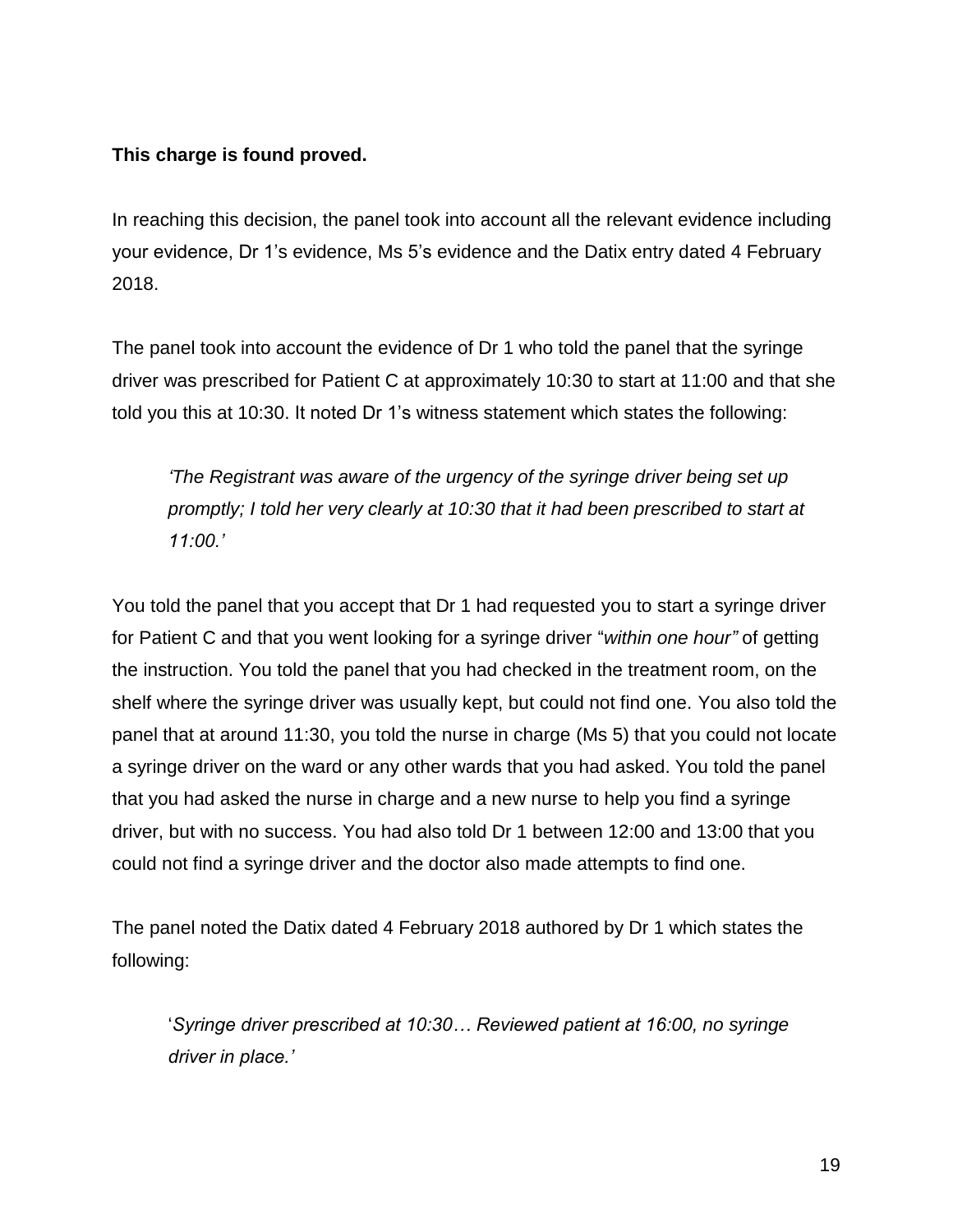The panel also took into account Ms 5's witness statement where she states that:

*'The doctor requested that the Registrant set up the syringe driver at around 10:00. I was unaware of the request at this time and was only made aware by the doctor asking me about it at around 16:00. I raised this issue with the Registrant and it became apparent that she had not set up the syringe driver. The Registrant was oblivious when I asked her and said that she couldn't find a syringe driver.'* 

The panel noted that although the syringe driver was prescribed to start at 11:00, you went to search for it within an hour of receiving the instruction at 10:30. The panel was satisfied that Dr 1's and Ms 5's evidence was consistent and it placed a good deal of weight on their evidence. The panel accepted that Dr 1 and Ms 5 only became aware that the syringe driver had not been set up at around 16:00. The panel considered that had you told them earlier in the day that you could not find a syringe driver, they would have remembered this and conducted a thorough search at that point. The panel noted that Patient C was very acutely unwell, at the end of his life and died later that day. The panel therefore concluded that despite the attempts you say you had made to locate a syringe driver, you did not promptly escalate this to either Ms 5 or Dr 1 or take any steps to ensure that the syringe driver was promptly started. The panel therefore determined that you failed to promptly start a syringe driver for Patient C when instructed to do so by Dr 1.

Accordingly Charge 3c) is found proved.

## **Charge 4a)**

- 4) On 11 April 2019;
	- a) Failed to respond immediately on hearing concerns that Patient X was experiencing breathing difficulties;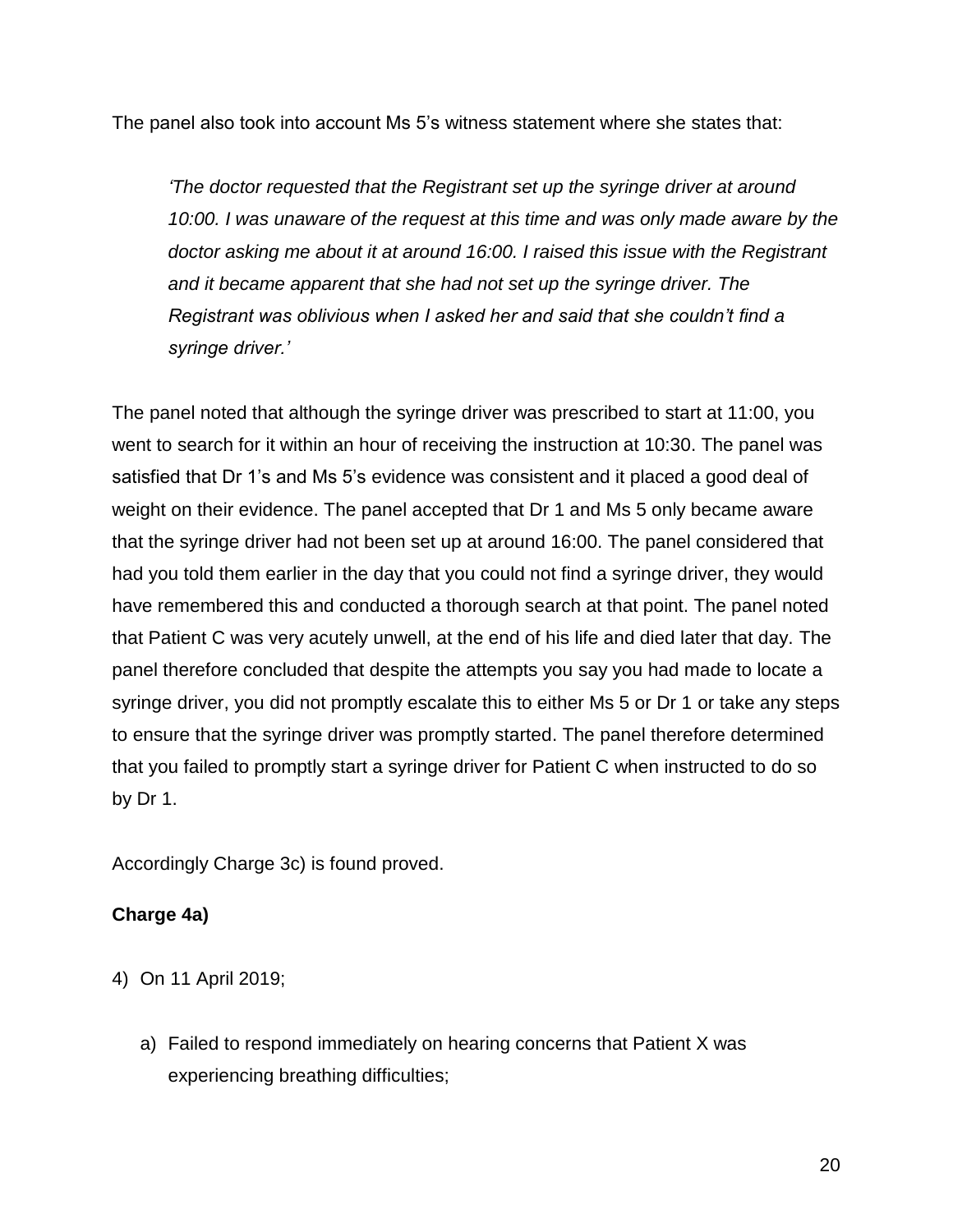#### **This charge is found NOT proved.**

In reaching this decision, the panel took into account all the relevant evidence including your evidence, Ms 2's evidence and Ms 6's evidence and contemporaneous notes. The panel acknowledged that charge 4a) does not specify the nature of any response, merely that there was not an immediate response.

The panel noted the witness statement of Ms 6 where she states the following:

*'At approximately 17:00, HCA Ms 2 came into the nurses' office to report a concern that had been raised with her by Patient X's sister that Patient X could not breathe…I was also present in the office at this time. The Registrant responded to Ms 2 by saying to her "go and do obs". I said to the Registrant that she needed to attend to Patient C and address the concern of her struggling to breathe; the Registrant responded that she was busy completing patient discharge paperwork. I reiterated to the Registrant that she had to attend to Patient C as the concern reported was that Patient X "cannot breathe". The Registrant attended to Patient X approximately one or two minutes following the report of the concern by Ms 2.'*

The panel also noted that in Ms 2's and Ms 6's oral evidence, you were informed that Patient X was experiencing shortness of breath and the panel is satisfied that you immediately responded to Ms 2's update on changes to Patient X's health by instructing her to do observations and attended Patient X one or two minutes after being prompted by Ms 6.

Accordingly, Charge 4a) is found not proved.

## **Charge 4b)**

b) Failed to identify the cause of Patient X's breathing difficulties;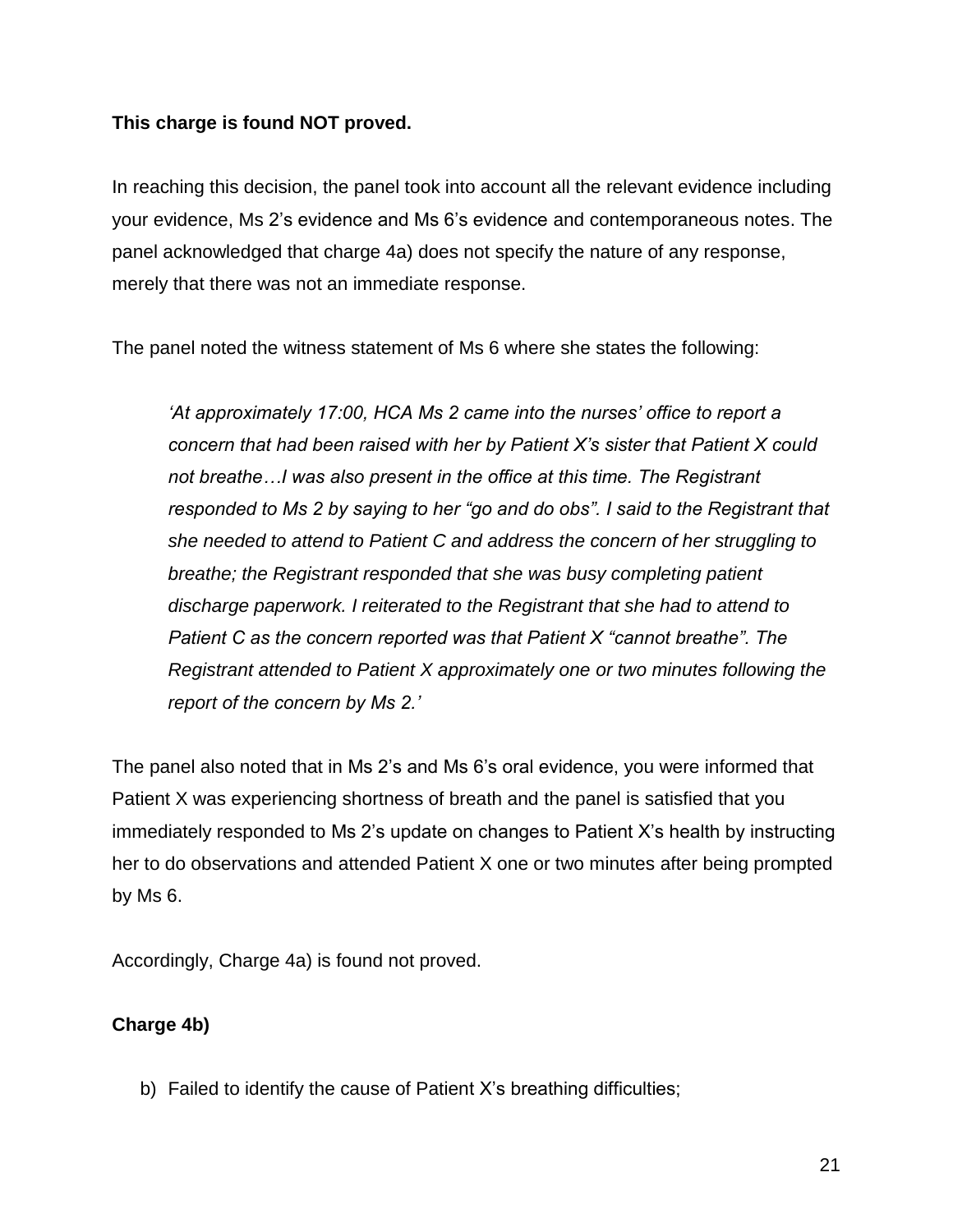## **This charge is found proved.**

In reaching this decision, the panel took into account all the relevant evidence including your evidence, Ms 2's evidence, Ms 6's evidence and the handwritten note dated 11 April 2019.

You told the panel you had asked Ms 2 to do observations and you then attended to Patient X. You said that Patient X's oxygen saturations were around 98%. You said that the patient was *"lying a bit uncomfortably"*, that you looked for someone to help you reposition the patient but were unable to find help, there you used two pillows to support the patient. You don't recall speaking to Ms 6 about the patient.

The panel noted Ms 6's witness statement which states the following:

*'The Registrant returned to the nurses' office five minutes after leaving to attend to Patient X and reported that her SATS were stable at 98% and that she "she didn't know what was wrong with her…When I attended to Patient X, I immediately identified the cause of her shortness of breath. She was slumped over and scrunched up in the bed…'*

The panel accepted the evidence of Ms 6 who had prepared a contemporaneous note of the events. Ms 6's note indicates that the patient had complained of shortness of breath to Ms 2, who had then asked you to see your patient. Ms 6 said that on your return to the nurses' office you told her that you did know what was wrong with the patient and that she should go and see her. Ms 2 and Ms 6 had then attended Patient X and both have consistently and clearly indicated in their evidence that the patient was *"slumped in the bed"* and that they repositioned Patient X which immediately relieved their shortness of breath.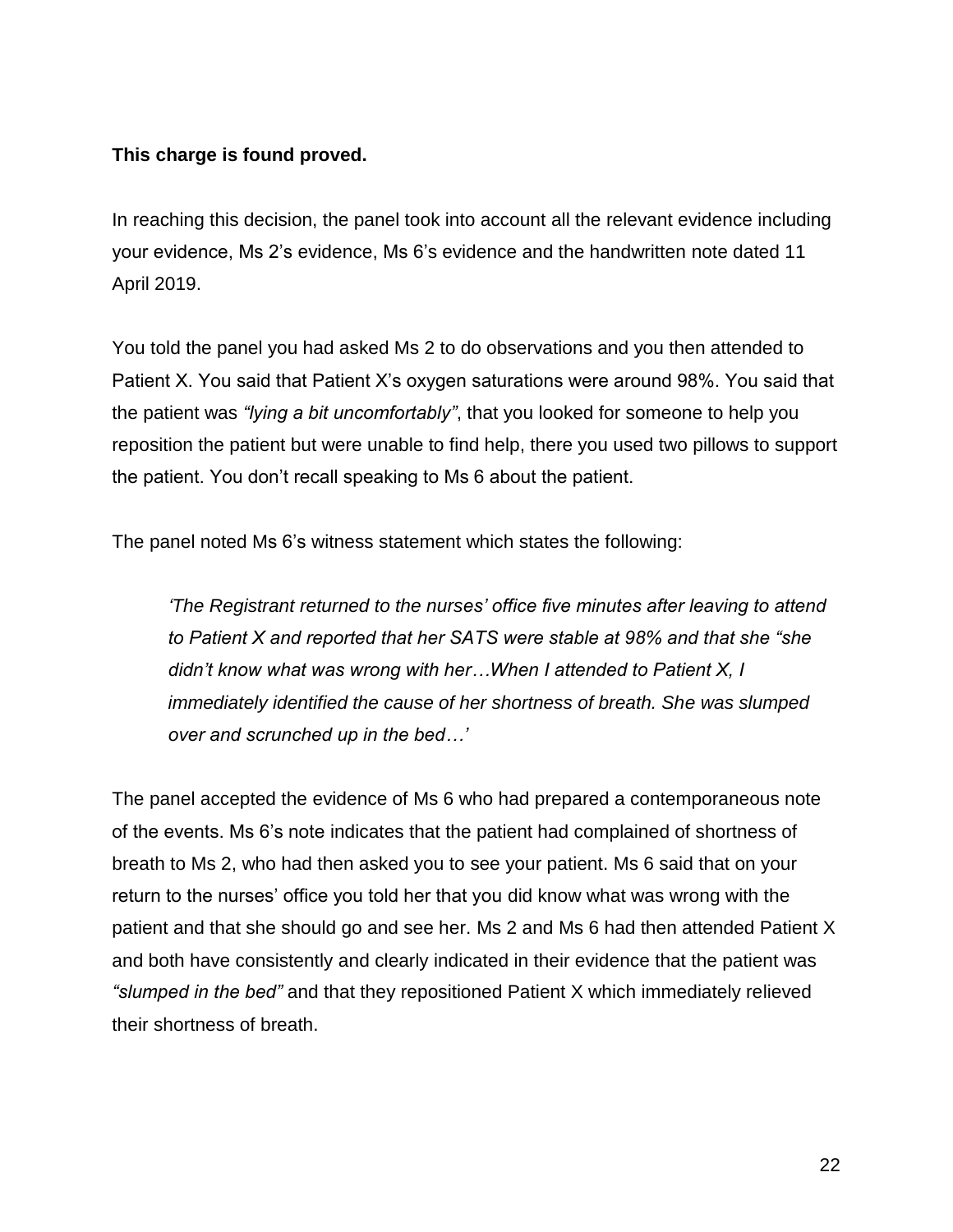The panel accept the evidence of Ms 6, the handwritten note dated 11 April 2019 and the evidence of Ms 2. It is satisfied that the account of events by Ms 2 and Ms 6 are contemporaneous, clear and consistent and that you did not identify the cause of Patient X's shortness of breath when as a nurse you should have.

Accordingly, the panel find Charge 4b) proved.

# **Charge 4c)**

- c) Did not remove a lantern drain correctly from Patient Z in that you;
	- i) Caused pain to patient Z;
	- ii) Did not de-vac the drain;
	- iii) Did not to use aseptic technique.

# **Charge 4c) i) ii)**

In reaching this decision, the panel took into account all the relevant evidence including your evidence and Ms 6's evidence and her note dated 11 April 2019.

The panel noted that your recollection of events varies from what the patient had told Ms 6 and Ms 6's evidence. You told the panel that Patient Z had thanked you and had not raised any concerns throughout the procedure.

In your oral evidence, you told the panel that you had previously de-vacced a drain on three occasions, the last one being sometime in 2016 or 2017. However, the panel noted that de-vaccing was not something you had done on a regular basis or often. You also told the panel that you had not spoken to Ms 6 about removing the lantern drain or de-vaccing it.

The panel considered Ms 6's witness statement which states the following: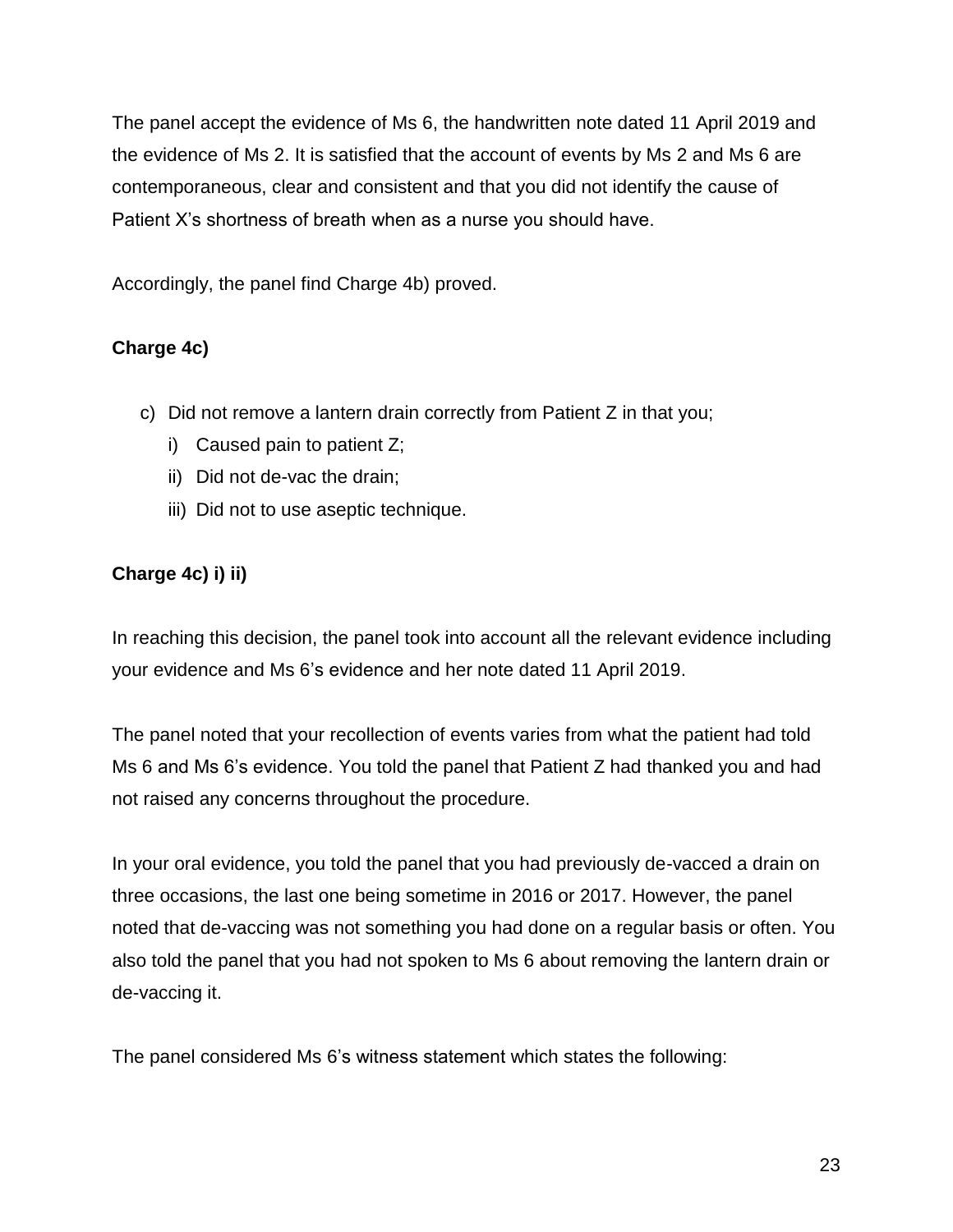*'The Registrant returned to the nurses' office while I was on the telephone and told me she could not remove the drain. I asked whether she had devac-ed the drain to which she responded "what's that? I told her to wait and that I would show her how to remove the drain. However, the Registrant did not wait and instead returned to Patient Z…"'* 

The panel carefully considered the handwritten note and witness statement of Ms 6. The panel find Ms 6's evidence more persuasive given her recollection is supported by a contemporaneous note of events. The panel is satisfied that she had a conversation with you, that you were not clear on how to de-vac the drain, that she told you to wait and that she would help you. The panel also noted that in your oral evidence, you did not give a very clear account of the steps you had taken to remove a lantern drain correctly.

Although, the panel did not have direct evidence from Patient Z, it noted Ms 6's contemporaneous note dated 11 April 2019 which states that:

*'The patient felt that the nurse didn't really know what she was doing. Unhappy with advice and care…Ibe came to office wearing gloves saying she couldn't get drain out. She had not devacced the drain first and was pulling on the tube…Patient said he felt the care he received was what he would expect from a third world country'''* 

The panel considered in light of Ms 6's evidence and the patient's account to Ms 6 that it is more likely than not that you did not de-vac the drain and in doing so caused Patient Z pain when removing the lantern drain.

Accordingly, Charge 4c) i) ii) are found proved.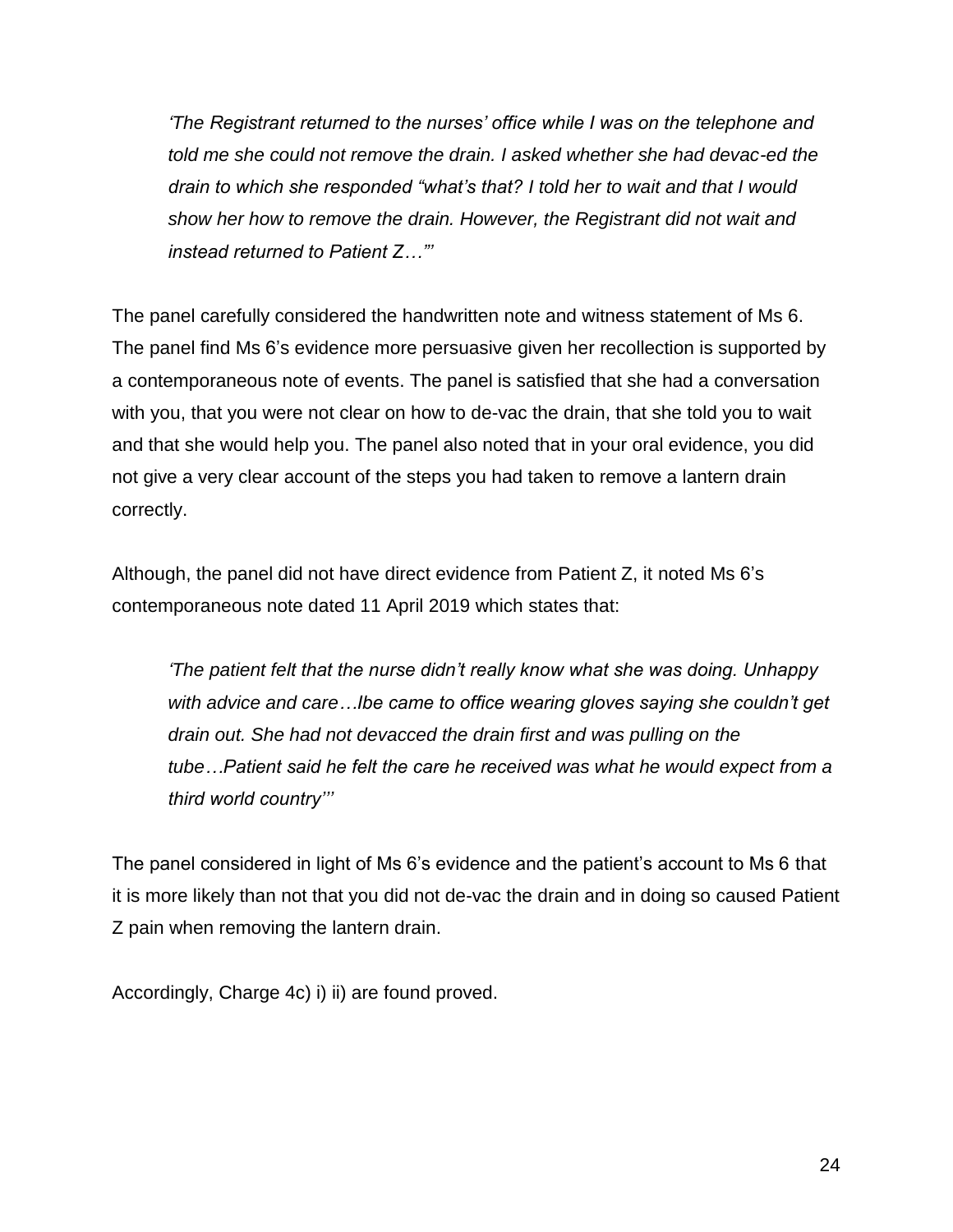#### **Charge 4c) iii)**

You told the panel that when you had attended Patient Z to remove the drain, you were unable to locate the trolley and used one tray comprising of a sterile pack dressing; and another tray to open a sterile pack. You told the panel that you recall utilizing the aseptic technique when removing the lantern drain and that you had used sterile equipment and maintained a sterile environment to remove the drain. You also said that you had used protective equipment including gloves, aprons and prepared the patient accordingly.

The panel took into account the evidence of Ms 6's handwritten note dated 12 April 2018 which reads as follow:

*'Post removal lantern left handing onside of bed, blood dripping on floor. Used only a hand tray (no trolley aseptic) with gauze and tape and mepore to remove. Tray was balanced on top of phone in patient's room'*

The panel also noted the witness statement of Ms 6 which reads as follow:

*'I saw the Registrant in the hallway on my way to Patient Z and she told me that she had removed the drain. She was carrying the removal equipment in a blue tray and I noticed that the removal had not performed aseptically as she had only used gauze, tape, mepore and non-sterile gloves…I was also concerned that the procedure was not performed in an aseptic fashion; the Registrant left the removed drain dripping on the floor by the patient's bed instead of disposing of it. She also used non-sterile gloves and a plastic tray during the removal instead of sterile gloves and a dressing trolley'*

You told the panel that you had used two trays to perform the aseptic technique as you could not locate a trolley. It noted that on the basis of Ms 6's evidence, the aseptic technique can be carried out with two trays if a trolley cannot be located. However, the best practice in these circumstances is to use a dressing trolley.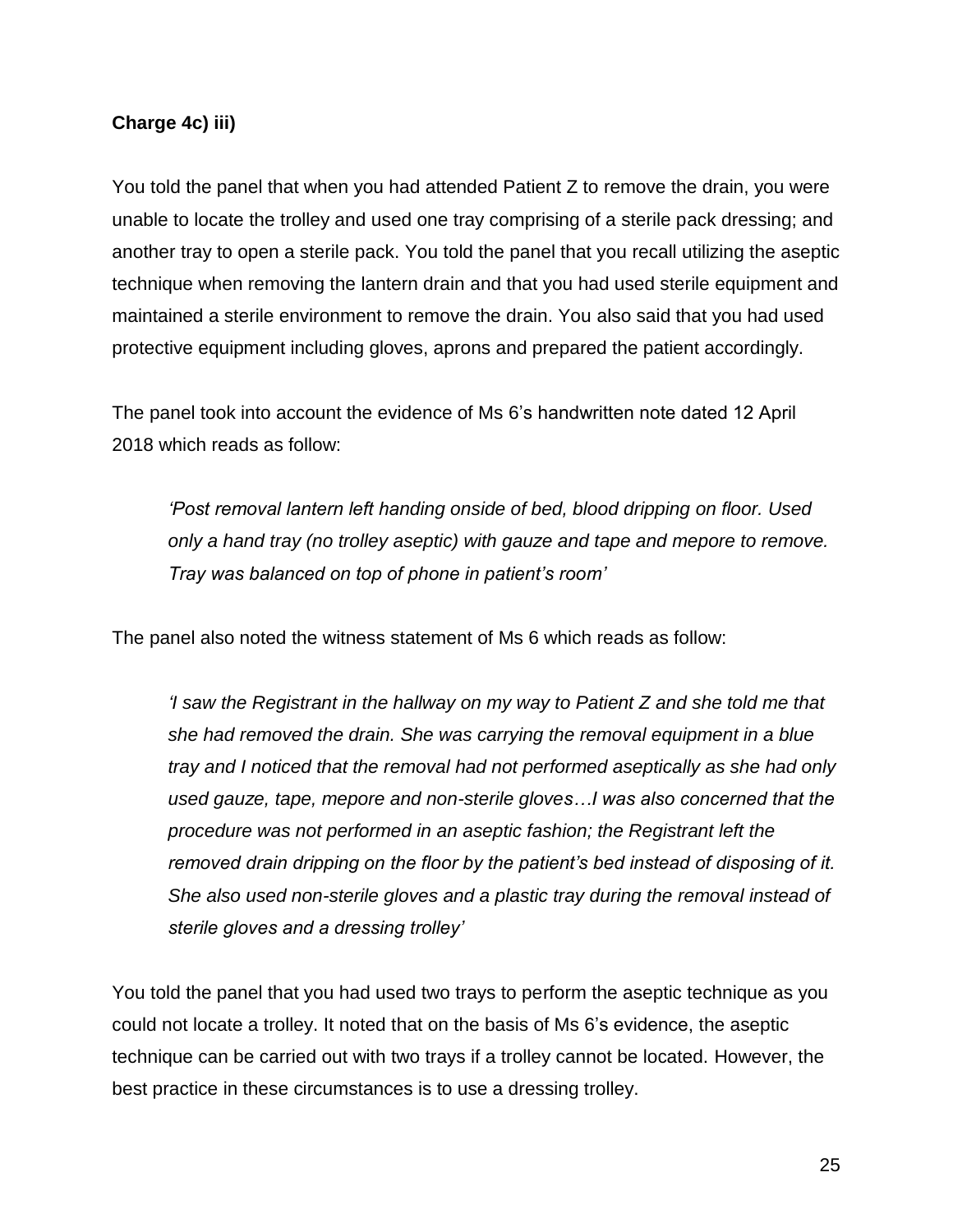The panel bore in mind that Ms 6 did not directly witness you removing the lantern drain. The panel determined that there was insufficient evidence that you had not used sterile gloves to remove the lantern drain and that you had not used aseptic technique when removing the drain.

Accordingly, Charge 4c) iii) is found not proved.

# **Charge 5)**

5) Between 15 May 2019 and 4 July 2019 failed to inform KCare Nursing Agency that you were subject to an interim Conditions of Practice Order.

## **This charge is found proved.**

In reaching this decision, the panel took into account all the relevant evidence including your evidence, Mr 7's and Mr 8's oral and written evidence. The panel placed no weight on your initial acceptance of Charge 5).

You told the panel that following your return from Africa on 9 or 10 May 2019, you recall a telephone conversation with Mr 8, where you had informed him of the interim conditions of practice order. You accept that it was your responsibility to inform KCare of the interim conditions of practice order and provide a copy of the conditions. The panel noted your oral and written evidence where you were consistent in that you admitted that you: *"had not properly informed KCare Agency or the Trusts that I was placed, so were unaware of the order."* In your evidence you explained that while you had informed KCare of the existence of the interim conditions of practice order you had not 'properly' informed them as you had not written to them or copied the NMC's letter to them.

The panel also took into account the written statement of Mr 8 which reads as follows: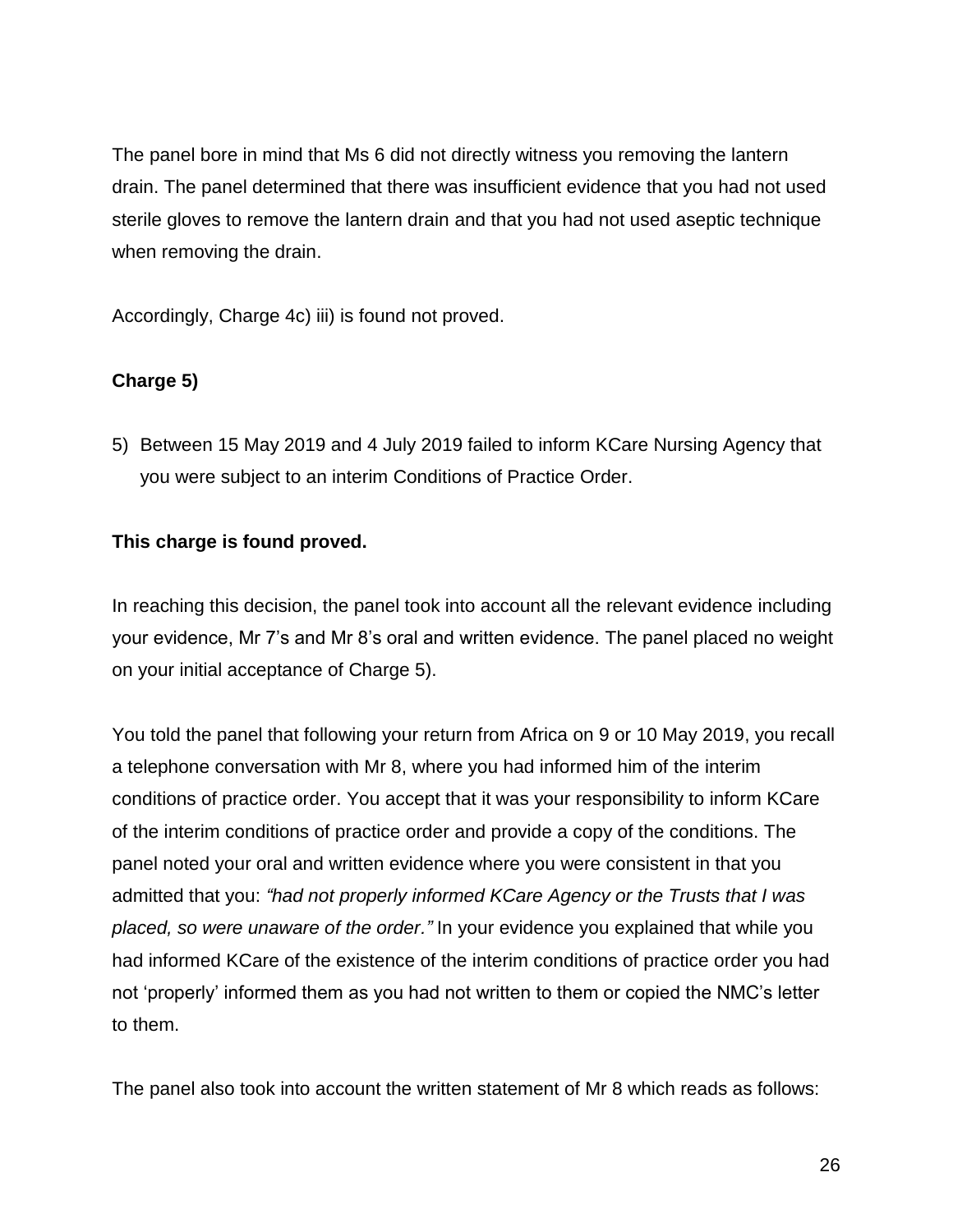*'The Registrant did not disclose any investigations or suspension on her registration during the interview. The Agency did not at any point receive an alert from NHS England or any other organisation indicating that there were any restrictions or conditions on the Registrant's registration…I understand from Gavin Garman, Director of Operations at the Agency, that he was made aware of an issue with the Registrant when the Agency attempted to place her at Oxfordshire NHS trust on 6 September 2019…It was the Registrant's responsibility to make the Agency aware of any changes in respect of her registration. However, she did not disclose to anyone at the Agency that conditions had been placed on her practice despite it being her obligation to o so one she was registered as a candidate at the Agency.'* 

The panel considered that a telephone call may have taken place between you and Mr 8 following your return from Africa and prior to you taking work from KCare. However, it was not satisfied that you had told Mr 8 or KCare that you were subject to an interim conditions of practice order. It considered that had you done so, Mr 8 would have asked you to provide KCare with details of the interim conditions of practice order and these would have been taken into account in finding you work. Both Mr 8 and Mr 7 confirmed that KCare had not received any information from you about the interim conditions of practice order. The panel therefore accepted the evidence of Mr 8 and Mr 7 in that between 15 May and 4 July 2019 you failed to inform KCare that you were subject to interim conditions of practice order.

Accordingly, Charge 5 is found proved.

#### **Charge 11)**

11)Were dishonest in that your actions in charges 5, 6, 7, 8, 9 and/or 10 were intended to conceal the fact that you were subject to an Interim Conditions of Practice Order.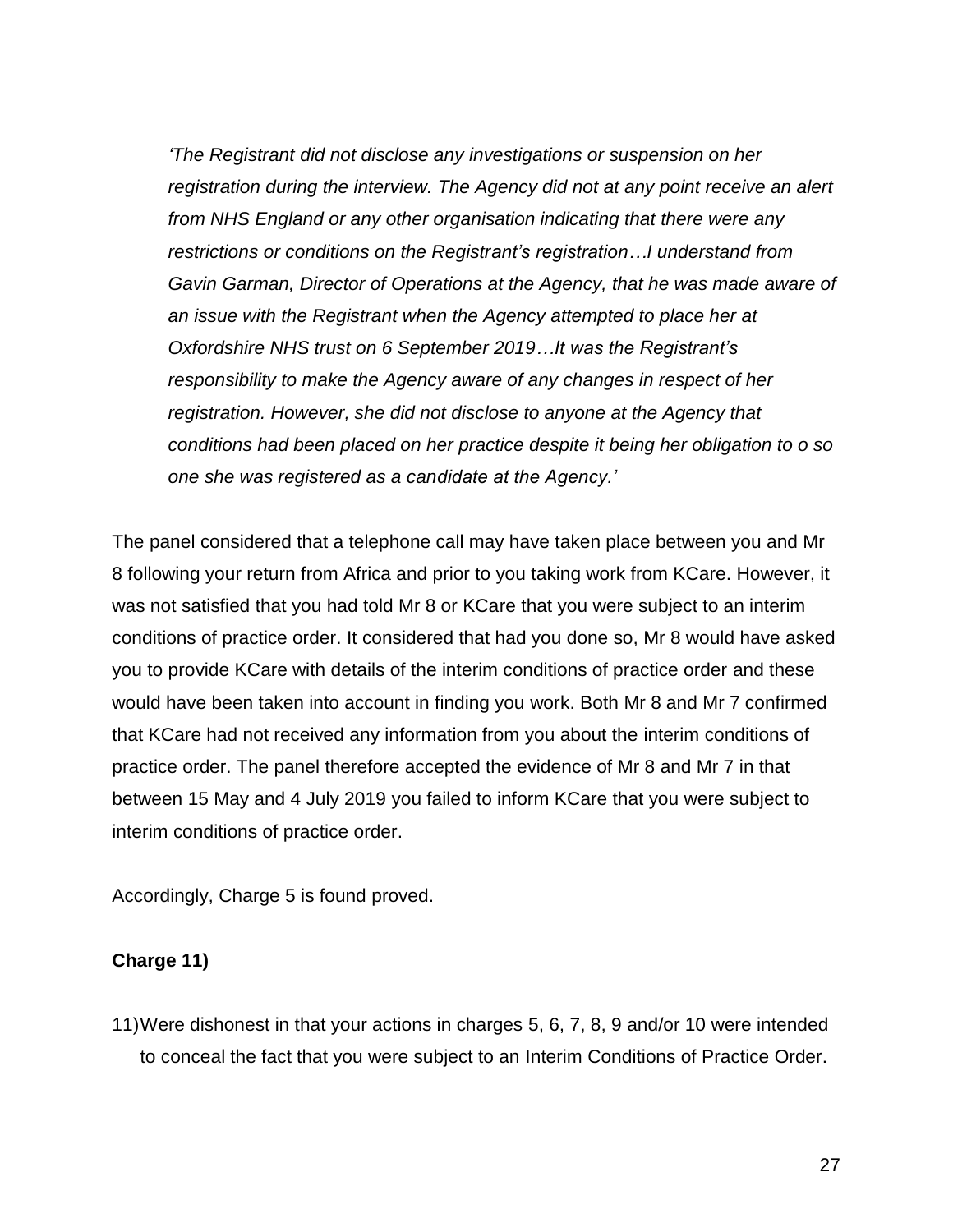#### **This charge is found partially proved.**

In considering this charge and charge 13) the panel adopted the test for dishonesty as set out in the case of *Ivey* that states:

*'When dishonesty is in question the fact-finding tribunal must first ascertain (subjectively) the actual state of the individual's knowledge or belief as to the facts. The reasonableness or otherwise of his belief is a matter of evidence (often in practice determinative) going to whether he held the belief, but it is not an additional requirement that his belief must be reasonable; the question is whether it is genuinely held. When once his actual state of mind as to knowledge or belief as to facts is established, the question whether his conduct was honest or dishonest is to be determined by the fact-finder by applying the (objective) standards of ordinary decent people. There is no requirement that the defendant must appreciate that what he has done is, by those standards, dishonest.'*

The panel also followed the approach set out in the case of Uddin and considered whether there might be an alternative explanation for the Registrant's actions such as a mistake or oversight.

In reaching this decision, the panel took into account all the relevant evidence including your oral and written evidence.

You told the panel that you accept that between 15 May 2019 and 4 July 2019 you did not inform the employers set out in the charge, of the fact that you were subject to an interim conditions of practice order. You said you did not intend to conceal this and believed that KCare would have told the employers about the interim conditions of practice order. You now accepted that it was your responsibility to inform your employers of the interim conditions of practice order. However, the panel have already found that you had not told KCare about the order, but that you knew you should have done so.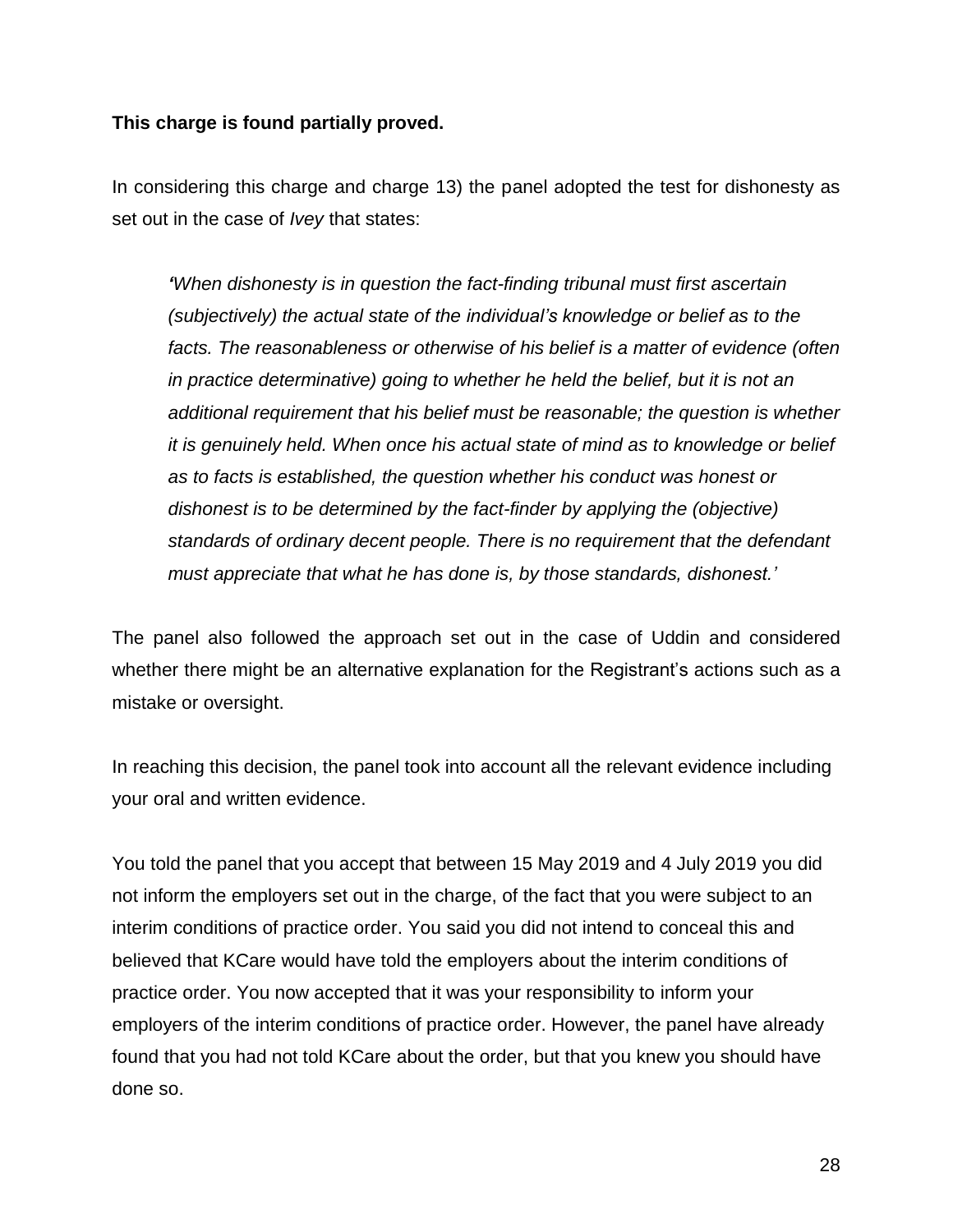The panel also noted your personal circumstances at the time [PRIVATE]. However, the panel was not satisfied that your personal circumstances provide an alternative and excusable explanation other than that you were intending to conceal the interim conditions of practice order. It also noted that you had accepted that you had not discussed with any of your employers the restrictions you knew had been imposed on your practice. It was therefore satisfied that you deliberately decided not to tell your employers and KCare of the interim conditions of practice order. The panel was further satisfied that your conduct would been seen to be dishonest by the standards of ordinary decent people.

The panel does not find Charge 11) proved in relation to charge 6. The NMC would have known about the interim conditions of practice order.

The panel found that your actions in charges 5, 7, 8, 9 and 10 were intended to conceal the fact that you were subject to interim conditions of practice order. Accordingly Charge 11) is found partially proved.

## **Charge 13)**

13)Were dishonest as you knew your statement in charge 12 to be untrue because you had not informed KCare Nursing Agency of NMC proceedings.

#### **This charge is found proved.**

In reaching this decision, the panel took into account all the relevant evidence including your oral evidence and reflective statement dated 21 October 2021 in which you state the following:

*'I fully accept that I was not forthcoming in my statement to the investigation committee as the comment in my statement dated 5th July 2019 was*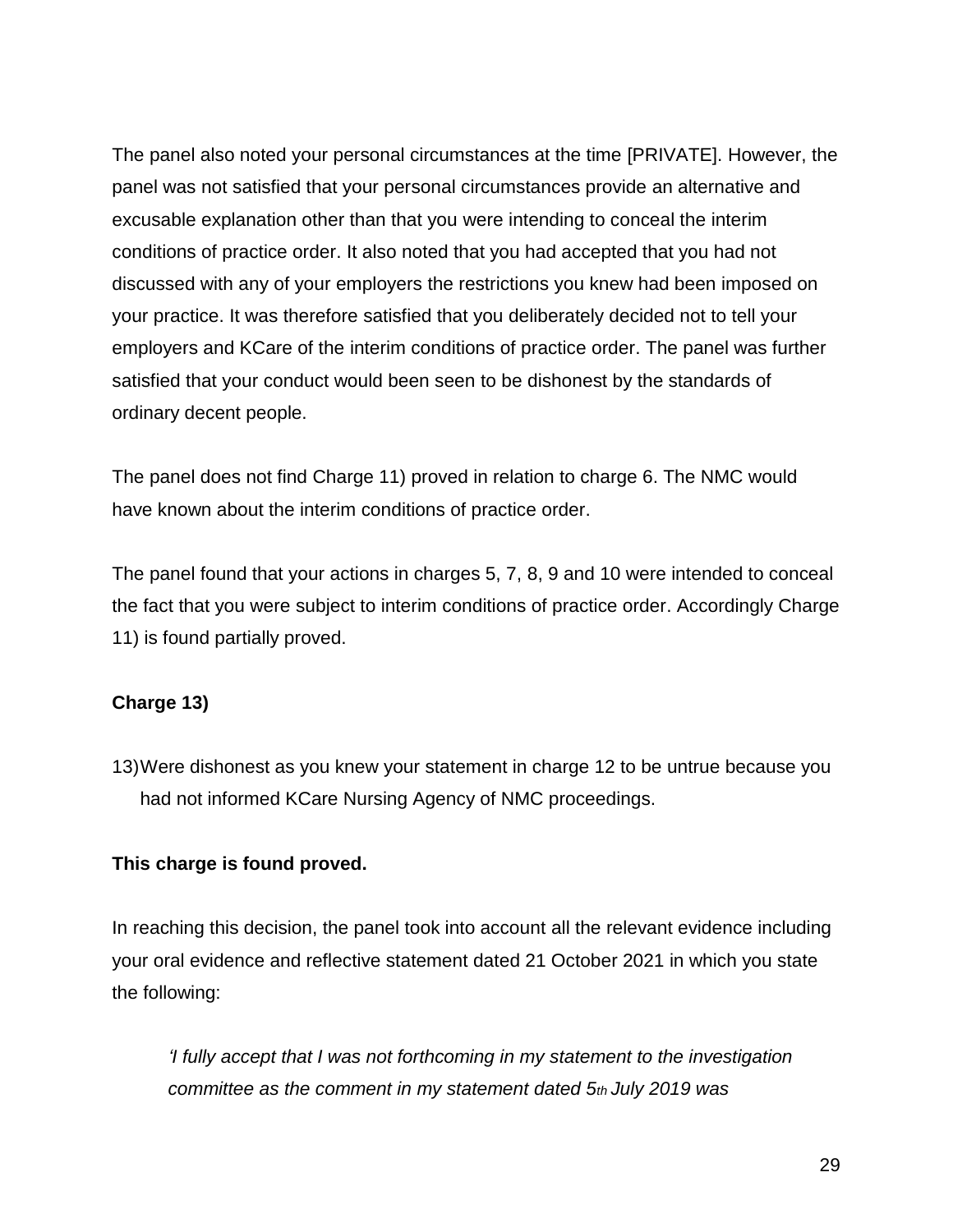*disingenuous as I had not properly informed KCare Agency or the Trusts that I was placed, so were unaware of the order.*

*While I had only worked a short time with each placement, I fully accept that I did not inform them of the conditions of practice order and this was dishonest as it was not due to the short time worked on the placement but because I had not ensured that I had informed my employers and those that I provide nursing services for as per the standards expected of me in the NMC Code of conduct.*

*Upon reflection, I realise that I should have been fully open and honest with the investigation committee about my failures and by not doing so means that as my regulator, you cannot trust in the care that I provide to patients, nor that I will place the interests of patients over my own.'*

The panel was satisfied that there is a clear admission by you that you were disingenuous and had not been fully open and honest with the NMC Committee on 5 July 2019. Given its finding in relation to Charge 5) the panel found that the reason you set out in your statement on 5 July 2021, for not providing a report from your employer, was not true as KCare had not been informed by you of the interim conditions of practice order. Further, giving the account you did, was dishonest as you intended to try and mislead the NMC Committee about the true reason for the failure to provide a report. The panel was further satisfied that your conduct would been seen to be dishonest by the standards of ordinary decent people.

Accordingly, Charge 13) is found proved.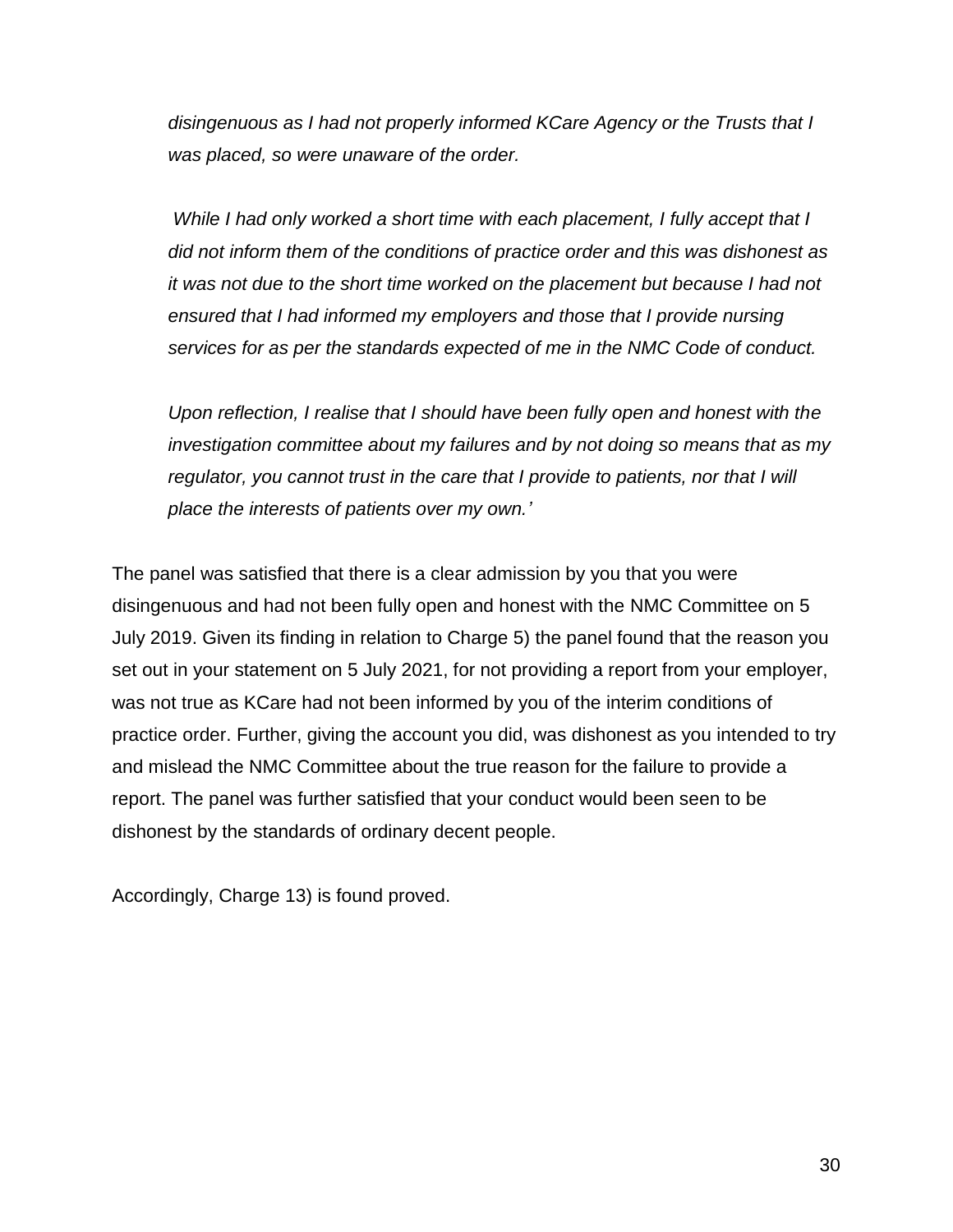#### **Decision and reasons on interim order**

Under Rule 32(5), the panel considered whether it was necessary to impose an interim order.

In reaching its decision, the panel considered the documentation and evidence before it, together with submissions by Mr Munday and submissions by Ms Peters. The panel accepted the advice of the legal assessor and took account of the guidance issued by the NMC to panels considering interim orders and the appropriate test as set out at Article 31 of the 'Nursing and Midwifery Order 2001' (the Order). It may only make an interim order if it is satisfied that it is necessary for the protection of the public, is otherwise in the public interest or is in your own interest.

Mr Munday submitted that an interim suspension order is necessary in the wider public interest. He submitted that an interim suspension order for a period of 12 months is necessary in case there are unforeseen circumstances that would necessitate the adjournment of the resuming hearing. He submitted that an interim suspension order is necessary in the wider public interest because the allegations relating to dishonesty have been found proved.

Mr Munday submitted that an interim suspension order as opposed to an interim conditions of practice order is necessary to uphold public confidence in the professions and in the NMC as a regulator. He submitted that a well-informed member of the public would be concerned to know that you were allowed to practise unrestricted.

Mr Munday submitted that the facts found proved in relation to dishonesty are difficult to remediate and that there has been no clear remediation by you given that the charges were denied. He submitted that an interim conditions of practice order was unworkable in the circumstances of this case, as there are no conditions that would extinguish the risk posed by you. He told the panel that the dishonesty found proved was in effect concealing an interim conditions of practice order. He also submitted that given your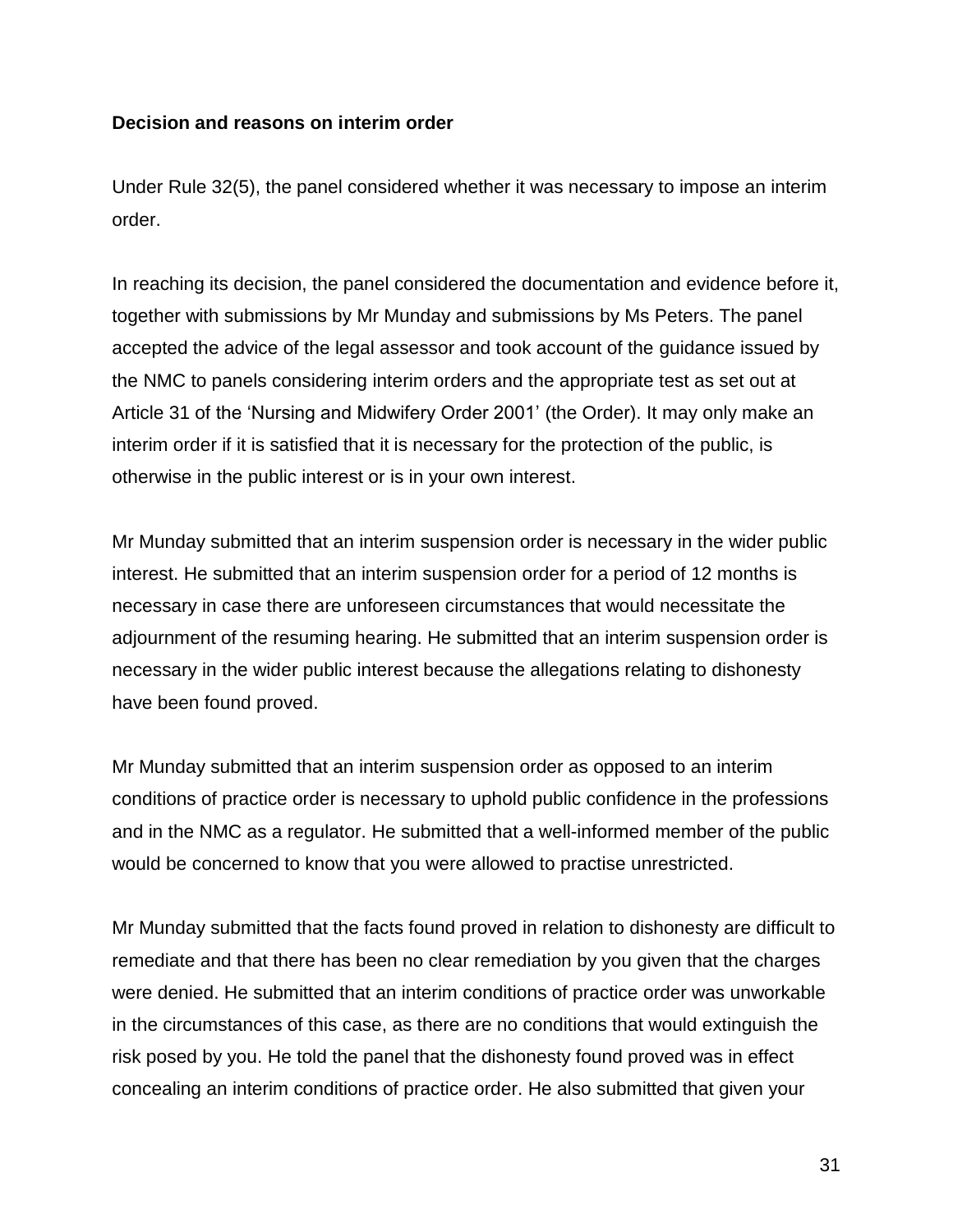past behaviour, the panel cannot be confident that you would comply with or disclose any interim conditions of practice imposed on you.

Ms Peters reminded the panel that any order should not be imposed unless the panel is satisfied that it is necessary for the protection of public or is otherwise in the public interest or your own interests. She told the panel that you are working with your current employer who is aware of your circumstances and the allegations.

Ms Peters told the panel that there could be conditions that are imposed to allow you to work in a supervised manner. She told the panel that you have been working without restriction and you were able to do so over a lengthy period of time with no concerns raised about your practice. She told the panel that you have completed training and provided the panel with a reflective piece which shows your insight and your recognition of your conduct.

[PRIVATE]. She told the panel that a suspension order would have a detrimental impact on you financially and professionally if the panel decide to impose an interim suspension order.

The panel heard and accepted the advice of the legal assessor.

Based on the facts found proved, the panel noted the very serious and repeated nature of the allegations and is of the view that based on the information before it there is a risk of repetition and a real risk of harm to the public should you be allowed to practise without restriction.

The panel considered an interim conditions of practice order and in all the circumstances determined that such an order would be insufficient to protect the public and to meet the wider public interest considerations of this case. The panel was not satisfied that an interim conditions of practice order could be devised which would be workable, measurable and would protect the public given the seriousness of the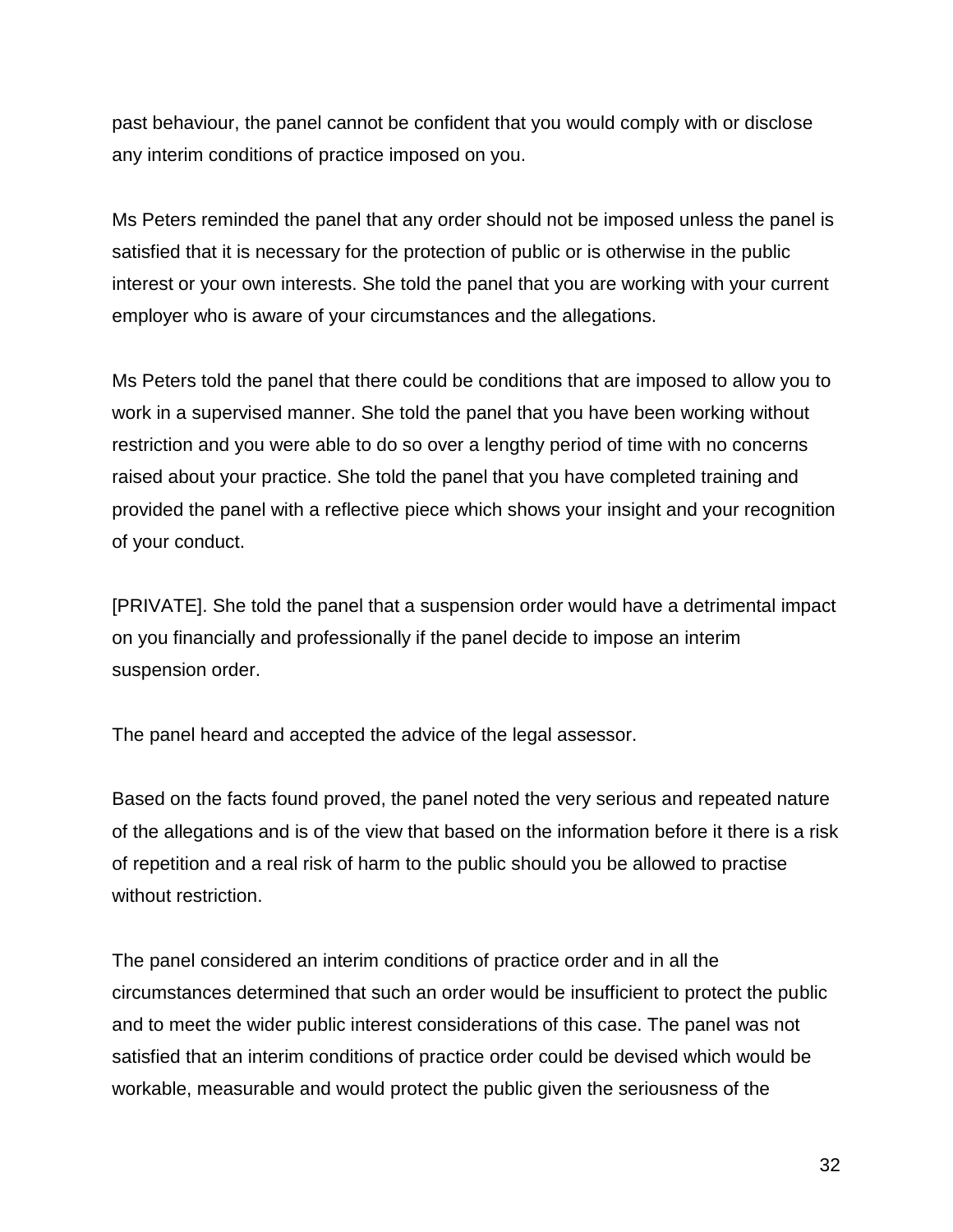allegations. At this stage, given the dishonesty found proved, the panel was not satisfied that you would comply with an interim conditions of practice order.

The panel determined that an interim suspension order was necessary to protect the public and uphold confidence in the profession and the NMC as your regulator. The panel considered that a well-informed member of the public would be concerned to know that you were allowed to practise before the conclusion of this case.

The panel is satisfied that, in the particular circumstances of this case, an interim suspension order is necessary to protect the public and meet the wider public interest. It has decided to make this interim suspension order for a period of six months. It considers that is an appropriate and proportionate period and should allow the NMC to conclude your case.

The panel has noted that this interim order will prevent you from working as a registered nurse and, as a consequence, you may be caused financial hardship. However, in applying the principle of proportionality, the panel determined that the need to protect the public and the wider public interest outweighed your own interests in this regard.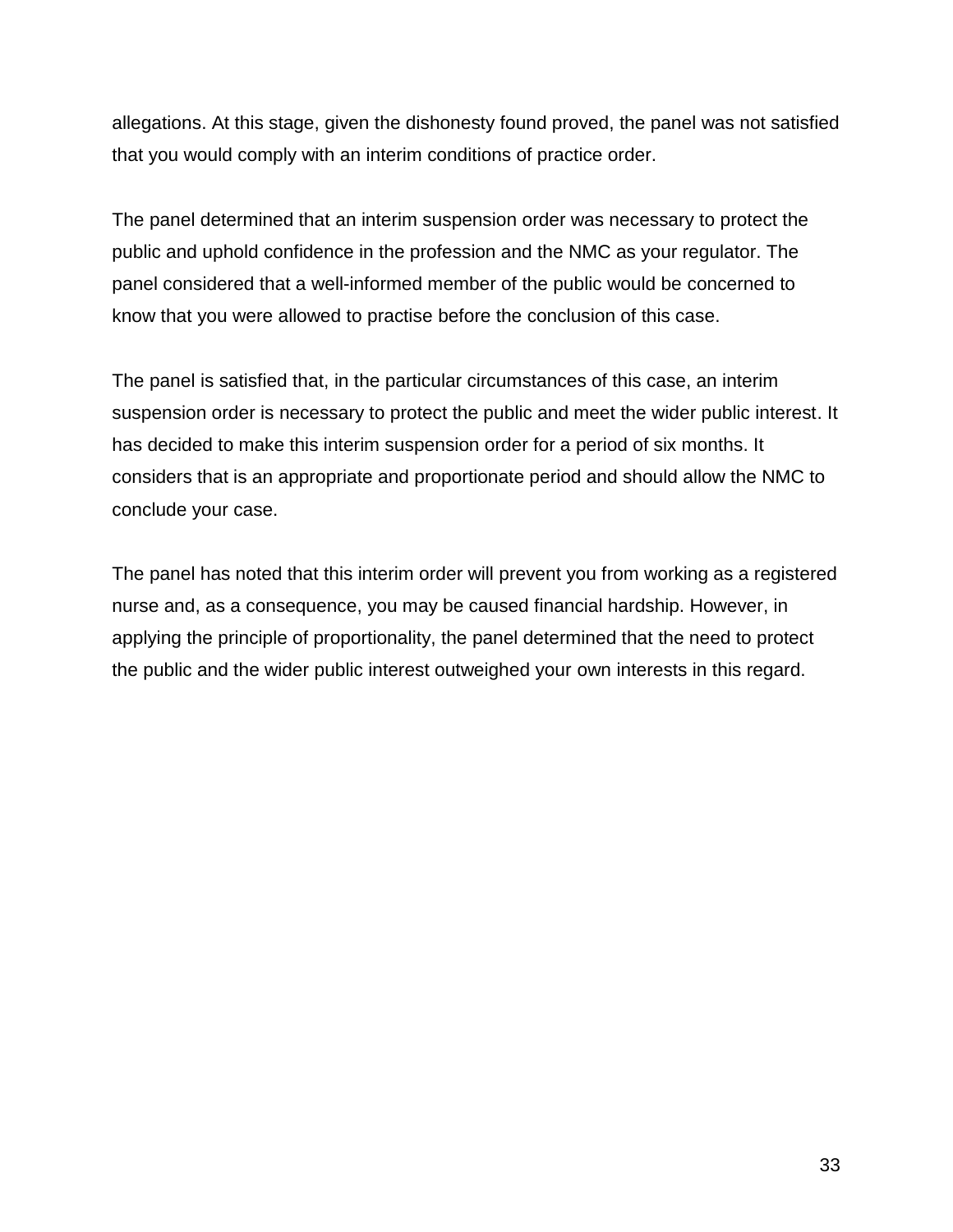#### **Fitness to practise**

Having reached its determination on the facts of this case, the panel then moved on to consider, whether the facts found proved amount to misconduct and, if so, whether your fitness to practise is currently impaired. There is no statutory definition of fitness to practise. However, the NMC has defined fitness to practise as a registrant's suitability to remain on the register unrestricted.

The panel, in reaching its decision, has recognised its statutory duty to protect the public and maintain public confidence in the profession. Further, it bore in mind that there is no burden or standard of proof at this stage and it has therefore exercised its own professional judgement.

The panel adopted a two-stage process in its consideration. First, the panel must determine whether the facts found proved amount to misconduct. Secondly, only if the facts found proved amount to misconduct, the panel must decide whether, in all the circumstances, your fitness to practise is currently impaired as a result of that misconduct.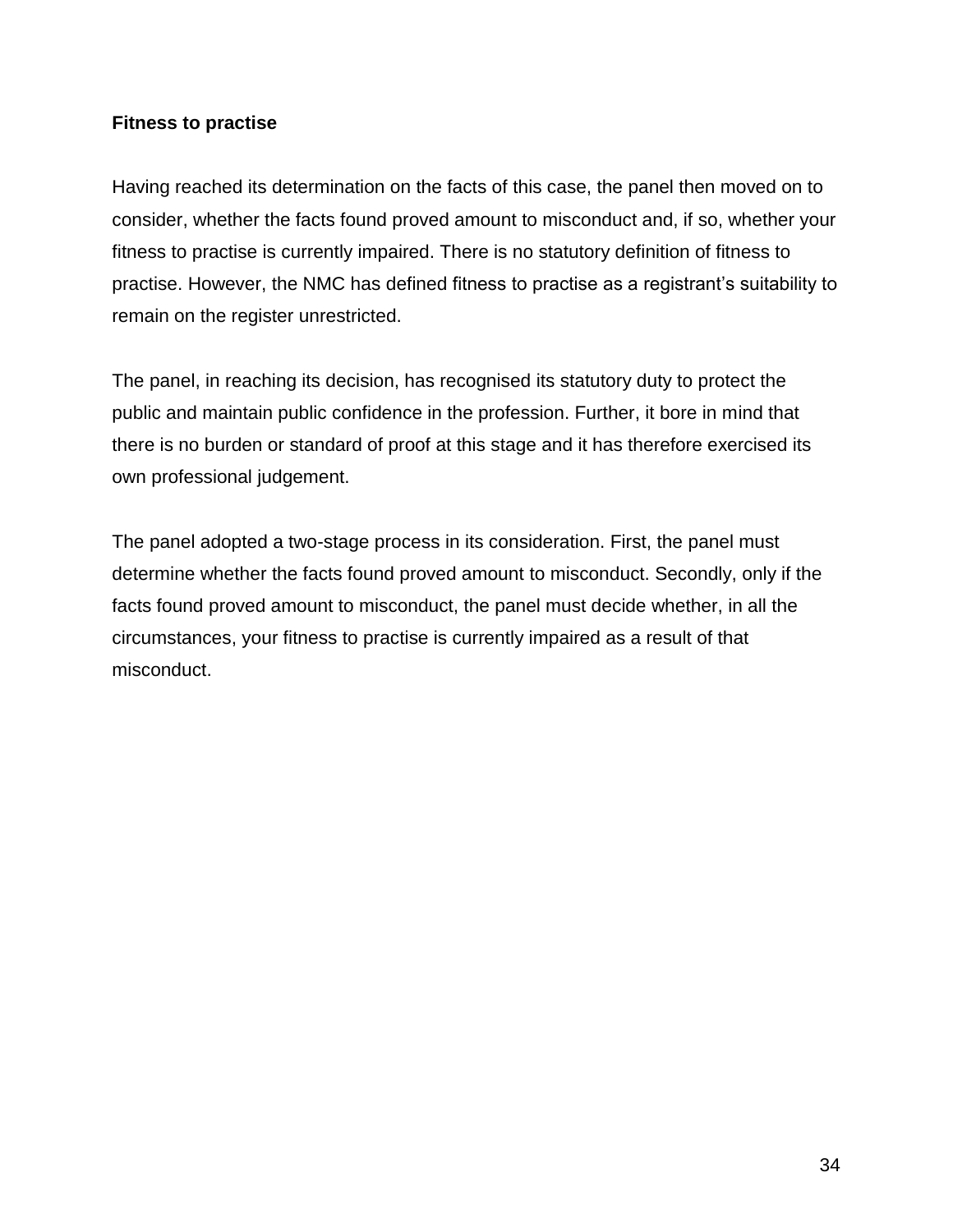#### **Submissions on misconduct and impairment**

In reaching its decision, the panel took into account the further written evidence submitted at this stage on your behalf, namely character references and evidence of training. The panel also had regard to the case of *Roylance v General Medical Council (No. 2)* [2000] 1 AC 311 which defines misconduct as a *'word of general effect, involving some act or omission which falls short of what would be proper in the circumstances.'*

Mr Munday invited the panel to take the view that the facts found proved amount to misconduct. Mr Munday invited the panel to have regard to the terms of 'The Code: Professional standards of practice and behaviour for nurses and midwives (2015) (the Code)' in making its decision.

Mr Munday identified the specific, relevant standards where your actions amounted to misconduct. He submitted that the facts found proved both individually and cumulatively amount to misconduct. He submitted that Charges 1 – 4 are demonstrative of an attitudinal issue as you acted at times dispassionately and with a lack of urgency or impetus when it comes to patient safety, wellbeing and comfort.

Mr Munday submitted that the most serious of the charges are the instances where you had been dishonest. He submitted that dishonesty strikes at the core of the values of the nursing profession. He told the panel that you were dishonest on more than one occasion to more than one entity: your agency, the different hospitals at which you worked and the NMC, on two separate occasions.

Mr Munday further submitted that your dishonesty took more than one form. In relation to KCare and the various hospitals, your dishonesty took the form of concealment. Your initial dishonesty to the NMC again was a form of concealment and concealment of the work being undertaken through KCare. Mr Munday further submitted that your witness statement submitted to the Investigating Committee panel was a positive act as opposed to an omission. You deliberately calculated to mislead that committee. He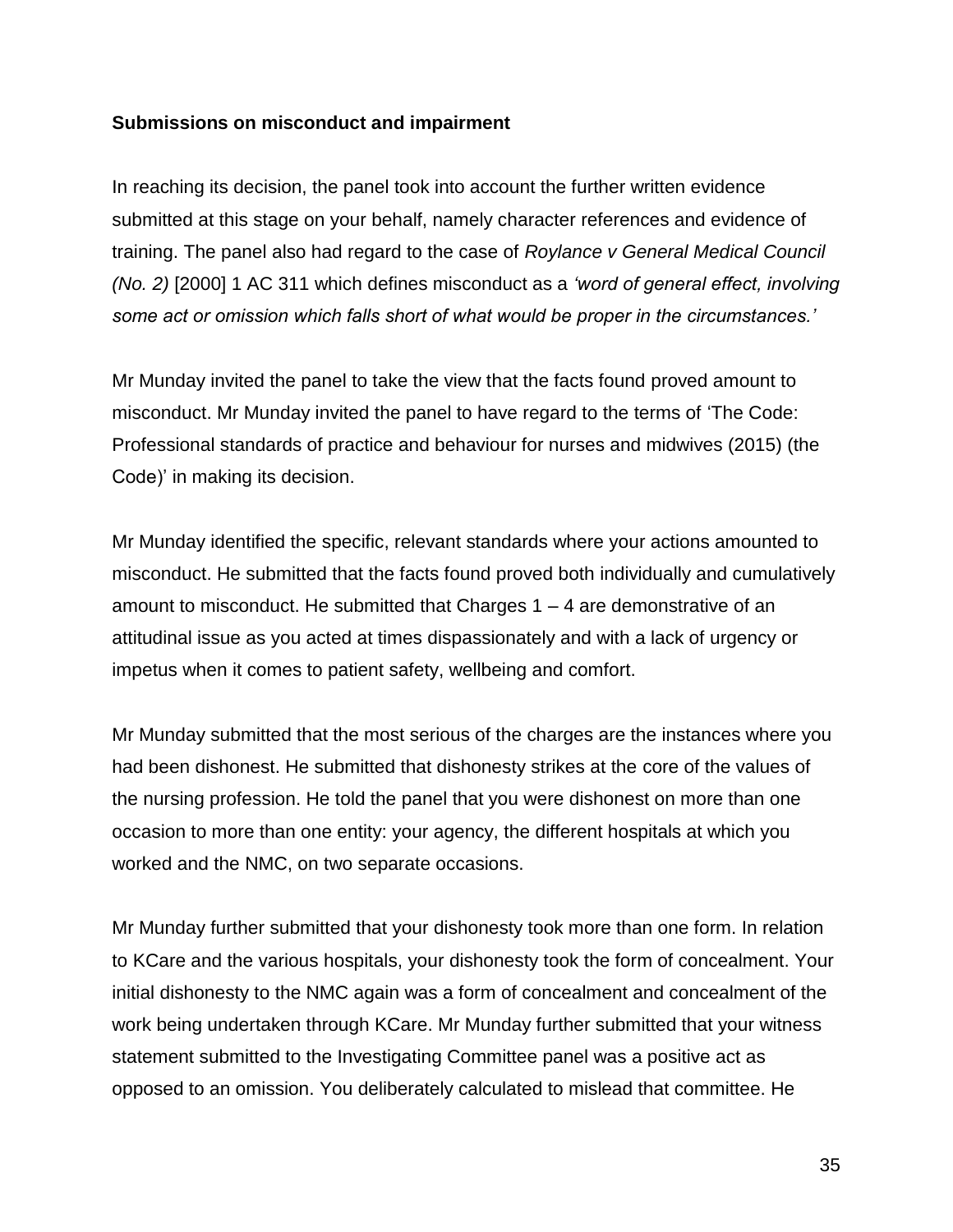submitted that this indicated serious concerns about your reliability and the amount of trust others, including the profession, can place in you. Mr Munday therefore invited the panel to find misconduct in this case.

Mr Munday moved on to the issue of impairment and addressed the panel on the need to have regard to protecting the public and the wider public interest. This included the need to declare and maintain proper standards and maintain public confidence in the profession and in the NMC as a regulatory body. This included reference to the case of *Council for Healthcare Regulatory Excellence v (1) Nursing and Midwifery Council (2) and Grant* [2011] EWHC 927 (Admin)*.* 

Mr Munday submitted that since dishonesty had been found, the panel may feel that the misconduct alone undermines the trust the public may have in the profession. He submitted that the public would, in the circumstances of this case, expect the regulator to take action against you. He told the panel that you were dishonest to your agency, to four separate hospitals and to the NMC.

Mr Munday further submitted that in relation to your dishonesty, there is little evidence of remediation or reflection provided by you. He told the panel that your oral evidence was contrary to the charges you accepted resulting in applications being allowed to deny two of the previously accepted charges. He submitted that by denying the charges, you directly contradicted the sworn reflective statement you had written.

Mr Munday submitted that dishonesty is very difficult to remediate and that there is a real risk of repetition in the future. He referred the panel to your character references attesting to your honesty and reliability and said that the weight to be attached to these is a matter for the panel.

Ms Peters submitted that despite your apologies and attempts to remedy your conduct, you accept that the charges found proved are serious breaches of the Code and would fall short of what is expected of a registered nurse. She told the panel that you accept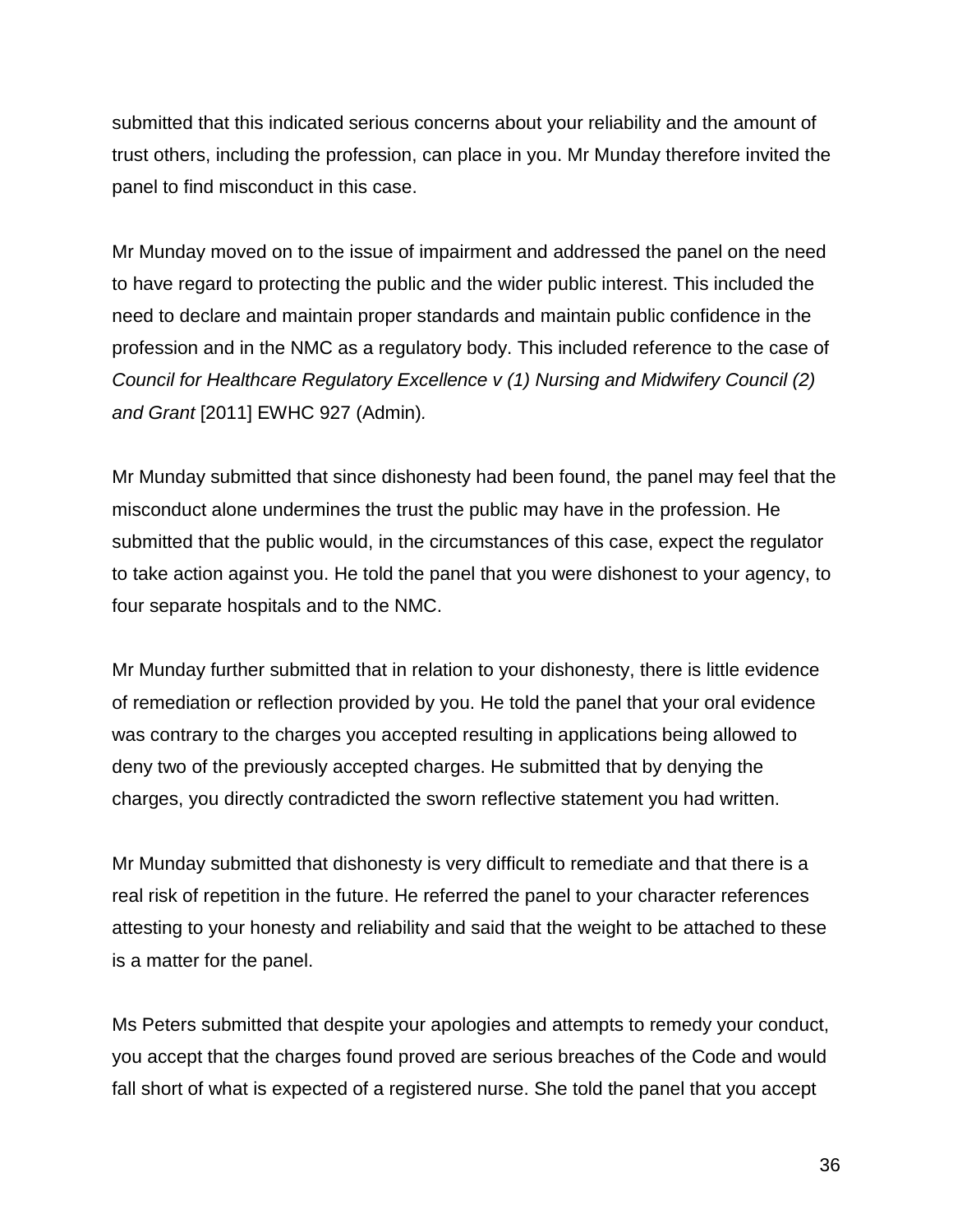your conduct has impacted on the care provided which has breached the best interests of the patients.

Ms Peters invited the panel to consider the circumstances in which the conduct took place and to consider the evidence you have provided to the panel. This includes: duty of candour training, dated 7 April 2022, statutory duty of candour in Health and Social Care Level 3 Assessment, dated 13 October 2021, and your reflective statement which addresses your understanding of dishonesty. She submitted that it is your position that the competency concerns raised are capable of being remedied. You have provided the panel with training certificates which have targeted the areas of concern. In relation to dishonesty, you accept that it is inherently difficult to remedy, but that the panel should have regard to the period of time which the events had occurred. Ms Peters told the panel that you have not had any dishonesty complaints previously or since and that it was only a period of a couple of months where these matters had occurred.

Ms Peters submitted that you have admitted dishonesty throughout the proceedings and that you have taken practicable steps to remedy the concerns by informing your recent employers of the restrictions on your practice. Ms Peters said that your conduct does not demonstrate deep seated attitudinal issues. She also submitted that your conduct is very unlikely to be repeated in the future as you have taken independent steps to remedy the concerns raised against you. You were of previous good record, engaged throughout the entire NMC proceedings and made attempts to demonstrate how you have changed your attitude and your practice to ensure that there is little risk of repetition. Ms Peters further referred the panel to the character references who unitedly deem you as an educated, trust and caring professional.

Ms Peters submitted that it is the panel's decision to determine whether it is satisfied that a finding of current impairment is required to protect the public, maintain public confidence in the professions and NMC and to uphold proper professional standards.

37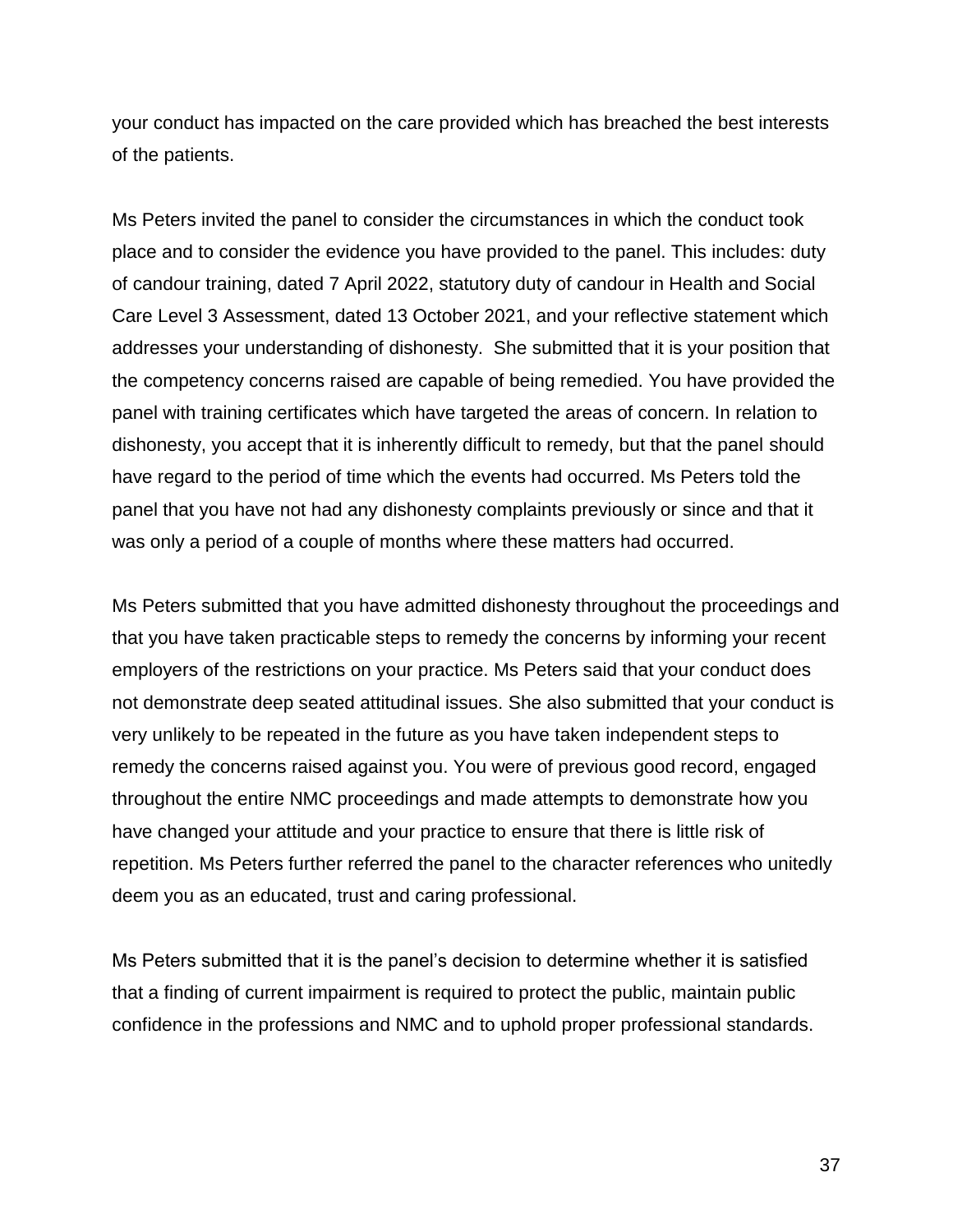The panel accepted the advice of the legal assessor which included reference to a number of relevant judgments. These included: *Roylance v General Medical Council*, *Nandi v General Medical Council* [2004] EWHC 2317 (Admin), and *General Medical Council v Meadow* [2007] QB 462 (Admin).

## **Decision and reasons on misconduct**

When determining whether the facts found proved amount to misconduct, the panel had regard to the terms of the Code.

The panel was of the view that your actions did fall significantly short of the standards expected of a registered nurse, and that your actions amounted to a breach of the 2015 and 2018 Code. The panel considered that the following sections of the Code were engaged in this case:

#### **'1. Treat people as individuals and uphold their dignity**

To achieve this, you must:

- **1.1** treat people with kindness, respect and compassion
- **1.2** make sure you deliver the fundamentals of care effectively
- **1.4** make sure that any treatment, assistance or care for which you are responsible is delivered without undue delay
- **3 Make sure that people's physical, social and psychological needs are assessed and responded to** To achieve this, you must:
- **3.2** recognise and respond compassionately to the needs of those who are in the last few days and hours and hours of life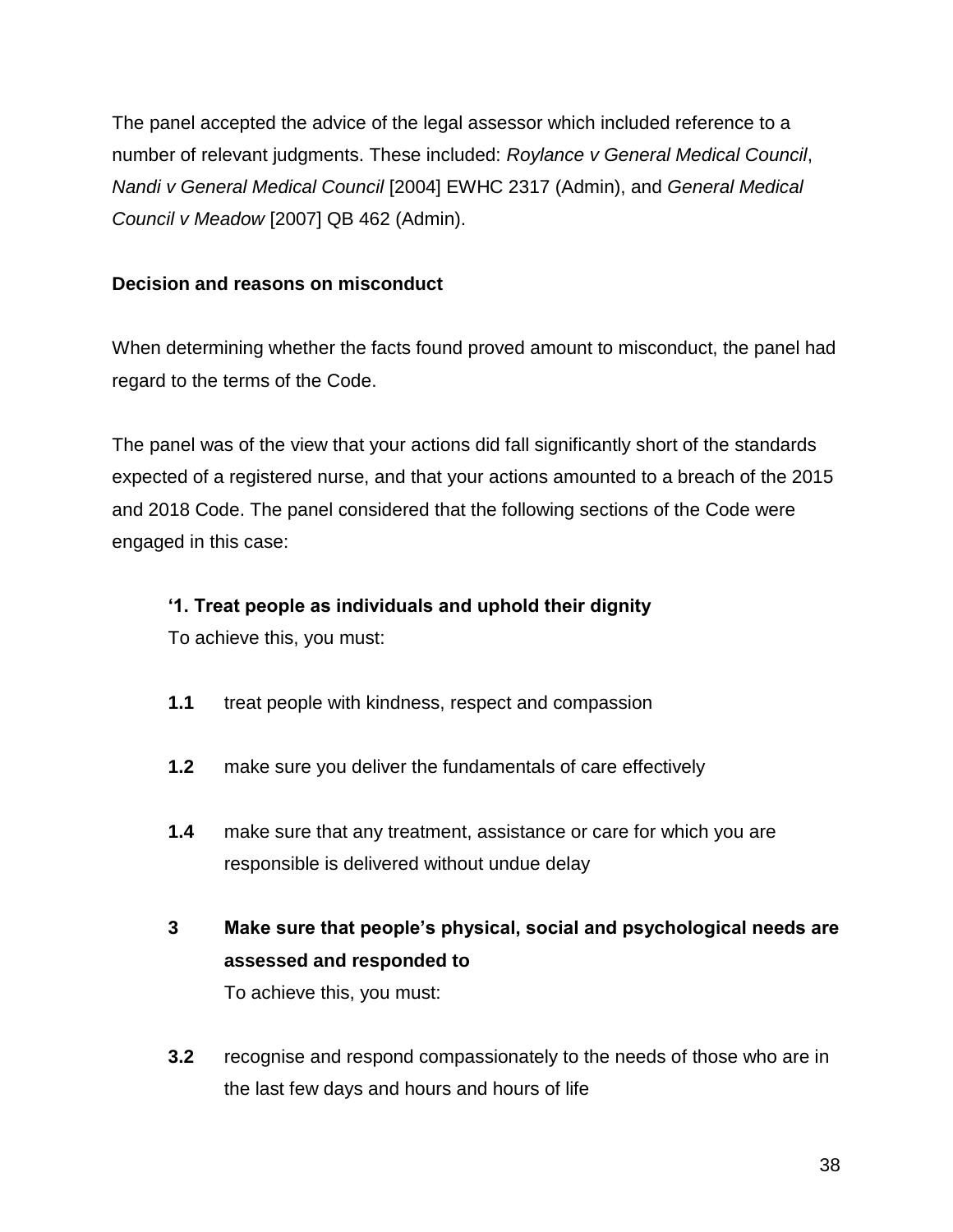# **4 Act in the best interests of people at all times** To achieve this, you must:

- **4.2** make sure that you get properly informed consent and document it before carrying out any action
- **13 Recognise and work within the limits of your competence**  To achieve this, you must:
- **13.1** accurately identify, observe and assess signs of normal or worsening physical and mental health in the person receiving care
- **13.3** ask for help from a suitably qualified and experienced professional to carry out any action or procedure that is beyond the limits of your competence

# **19. Be aware of, and reduce as far as possible, any potential for harm associated with your practice**

To achieve this, you must

- **19.1** take measures to reduce as far as possible, the likelihood of mistakes, near misses, harm and the effect of harm if it takes place
- **20. Uphold the reputation of your profession at all times** To achieve this, you must
- **20.1** keep to and uphold the standards and values set out in the Code
- **20.2** act with honesty and integrity at all times…
- **20.5** treat people in a way that does not…cause them upset or distress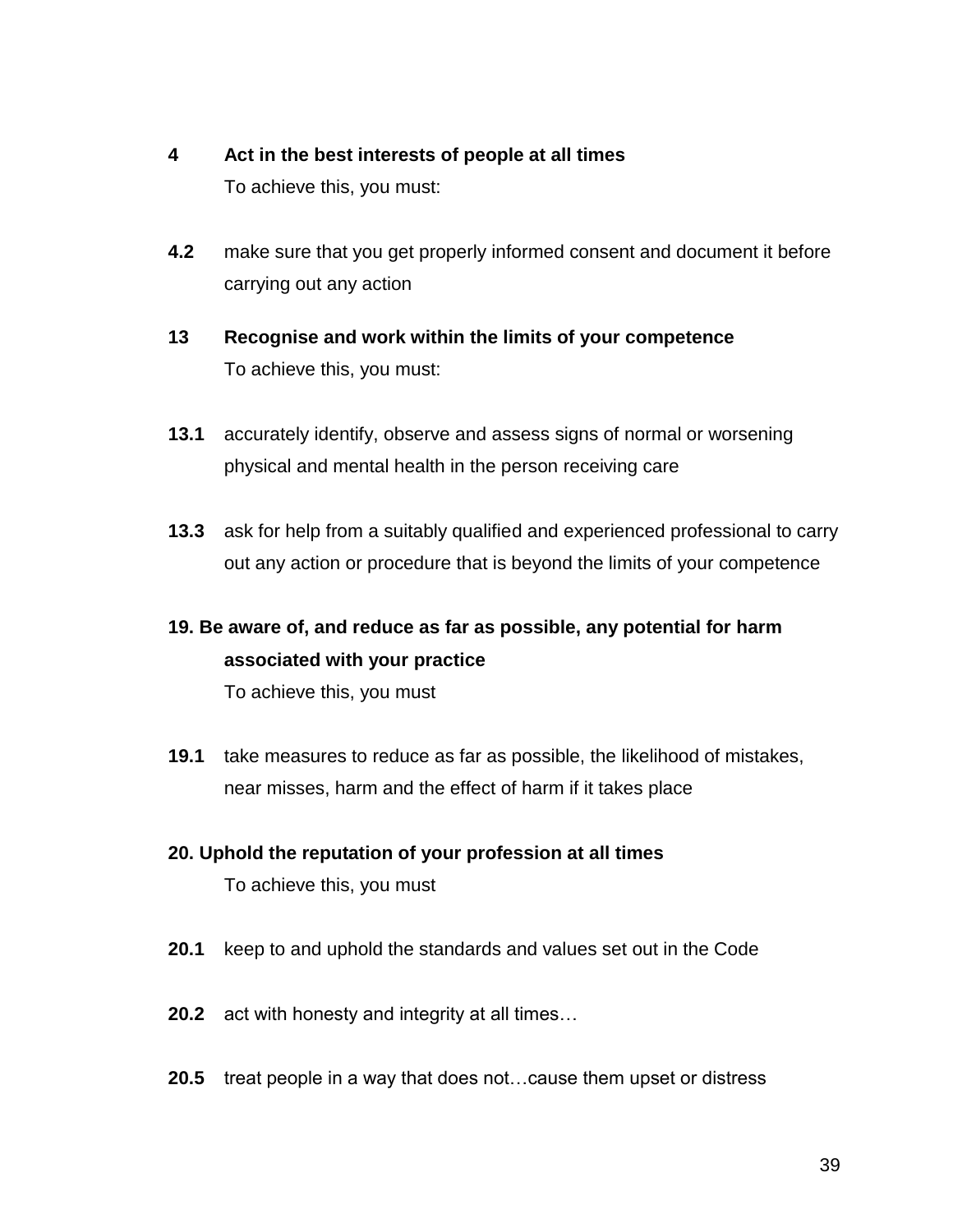## **23. Cooperate with all investigations and audits**

To achieve this, you must

**23.3** tell any employers you work for if you have had your practice restricted or had any other conditions imposed on you by us or any other relevant body'

The panel appreciated that breaches of the Code do not automatically result in a finding of misconduct. However, the panel determined that there were a wide range and a number of failings in relation to your conduct as a nurse. The panel considered that the concerns are not just related to your clinical practice but also involve dishonesty and a lack of integrity. The panel considered that a number of the charges found proved demonstrated that you behaved in an uncaring manner and were indicative of an attitude that was not person centred.

The panel then went on to consider whether your actions, both individually and collectively, amounted to misconduct.

## **Charge 1)**

The panel acknowledged that the Datix report was a contemporaneous account of the event and that there was no direct testimony from the patient. However, the panel was satisfied that you had handled the patient roughly and that you did not treat the patient with kindness, respect or compassion. The panel found there to be a breach of the Code 1.1, 1.2 and 20.5. The panel determined that your actions did fall seriously short of what is expected of a registered nurse. In these circumstances, the panel determined that your behaviour was sufficiently serious as to amount to misconduct.

## **Charge 2)**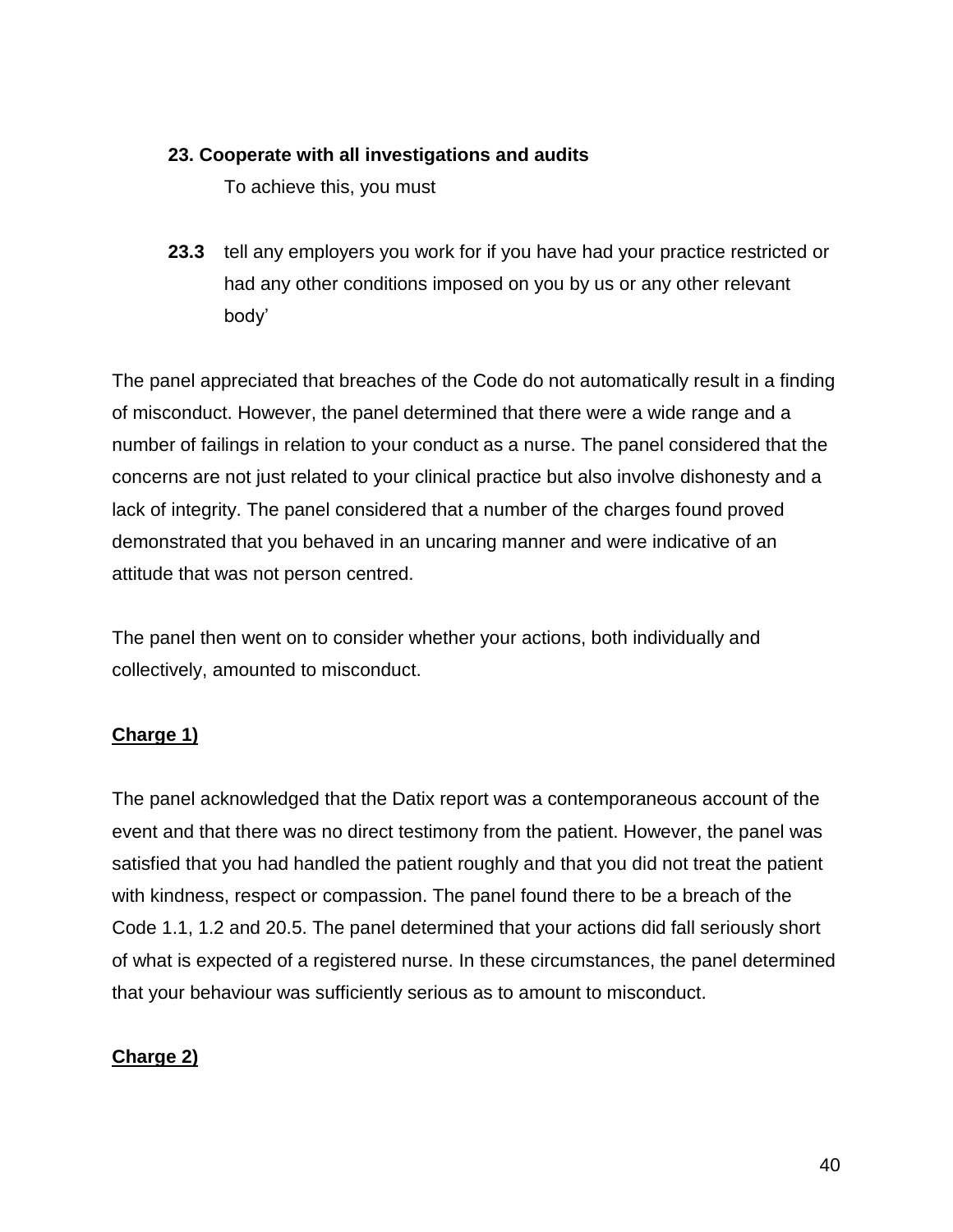The panel noted that your conduct, failing to gain consent from the patient before taking blood pressure, fell short of what was expected of a nurse in the circumstances and amounts to a breach of the Code 4.2. The panel determined that when considered in isolation a single incident of failing to gain a patient's consent would often not amount to misconduct. In these circumstances, the determined that this failure was not sufficiently serious as to amount to misconduct.

# **Charge 3c)**

The panel determined that your actions fell significantly below the conduct expected of a registered nurse and found there to be breaches of the Code 1.1, 1.2, 1.4 and 3.2. It noted that Patient C was very acutely unwell, at the end of his life and died later that day. It noted that your failure to promptly start a syringe driver for Patient C was a significant deficiency and shortcoming in the care and treatment you provided to Patient C. In these circumstances, the panel determined that your conduct was sufficiently serious as to amount to misconduct.

## **Charge 4b)**

The panel noted that you did not identify the cause of Patient X's shortness of breath and that identifying the cause of the patient's breathing difficulty in these circumstances was a very basic matter and a fundamental part of what a nurse would be expected to do. The panel noted that you were an experienced nurse and would therefore be expected to identify this and your failure to do so was a significant falling short of the conduct expected in the circumstances. The panel found there to be breaches of the Code 1.1, 1.2, 1.4 and 13.1. The panel determined that this charge was sufficiently serious as to amount to misconduct.

# **Charge 4c) i) and 4c) ii)**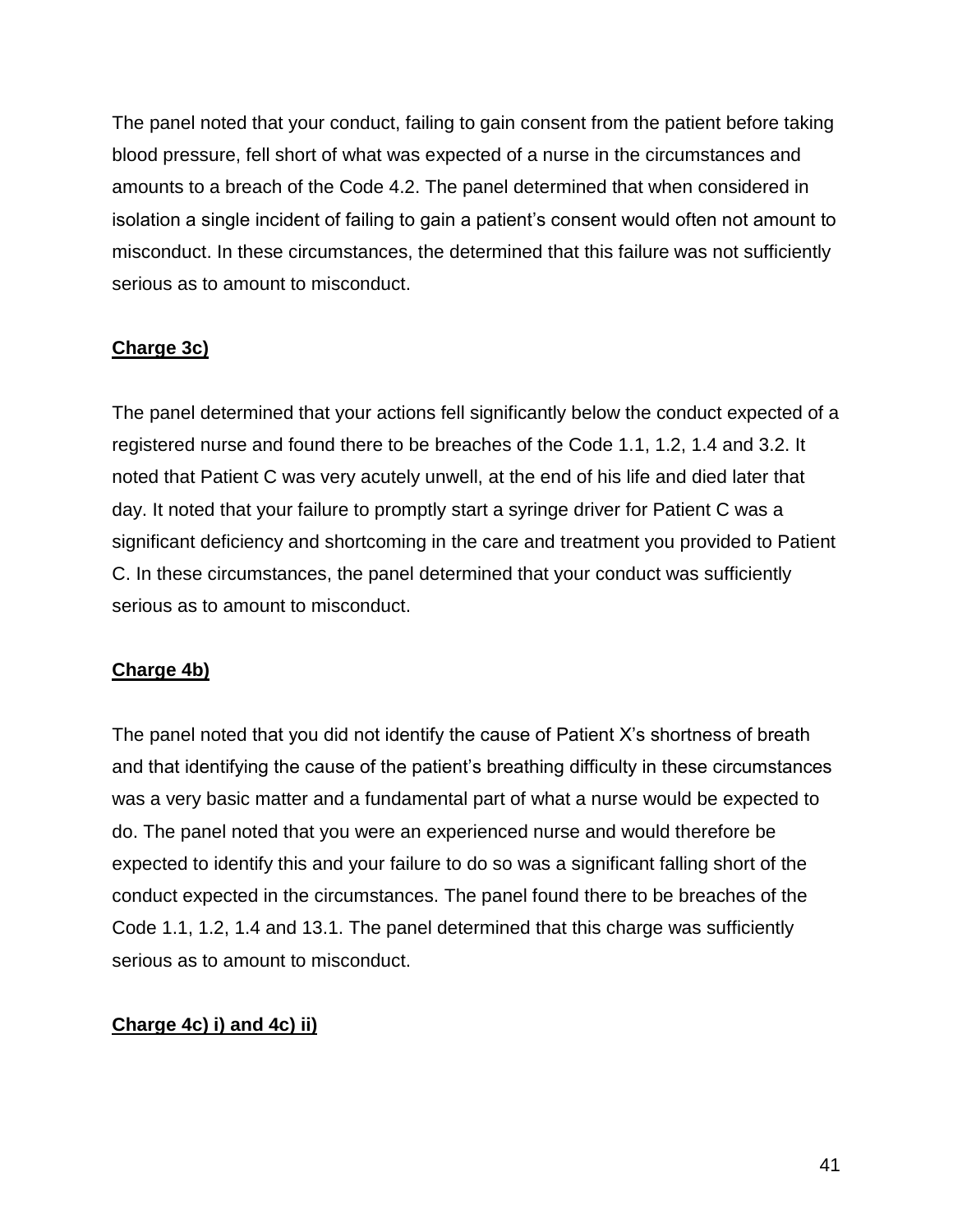In relation to charges 4c) i) and 4c) ii) the panel noted that you caused pain to the patient. In documentary evidence the patient described the experience as feeling like their '*intestines were coming out'*. The panel found there to be breaches of the Code 1.1, 1.2. 13.3, 19.1 and 20.5.

The panel noted Ms 6's evidence in which she asked you to wait for her assistance to de-vac the drain. You did not do so and despite having had little experience of this procedure you went ahead and did it, causing pain to the patient. In these circumstances, the panel determined that your behaviour fell significantly below the standard expected of a nurse and was sufficiently serious as to amount to misconduct.

# **Charge 5) 6) 7) 8) 9) and 10)**

The panel took into account that your conduct in relation to these charges constitute serious failings and breached the Code. The Code 20.1 and 23.3 require you to act with honesty and integrity and inform your employer of restrictions on your practice.

Over a period of several weeks in May and June 2019 you failed to inform KCare that you were subject to an interim conditions of practice order and worked for four different hospitals whilst subject to that order. Your failure to inform KCare and the four hospitals prevented your employers from assessing the risks associated with your practice and putting in place appropriate measures to ensure, amongst other things, patient safety. Furthermore, your failure to inform the NMC of your employment with KCare nursing agency prevented the NMC from monitoring your practice effectively. The panel noted that you had worked unrestricted for several weeks in breach of the interim order. In these circumstances, the panel determined that your conduct was a significantly serious departure from the standards expected of a nurse and amounted to to misconduct.

## **Charge 11) in relation to 5, 7, 8, 9, 10**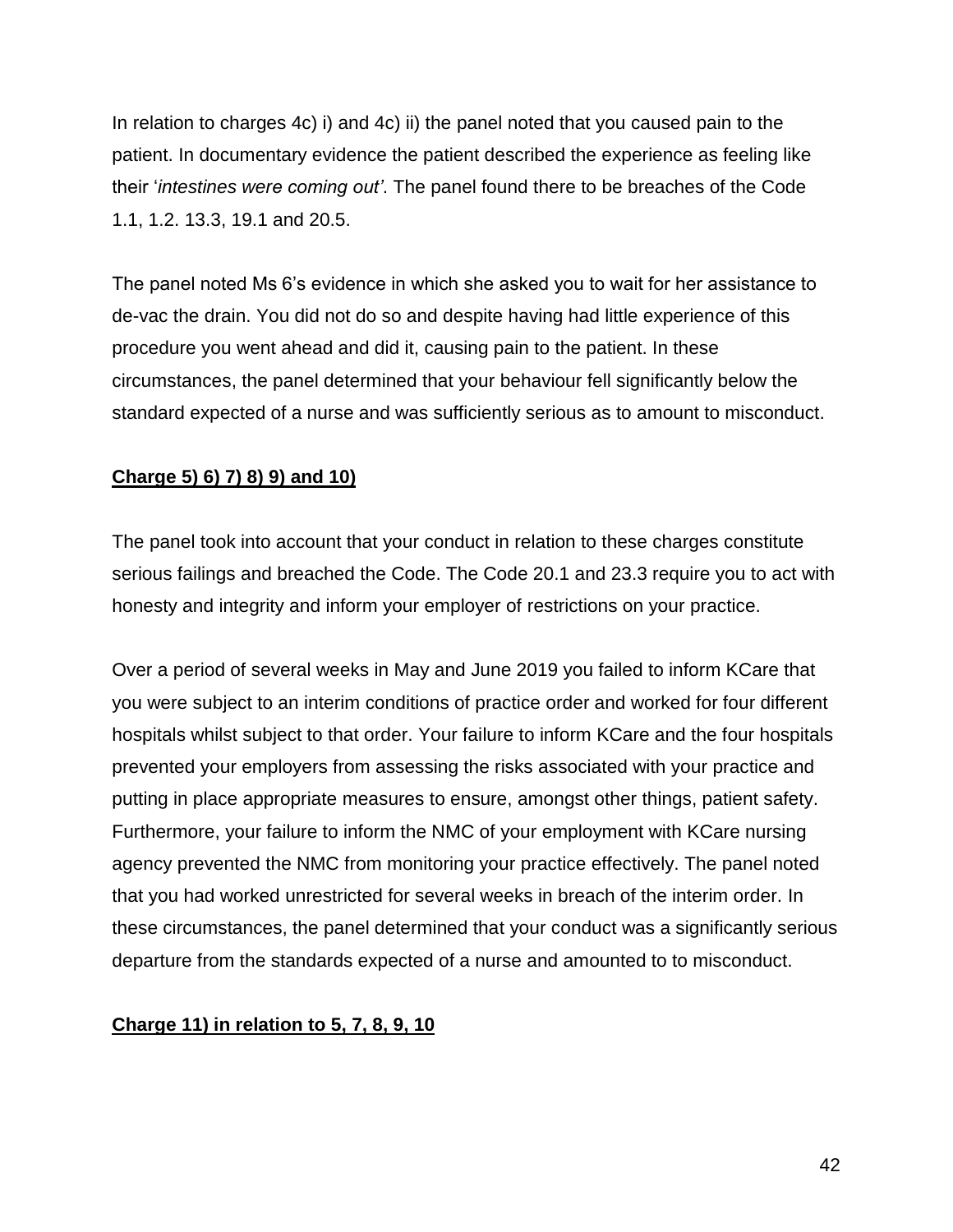The panel determined that you intended to mislead people and you knew your actions were dishonest. This was deplorable conduct and there could be no reasonable explanation other than a deliberate attempt to mislead the hospitals and the agency. You deliberately concealed information from your employers so that you could continue to work unrestricted. Your behaviour had the potential to cause unwarranted harm to patients and also negatively impact your colleagues. A registered nurse acting without honesty and integrity is a very serious breach of the Code in particular 20.2. In these circumstances, the panel determined that your behaviour fell significantly below the standards expected of a registered nurse and amounted to misconduct.

## **Charge 12) and 13)**

The panel determined that your actions constituted serious misconduct. Your misconduct constituted a breach of the Code 20.1, 20.2 and 23. As a registered nurse you have a duty to cooperate with NMC investigations. However, you deliberately tried to mislead the NMC. The panel considered that dishonesty will always be considered a serious departure from the standards expected of a registered nurse and it was satisfied that any member of the profession, or public, would consider your actions to be deplorable. In these circumstances, the panel determined that this charge was sufficiently serious as to amount to misconduct.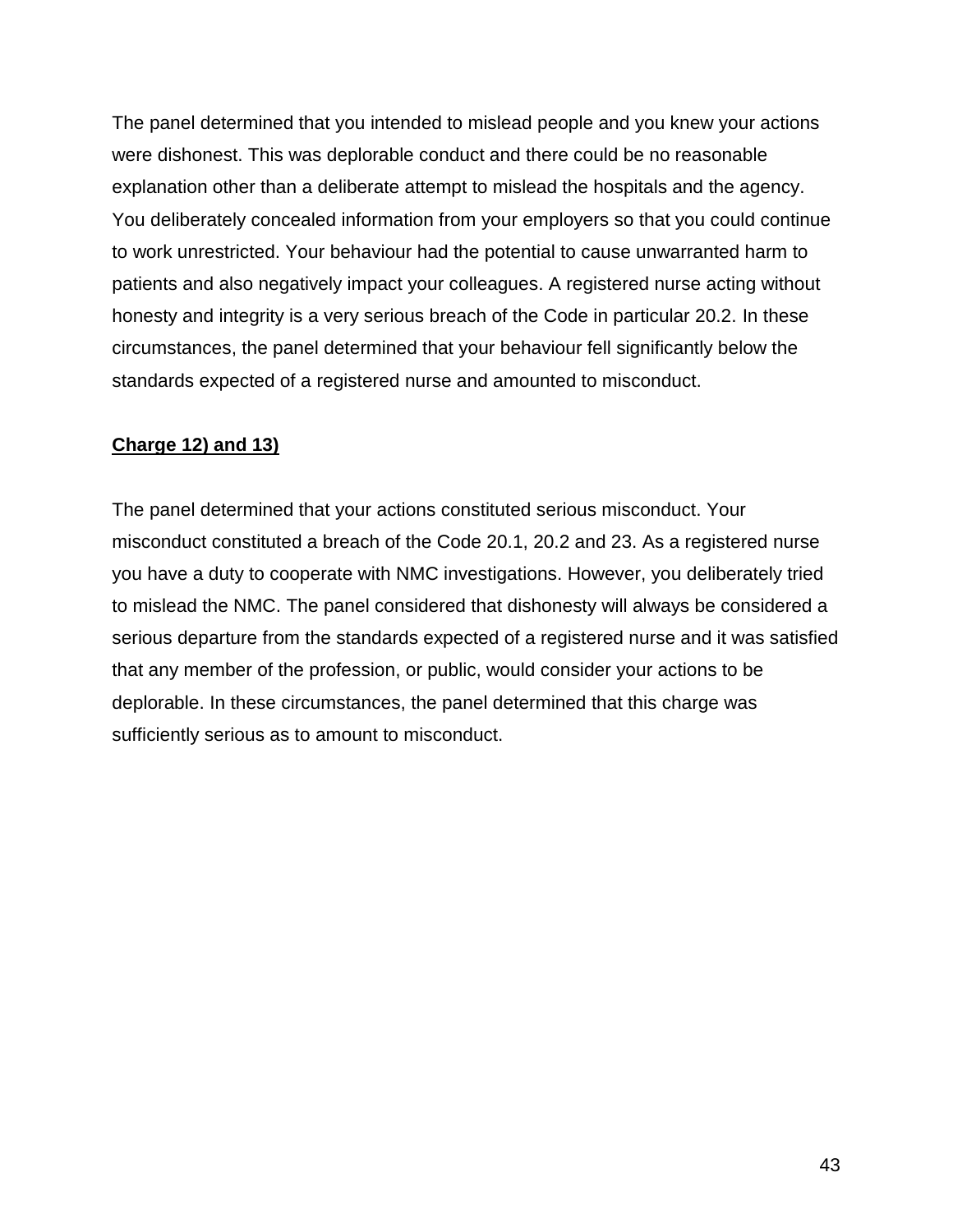#### **Decision and reasons on impairment**

The panel next went on to decide if as a result of the misconduct, your fitness to practise is currently impaired.

Nurses occupy a position of privilege and trust in society and are expected at all times to be professional and to maintain professional boundaries. Patients and their families must be able to trust nurses with their lives and the lives of their loved ones. To justify that trust, nurses must be honest and open and act with integrity. They must make sure that their conduct at all times justifies both their patients' and the public's trust in the profession.

In this regard the panel considered the judgment of Mrs Justice Cox in the case of *Grant*  in reaching its decision. In paragraph 74, she said:

*'In determining whether a practitioner's fitness to practise is impaired by reason of misconduct, the relevant panel should generally consider not only whether the practitioner continues to present a risk to members of the public in his or her current role, but also whether the need to uphold proper professional standards and public confidence in the profession would be undermined if a finding of impairment were not made in the particular circumstances.'*

In paragraph 76, Mrs Justice Cox referred to Dame Janet Smith's "test" which reads as follows:

*'Do our findings of fact in respect of the doctor's misconduct, deficient professional performance, adverse health, conviction, caution or determination show that his/her fitness to practise is impaired in the sense that s/he:*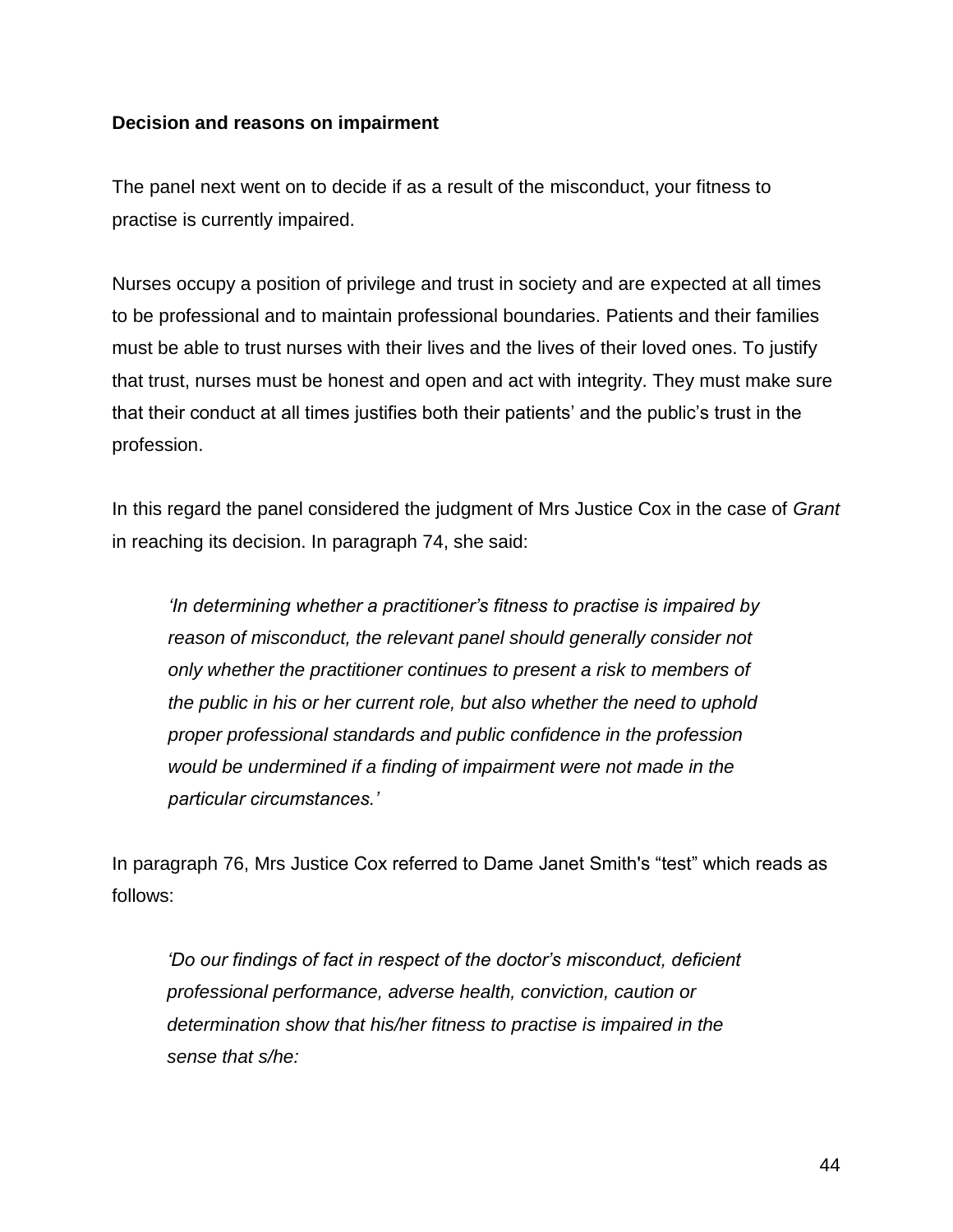- *a) has in the past acted and/or is liable in the future to act so as to put a patient or patients at unwarranted risk of harm; and/or*
- *b) has in the past brought and/or is liable in the future to bring the medical profession into disrepute; and/or*
- *c) has in the past breached and/or is liable in the future to breach one of the fundamental tenets of the medical profession; and/or*
- *d) has in the past acted dishonestly and/or is liable to act dishonestly in the future.'*

The panel determined that patients were put at risk of unwarranted harm as a result of your misconduct. Your misconduct breached the fundamental tenets of the nursing profession and therefore brought its reputation into disrepute. It was satisfied that confidence in the nursing profession would be undermined if its regulator did not find charges relating to dishonesty extremely serious.

The panel considered the case of *Grant* and found that all four limbs were engaged in this case. In relation to limb a), the panel considered that your actions put patients at an unwarranted risk of harm. The panel noted that there was actual or potential harm caused to the patients in charges 1), 3) and 4). It noted that your misconduct involved a number of patients in different hospitals over a period of approximately 18 months.

In relation to limb b), the panel considered the multiple breaches of the Code including dishonesty. It considered the lack of kindness and compassion you had shown towards patients and your clinical failings. It found that given your misconduct and the broad scope of failings across the Code that you had brought the nursing profession into disrepute.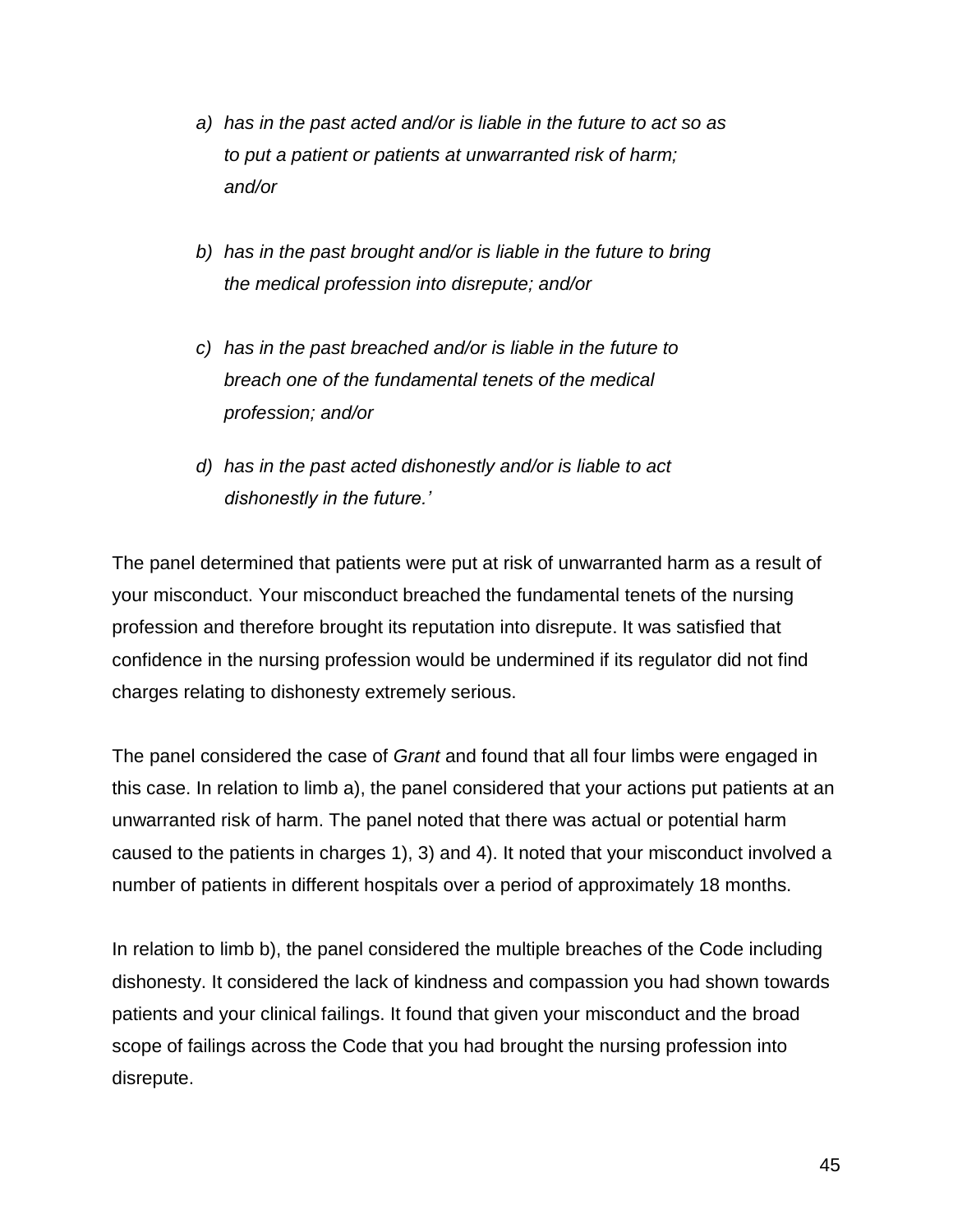In relation to limb c), the panel considered your misconduct has breached fundamental tenets of the profession. The panel also noted that your misconduct was wide-ranging and engaged a number of sections of the Code and continued over a protracted period of time (2017 – 2019).

In relation to limb d), the panel considered that given the charges found proved in relation to dishonesty this limb was also engaged. It determined that you were dishonest to the agency, to four separate hospitals and to the NMC.

The panel considered the case of *Cohen* in relation to remediation. It considered that your clinical concerns are capable of remediation. The panel accepted that dishonesty is difficult to remediate, but considered that the actions in this case were capable of remediation. It considered remediation could have been demonstrated through acceptance of what went wrong, through showing an understanding of how your actions impacted on patients, colleagues, the reputation of the nursing profession and your regulator, through demonstration of apology and remorse and through demonstrating steps taken to ensure the behaviour would not be repeated in the future.

The panel then considered whether you had remediated your misconduct. The panel noted that you now accept the panel's factual findings and that the charges found proved amount to misconduct. The panel have not been provided with an up to date reflective piece which takes into account the findings of fact. The panel noted that you did not give oral evidence at this stage. The panel reminded itself of your reflective piece dated November 2021 and took into account the additional information provided to it for this stage.

In relation to your clinical failings, the panel considered the training you have undertaken to remedy the competence concerns including: Consent, Care and Compassion and Patient choice as part of the Dignity and Privacy (Online Training) together with Consent (Online Training); Manual Handling & Moving of People &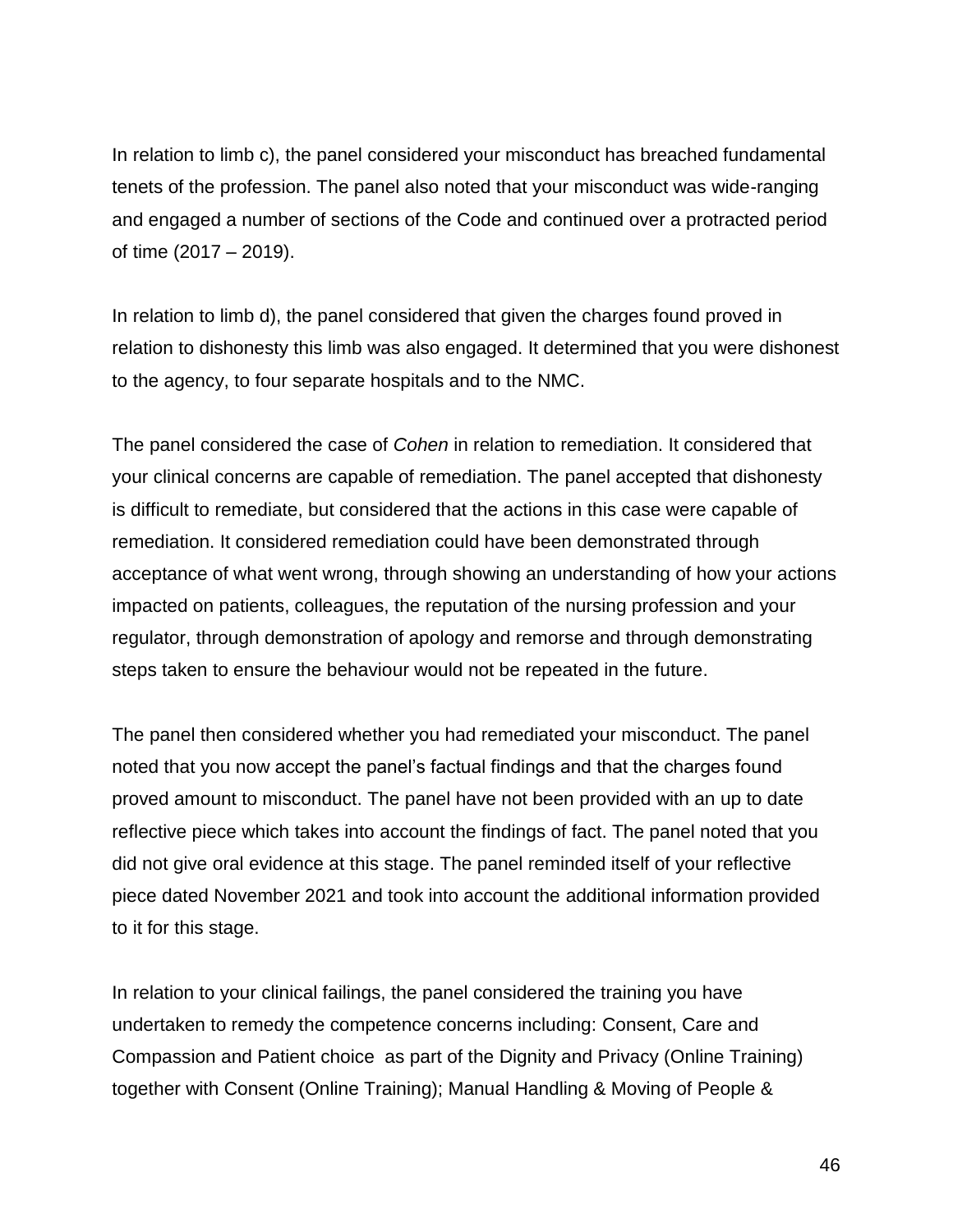Inanimate Objects; Work in a Person Centred Way and Safeguarding Adults Levels 1 & 2 (Adult Support & Protection) online training to address concerns of consent and handling patients. To address the concerns surrounding the Syringe Driver and Lantern drains you have undertaken the Safe Handling & Administration of Medication. You have also recently revisited your understanding of the ABCDE approach to assessing deteriorating or critically ill patients.

The panel acknowledged from your evidence that you had completed training in relation to some of the clinical concerns identified in this case. The panel noted, however, there was no evidence that you had undertaken training in relation to de-vacing of surgical drains.

The panel had regard to your reflective piece dated November 2021 and noted that you demonstrate some reflection and insight into your clinical failings as a registered nurse. However, it determined that you have based your reflections on a version of events that the panel has not found to be credible. The panel was of the view that although there was some acknowledgement by you of your clinical failings, it was concerned that your reflections did not sufficiently address the impact of your failings on patients, their families, colleagues and the nursing profession.

The panel considered that although you now accept its findings of fact, you have not expressed remorse for your clinical failings. Furthermore, as you have not provided any updated reflected piece, you have not demonstrated how you would handle similar situations differently in the future.

The panel considered that some of the positive references provided do attest to your knowledge, skills and good character. However, the references were short, lacked detail, and it was not clear whether the referees were aware of the nature of the proceedings against you. Therefore, the panel attached little weight to the references.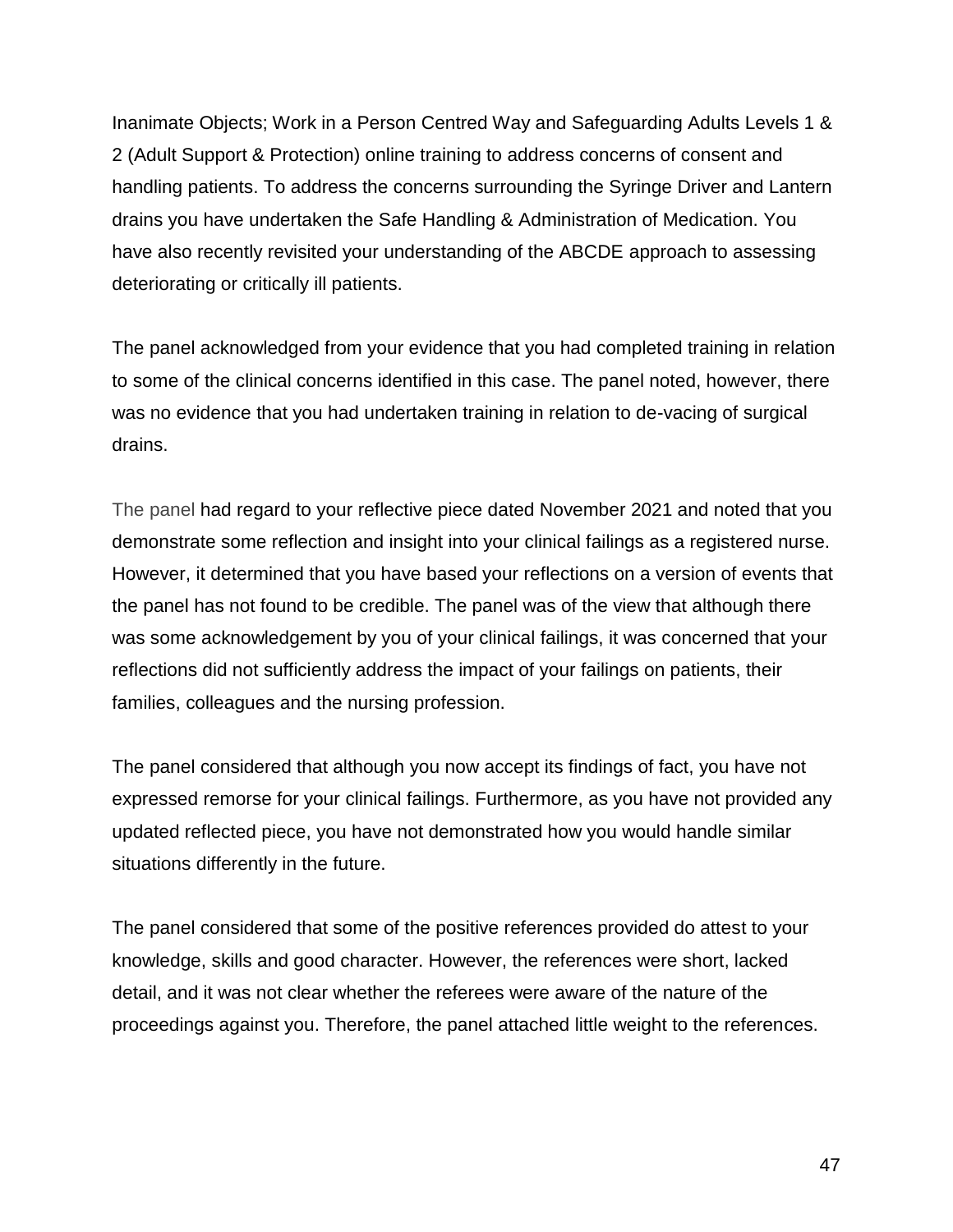The panel took into account the training you have done since the incidents. The panel considered that you have not demonstrated how you have applied the training and strengthened your practice. The panel was therefore not satisfied that you have demonstrated sufficient insight, remorse or remediation and considers there is a real risk of repetition of the clinical failings the panel have identified.

In relation to your dishonesty, the panel finds that you have begun to recognise that some of your actions were wrong, although this awareness is limited and there is insufficient evidence before the panel to suggest that you have strengthened your practice or remediated the concerns raised. It considered that your reflective piece addressed dishonesty, but it did not address the full nature and extent of the regulatory concerns found proved by the panel. The panel was of the view that this is a serious case which involves deliberate breaches of the Code. The panel noted your evidence where you apologised for the mistakes you made, that you are ashamed and that you would not do the same thing again.

Whilst the panel acknowledged that you addressed some remorse for your dishonesty, the panel determined that your insight into your dishonesty is still at an early stage. Therefore, the panel was of the view that there is a real risk of repetition of dishonest behaviour.

The panel accepted the submissions of Mr Munday that the facts found proved under charges 1, 3 and 4 also show serious concerns about your attitude and character. The panel is of the view that there is a real risk of repetition based on the clinical failings and dishonest conduct found proved. The panel was of the view that there was nothing before it to reassure them that if you experienced any difficulties in the future the misconduct would not be repeated. In reaching this conclusion the panel also took into account the personal circumstances you were experiencing at the time. However, given that you have provided limited insight into your failings, the panel is not persuaded that those failings were caused by your personal circumstances at the time. In all the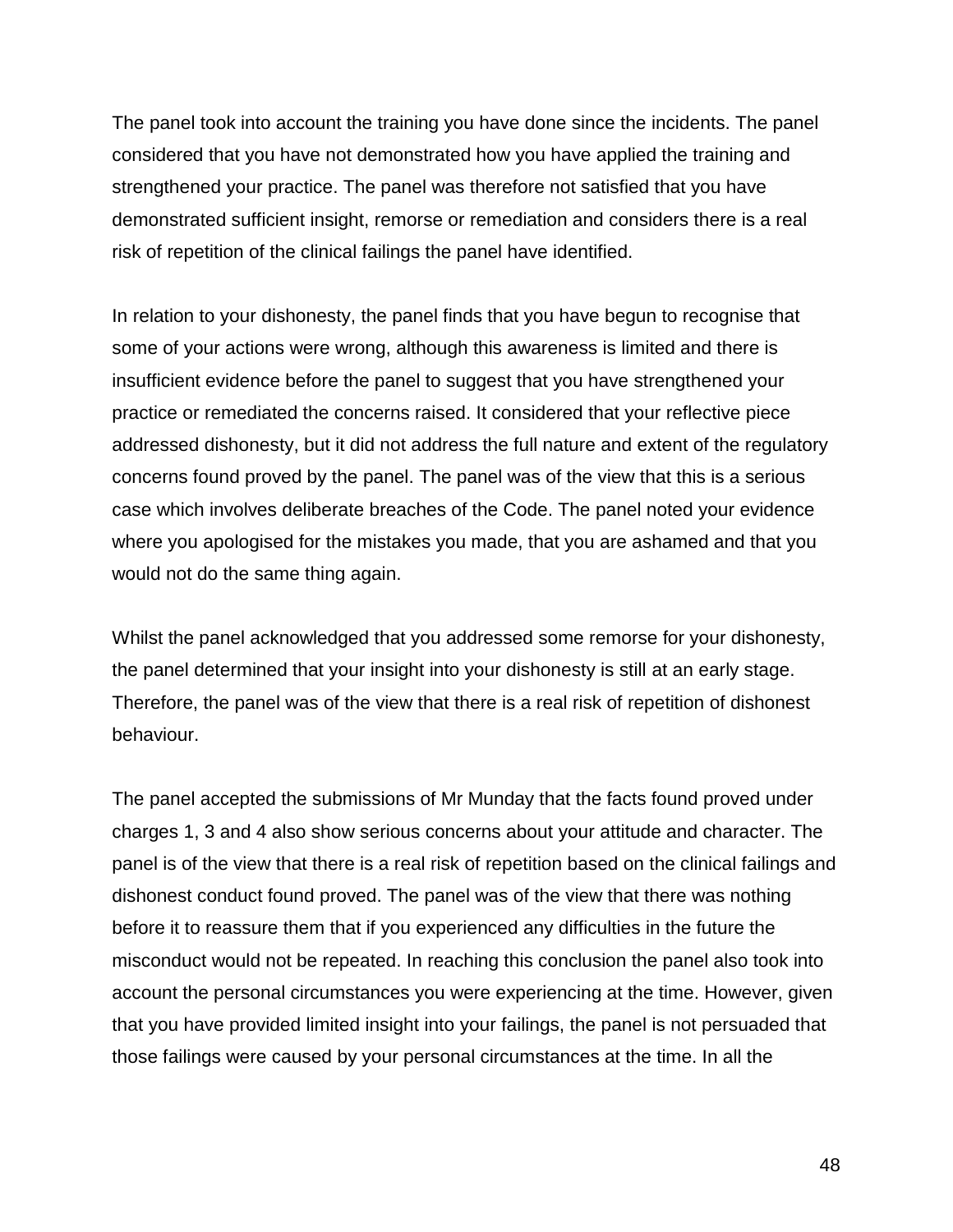circumstances, the panel therefore decided that a finding of impairment is necessary on the grounds of public protection.

The panel bore in mind that the overarching objectives of the NMC are to protect, promote and maintain the health, safety, and well-being of the public and patients, and to uphold and protect the wider public interest. This includes promoting and maintaining public confidence in the nursing and midwifery professions and upholding the proper professional standards for members of those professions.

The panel determined that a finding of impairment on public interest grounds is also required. It considered that a well-informed member of the public would be concerned to learn about your misconduct. In addition, the panel concluded that public confidence in the profession would be undermined if a finding of impairment were not made in this case and therefore also finds your fitness to practise impaired on the grounds of public interest.

Having regard to all of the above, the panel decided that your fitness to practise is currently impaired on both public protection and public interest grounds.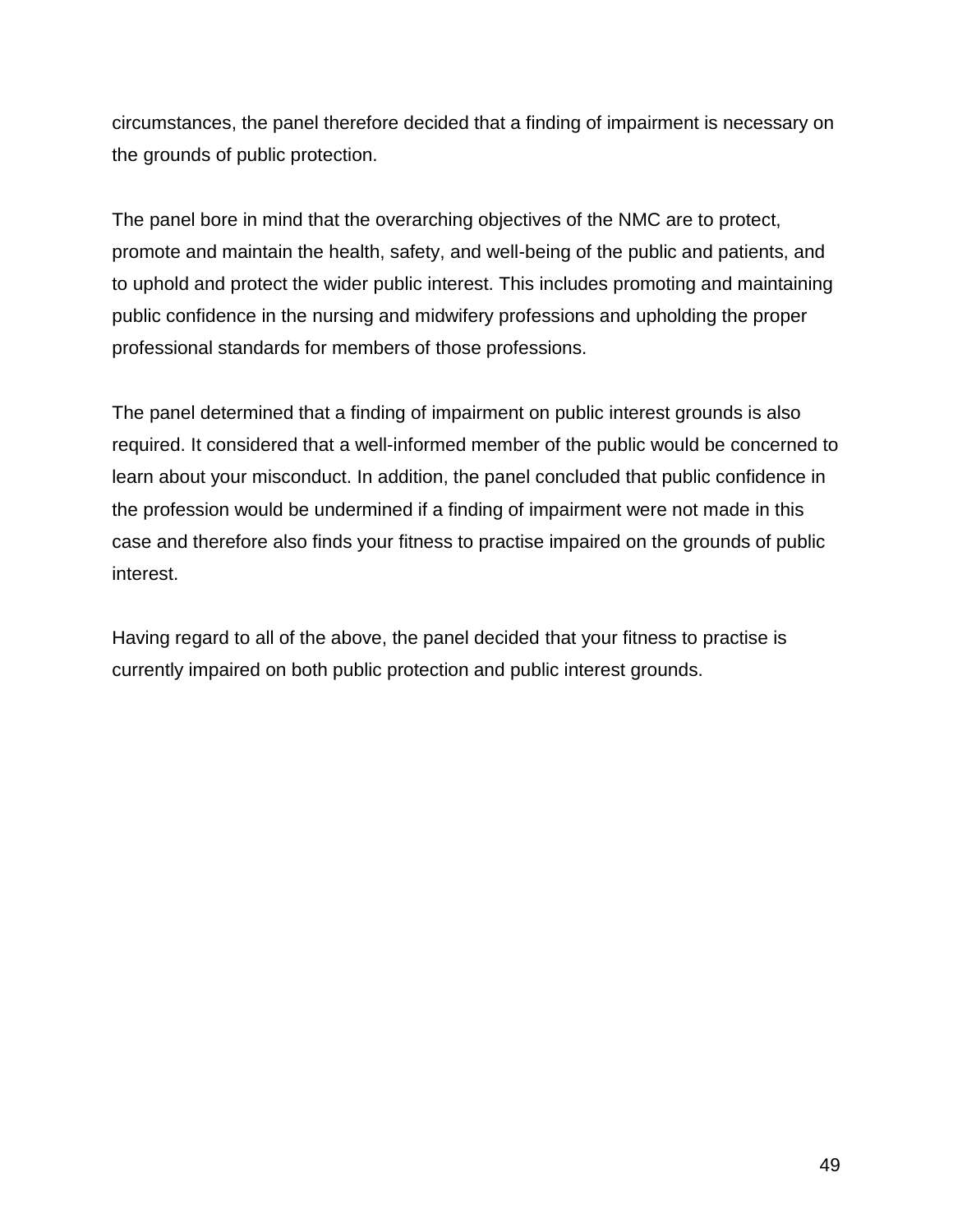# **Sanction**

The panel has considered this case very carefully and has decided to make a strikingoff order. It directs the registrar to strike you off the register. The effect of this order is that the NMC register will show that you have been struck-off the register.

In reaching this decision, the panel has had regard to all the evidence that has been adduced in this case and had careful regard to the Sanctions Guidance (SG) published by the NMC. The panel accepted the advice of the legal assessor.

#### **Submissions on sanction**

Mr Munday invited the panel to impose a striking off order. He submitted that a striking off order is necessary in this case both to uphold and maintain public confidence in the profession and the regulator, and to protect members of the public from the risk of future harm. Mr Munday outlined the aggravating and mitigating features in this case. He told the panel that the mitigating features are your acceptance of some of the charges and no previous regulatory concerns.

Mr Munday submitted that the following are aggravating features:

- The unnamed patient's blood pressure was taken whilst they were asleep.
- Patient C was in his last days of life.
- The pain caused to Patient Z.
- Your dishonesty took more than one form and included both omissions and a positive act.
- Your dishonesty was repeated to multiple people and bodies over a significant period of time.

Mr Munday submitted that taking no action or a caution order would not be appropriate considering the seriousness in this case. In relation to a conditions of practice order, he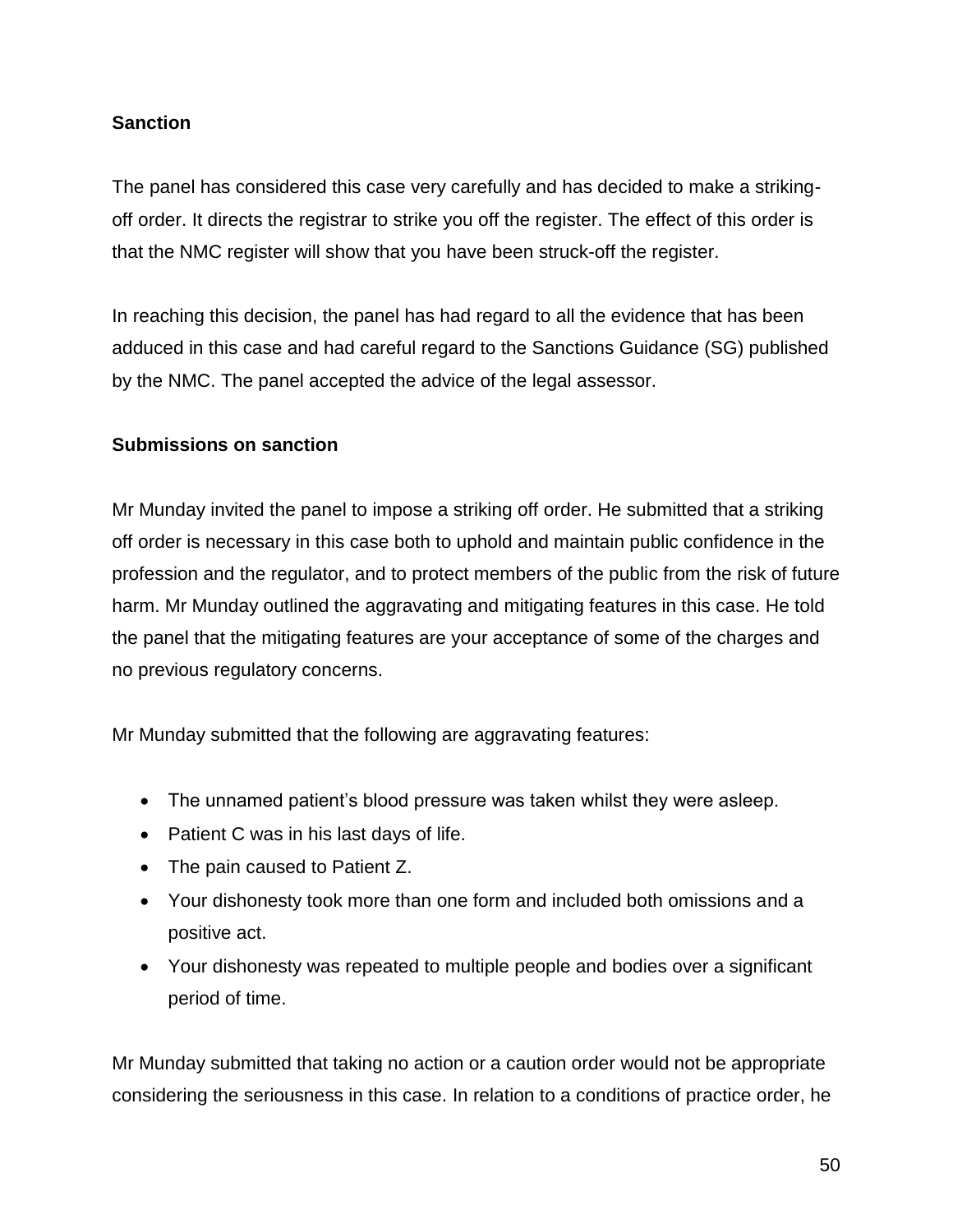submitted that no provisions would adequately address your dishonesty and attitudinal issues. He submitted that it is difficult for measurable, workable and proportionate conditions to be imposed in this case to reduce the risk of your misconduct being repeated. Mr Munday submitted that a significant portion of the dishonesty in this case was you concealing the existence of your interim order. He also submitted that your repeated dishonesty in this case means that a conditions of practice order would not be appropriate.

Mr Munday further submitted that this case involves your lack of urgency and compassion when it came to patient safety, well-being and comfort. He told the panel that you at times caused pain and discomfort to patients. He also submitted that your dishonesty was repeated and took multiple forms. He submitted that this case falls into the higher category of seriousness and a suspension order would not be appropriate in this case.

Mr Munday submitted that your dishonesty and conflicting evidence in the proceedings make this case very serious. He submitted that your behaviour has raised fundamental questions about your professionalism and trustworthiness as a registered nurse. Mr Munday submitted that your dishonesty would seriously undermine the confidence of the profession and the NMC as a regulator. He therefore submitted that the only appropriate sanction is a striking off order for the protection of the public and the wider public interest.

Ms Peters on your behalf submitted that you were of previous good character, with no previous disciplinary hearings or sanctions nor have there been any previous NMC referrals. She told the panel that you have fully accepted the panel's findings and that you have attempted to demonstrate remorse, understanding and insight into your dishonesty and clinical failings. She told the panel that it is not your intention to conceal any wrongdoing.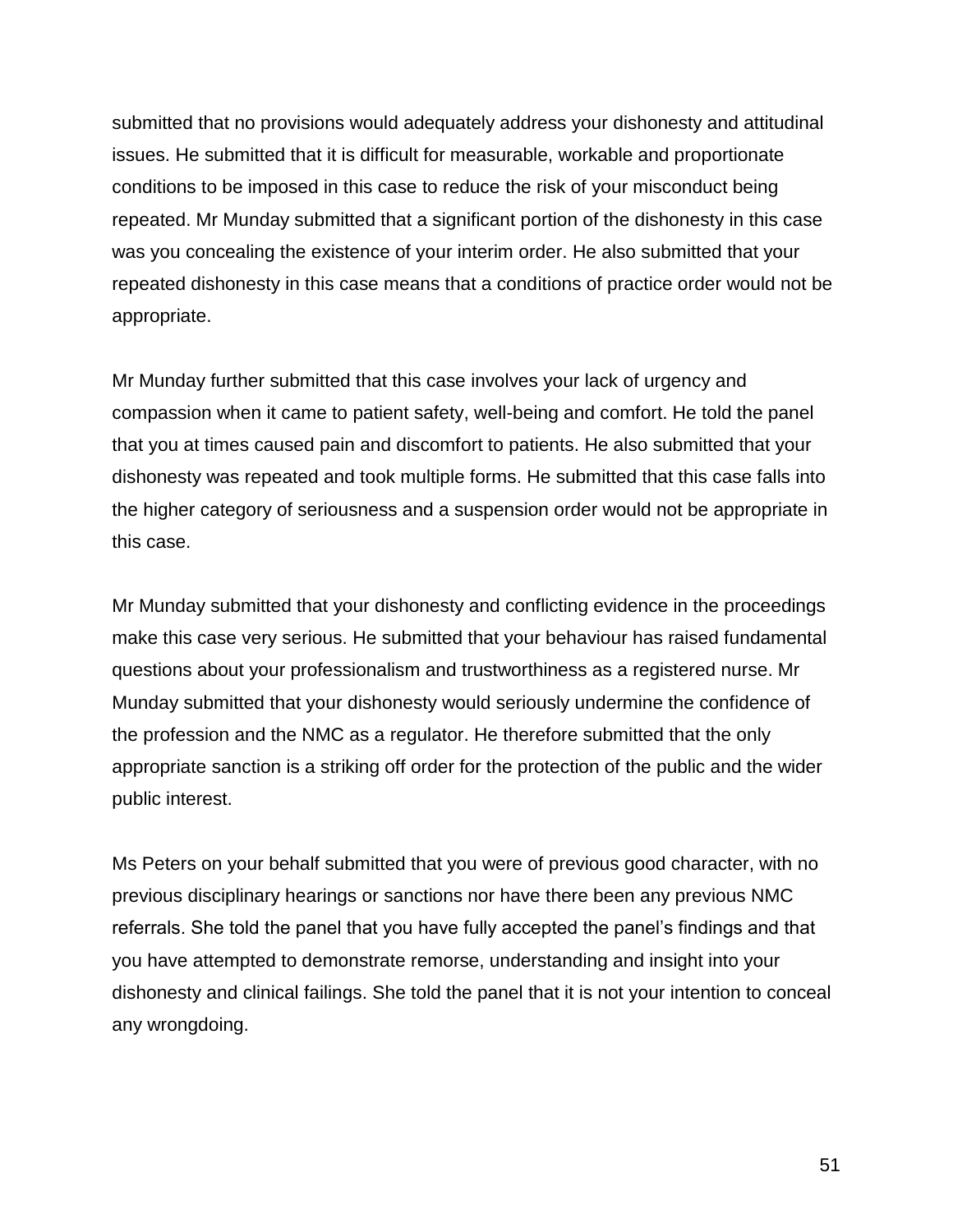Ms Peters submitted that you have apologised and have attempted to address these failings by obtaining employment in the health sector. You now realise that there are clear concerns about your abilities in handling patients and you feel ashamed for causing distress to those patients. In relation to your dishonesty, you feel ashamed and you are now fully aware of your duty to inform your employers of any restrictions on your practice and to be open and honest with your regulator. Ms Peters submitted that these proceedings have affected your confidence professionally and personally. She told the panel that it is to your credit that you have provided evidence to demonstrate understanding of your failings as a registered nurse.

Ms Peters invited the panel to consider all aspects of mitigation in this case including your remorse, training and reflection. She told the panel that your current employer deems you to be professional, trustworthy and reliable.

Ms Peters submitted that it is a matter for the panel to impose the sanction it deems necessary in this case. You accept that the panel will consider your dishonesty and that it may find it difficult to determine workable conditions. However, Ms Peters submitted that there have been no issues in relation to your dishonesty since these incidents. She told the panel that you have been open and honest and have informed your employers about the proceedings. She submitted that the panel can be satisfied that there is no risk of repetition.

Ms Peters told the panel that you have secured employment as a HCA and that you have been committed to keeping your nursing skills up to date. You have disclosed the restrictions on your registration and you are honest. She further submitted that you are still in the early stages of showing insight and accepted therefore that a longer period of suspension might be the appropriate sanction in this case.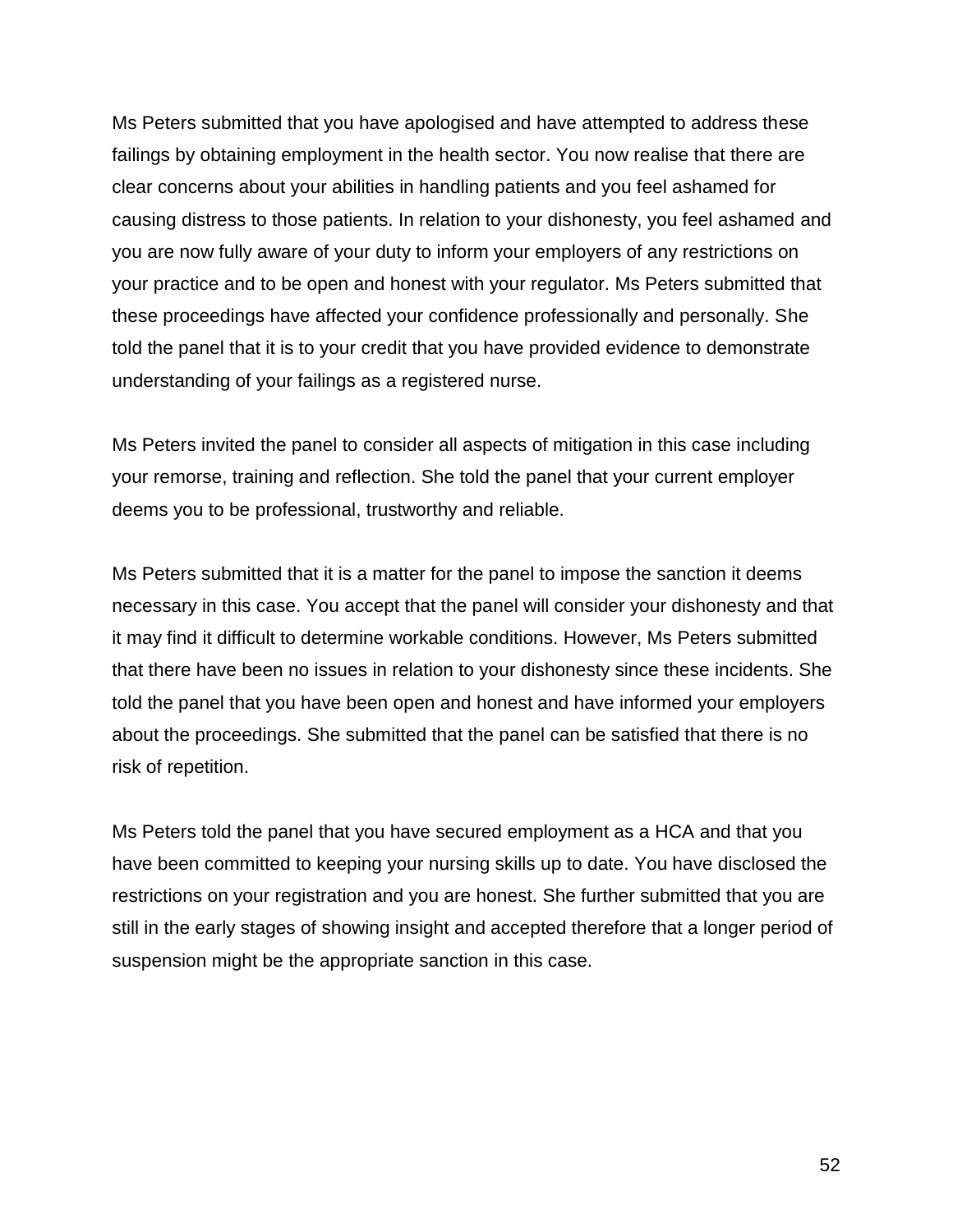## **Decision and reasons on sanction**

The panel received an updated reflective piece at the sanction stage. However, the panel attached little weight to this given that it was provided very late in the proceedings and you did not provide oral evidence so this was not tested by questions put to you.

Having found your fitness to practise currently impaired, the panel went on to consider what sanction, if any, it should impose in this case. The panel has borne in mind that any sanction imposed must be appropriate and proportionate and, although not intended to be punitive in its effect, may have such consequences. The panel had careful regard to the SG. The decision on sanction is a matter for the panel independently exercising its own judgement.

The panel determined that the following aggravating features were present:

- You lacked insight into clinical failings and dishonesty
- Your dishonesty was repeated to multiple bodies including your employers over a period of time
- You were dishonest to your regulator and frustrated the regulatory process
- Your clinical failings and dishonesty demonstrated a pattern of misconduct over a period of time
- Your misconduct caused harm to patients and your dishonesty in concealing the interim conditions on your practice also put patients at unwarranted risk of harm

The panel determined the following mitigating features were present:

- You made admissions to some charges at the outset of the hearing
- You demonstrated some remorse

The panel in reaching its decision considered the SG, particularly in relation to cases involving dishonesty. The panel considered your dishonesty to be serious dishonesty. It involved dishonesty to multiple bodies including the NMC, hospital employers and the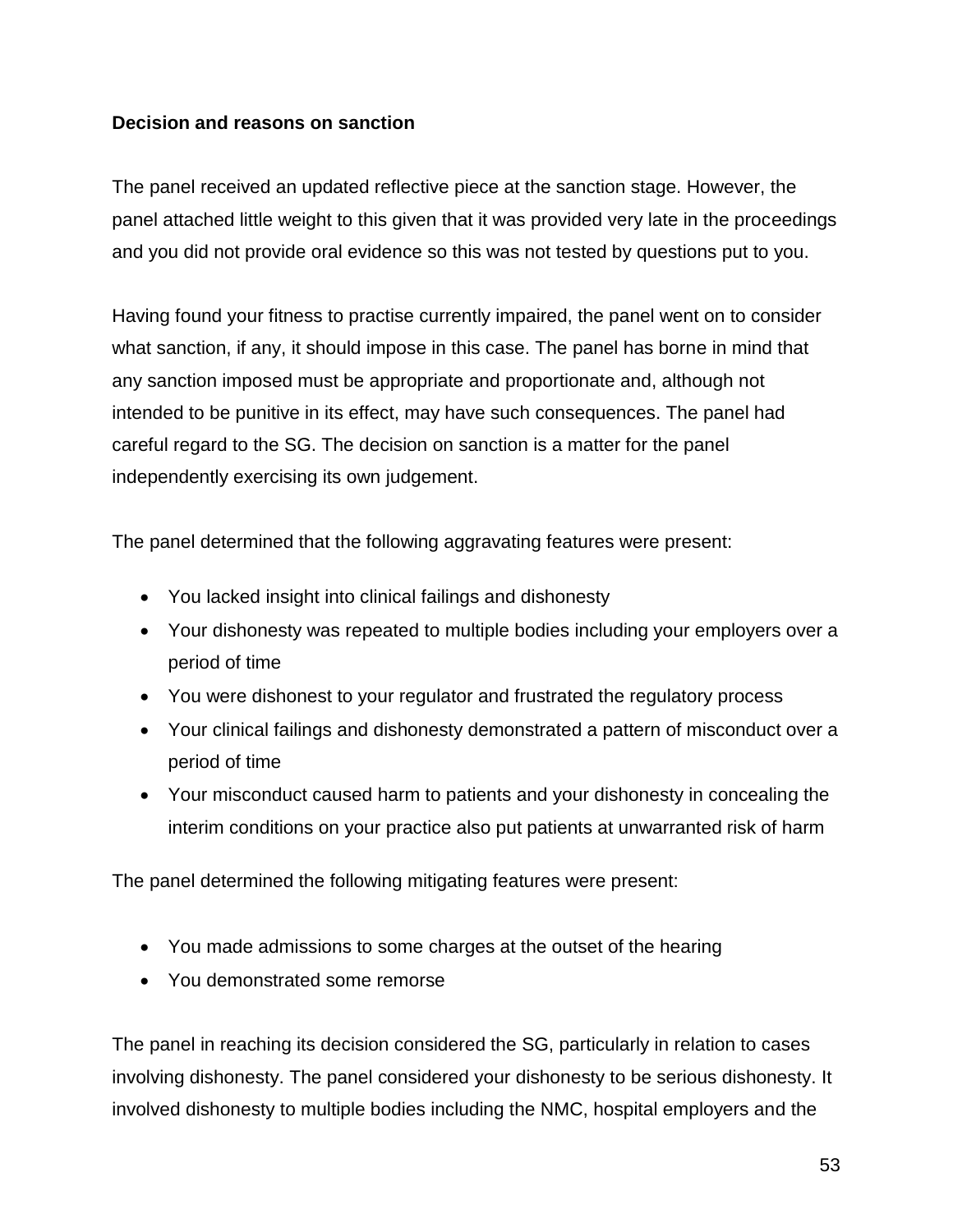agency and it occurred over a period of several weeks. The panel determined that by concealing your interim conditions of practice order and giving the NMC's investigating committee false information your actions put patients at direct risk of harm. Your misconduct was motivated by financial gain to ensure that you could secure employment as a nurse. Your dishonesty also frustrated the NMC's regulatory process.

The panel first considered whether to take no action but concluded that this would be inappropriate in view of the seriousness of the case. The panel decided that it would be neither proportionate nor in the public interest to take no further action.

It then considered the imposition of a caution order but again determined that, due to the seriousness of the case, and the public protection issues identified, an order that does not restrict your practice would not be appropriate in the circumstances. The SG states that a caution order may be appropriate where *'the case is at the lower end of the spectrum of impaired fitness to practise and the panel wishes to mark that the behaviour was unacceptable and must not happen again.'* The panel considered that your misconduct was not at the lower end of the spectrum and that a caution order would be inappropriate in view of the seriousness of the case. The panel decided that it would be neither proportionate nor in the public interest to impose a caution order.

The panel next considered whether placing conditions of practice on your registration would be a sufficient and appropriate response. The panel is aware that any conditions must be proportionate, workable and measurable. It determined that there are no practicable or workable conditions that could be formulated that would address the issues given the nature of your misconduct, including the attitudinal concerns and your dishonesty. The panel took into account that you deliberately concealed your interim conditions of practice order and you have not provided sufficient evidence to address your lack of insight into your misconduct. The panel concluded that the placing of conditions on your registration would not adequately address the seriousness of this case and would not protect the public or satisfy the public interest and public confidence issues.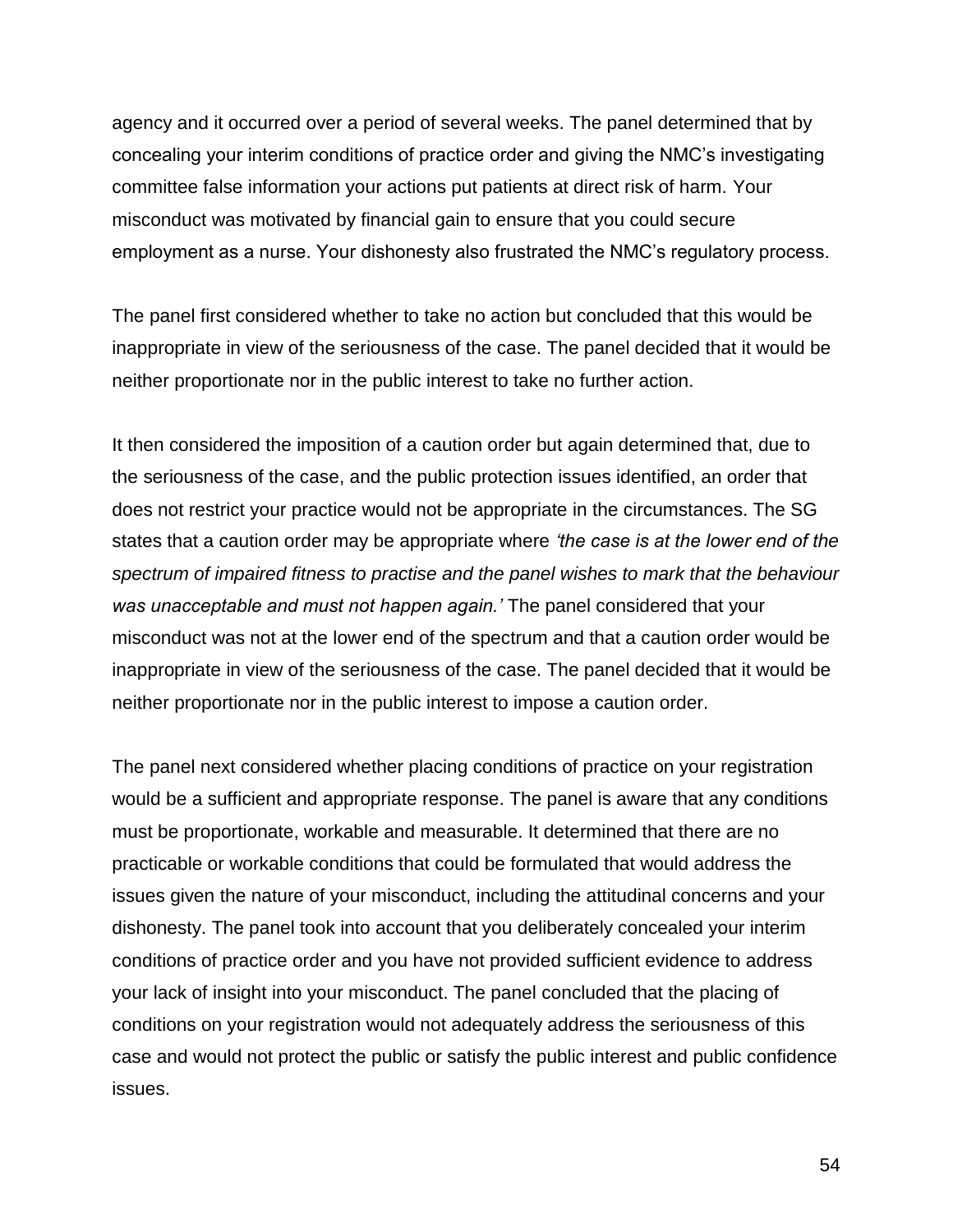The panel then went on to consider whether a suspension order would be an appropriate sanction. The SG states that suspension order may be appropriate where some of the following factors are apparent:

- *A single instance of misconduct but where a lesser sanction is not sufficient;*
- *No evidence of harmful deep-seated personality or attitudinal problems;*
- *No evidence of repetition of behaviour since the incident;*
- *The Committee is satisfied that the nurse or midwife has insight and does not pose a significant risk of repeating behaviour;*
- *…*
- *…*

In this particular case, the panel determined that a suspension order would not be a sufficient, appropriate or proportionate sanction. The panel determined that dishonesty in this case was serious and your clinical failings caused harm to patients. Although there was no evidence of repetition since the incidents, it determined that the conduct found proved was not a single instance of misconduct and did show evidence of deep seated attitudinal problems as it was repeated in relation to your clinical failings and your dishonesty. In relation to dishonesty, the panel noted that there had been several opportunities to correct your behaviour and to act in a professional way. However, you continued to conceal the restrictions on your registration for several weeks. The panel was not satisfied that you have shown sufficient insight into your misconduct and determined that there is a real risk of repetition.

Your conduct was a significant departure from the standards expected of a registered nurse. The panel considered that the serious breach of the fundamental tenets of the nursing profession evidenced by your actions is fundamentally incompatible with you remaining on the register.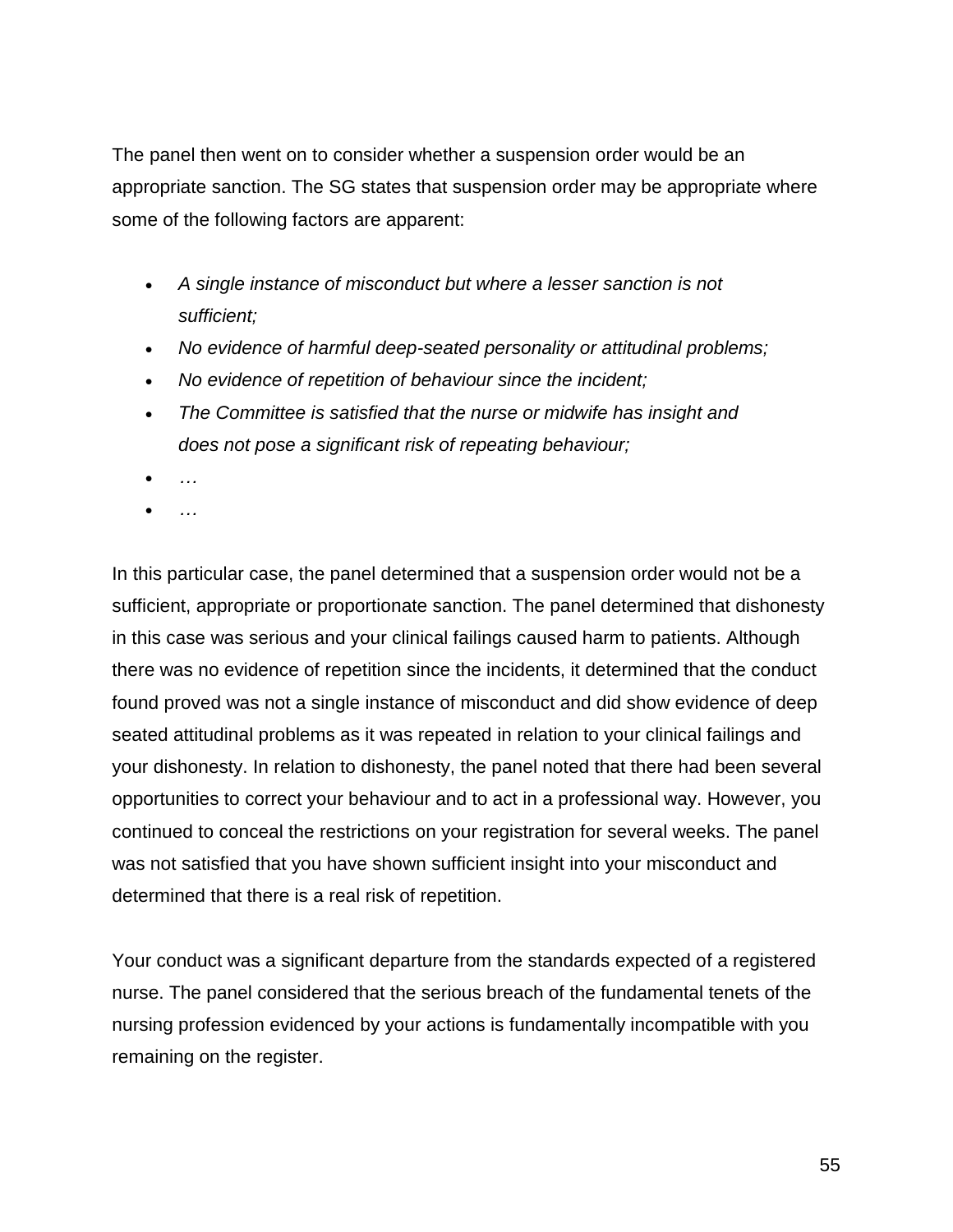In this particular case, the panel determined that a suspension order would not therefore be a sufficient, appropriate or proportionate sanction to protect the public and uphold public confidence in the profession and the NMC as a regulator and maintain standards.

Finally, in considering a striking-off order, the panel took note of the following paragraphs of the SG:

- *Do the regulatory concerns about the nurse or midwife raise fundamental questions about their professionalism?*
- *Can public confidence in nurses and midwives be maintained if the nurse or midwife is not removed from the register?*
- *Is striking-off the only sanction which will be sufficient to protect patients, members of the public, or maintain professional standards?*

The panel was of the view that the findings in this case raised fundamental questions about your professionalism. Your dishonesty to your employers and regulator was extremely serious, given the context that you were under a regulatory investigation and your clinical failings caused harm to patients. The panel determined that your actions were significant departures from the standards expected of a registered nurse, and are fundamentally incompatible with you remaining on the register. The panel was of the view that the findings in this particular case demonstrate that your actions were serious and to allow you to remain on the register would not protect the public sufficiently and would undermine public confidence in the profession and in the NMC as a regulatory body.

Balancing all of these factors and after taking into account all the evidence before it during this case, the panel determined that the appropriate and proportionate sanction is that of a striking-off order. Having regard to the matters it identified, in particular the effect of your dishonesty, your actions in putting patients at a serious risk of harm, breaching fundamental tenets of the profession and bringing the profession into disrepute by adversely affecting the public's view of how a registered nurse should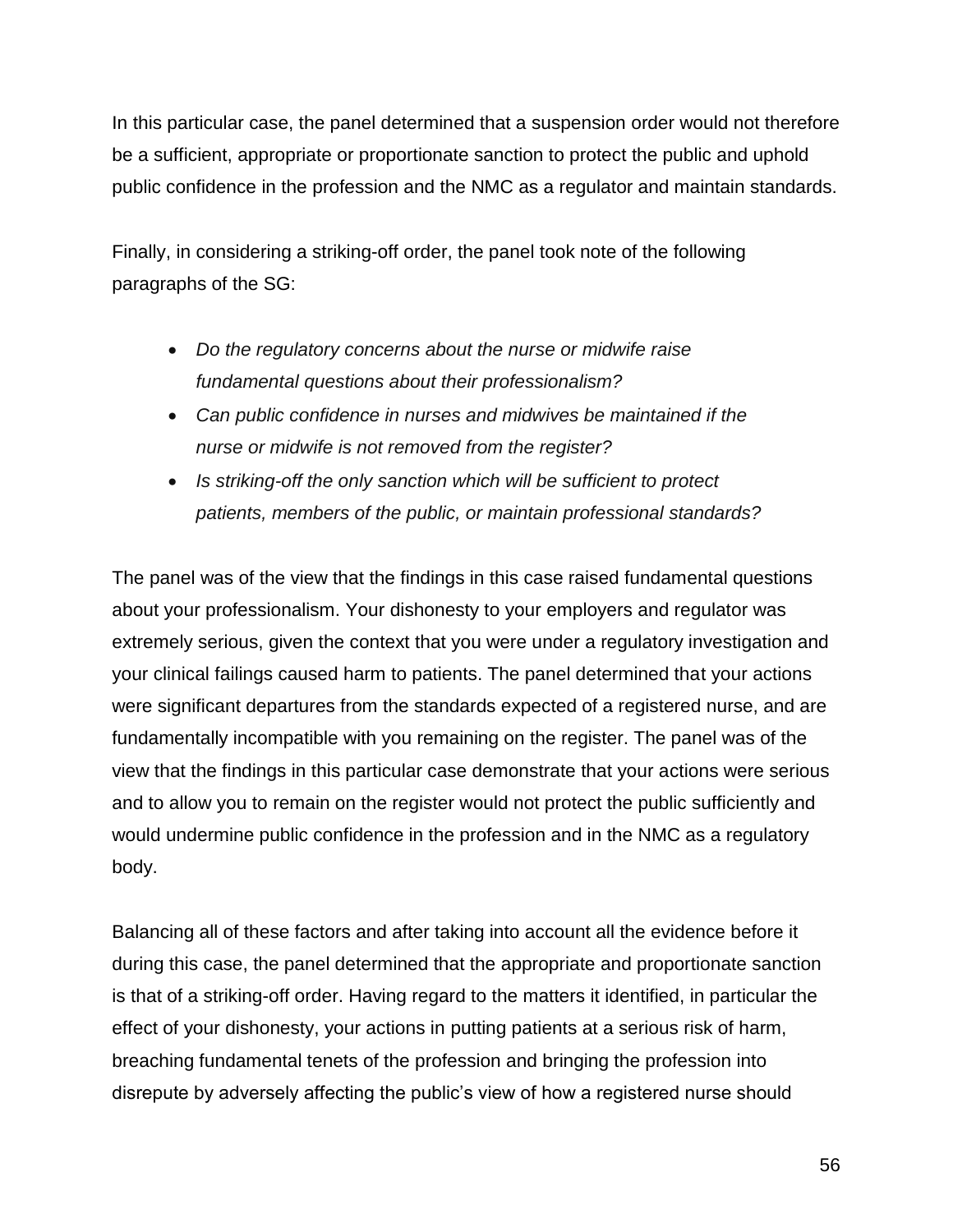conduct herself, the panel has concluded that nothing short of this would be sufficient in this case.

The panel considered that this order was necessary to protect the public and mark the importance of maintaining public confidence in the profession, and to send to the public and the profession a clear message about the standard of behaviour expected of a registered nurse.

Accordingly, the panel is satisfied that a striking off order is necessary for the protection of the public and the wider public interest.

The panel was mindful of the potential impact that such an order may have on you but taking full account of the important principle of proportionality, the panel was of the view that the interests of the public outweighed your interests.

The panel, therefore, directs the Registrar to strike your name from the register. You may not apply for restoration until five years after the date that this decision takes effect.